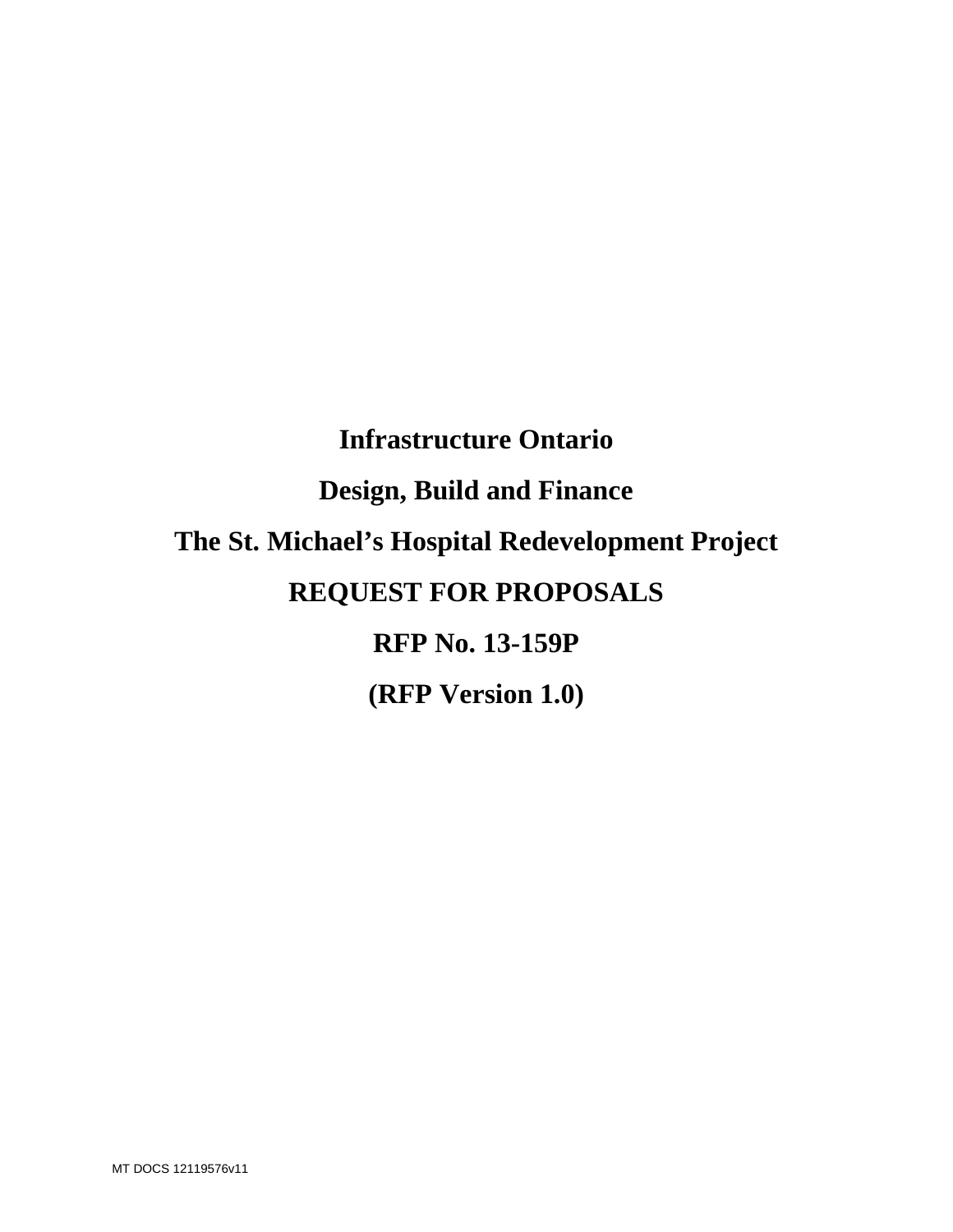# **TABLE OF CONTENTS**

| 1.1   |                                                                                  |  |
|-------|----------------------------------------------------------------------------------|--|
| 1.2   |                                                                                  |  |
| 1.3   |                                                                                  |  |
| 1.4   |                                                                                  |  |
|       |                                                                                  |  |
|       |                                                                                  |  |
| 2.1   |                                                                                  |  |
| 2.2   |                                                                                  |  |
| 2.3   |                                                                                  |  |
| 2.4   |                                                                                  |  |
| 2.5   |                                                                                  |  |
|       |                                                                                  |  |
| 3.1   |                                                                                  |  |
| 3.2   |                                                                                  |  |
| 3.2.1 |                                                                                  |  |
| 3.2.2 |                                                                                  |  |
| 3.2.3 |                                                                                  |  |
| 3.3   |                                                                                  |  |
| 3.3.1 | Communications with Municipalities, Other Government Authorities and Utilities 9 |  |
| 3.3.2 |                                                                                  |  |
| 3.3.3 | Media Releases, Public Disclosures and Public Announcements 10                   |  |
| 3.3.4 | Restrictions on Communications between Proponents – No Collusion                 |  |
| 3.4   |                                                                                  |  |
| 3.4.1 |                                                                                  |  |
| 3.4.2 |                                                                                  |  |
| 3.5   |                                                                                  |  |
| 3.5.1 |                                                                                  |  |
| 3.5.2 |                                                                                  |  |
| 3.5.3 |                                                                                  |  |
| 3.6   |                                                                                  |  |
| 3.7   |                                                                                  |  |
| 3.8   | Freedom of Information, Confidentiality and Copyright Matters 18                 |  |
| 3.8.1 |                                                                                  |  |
| 3.8.2 |                                                                                  |  |
| 3.8.3 |                                                                                  |  |
| 3.8.4 |                                                                                  |  |
| 3.9   |                                                                                  |  |
| 3.9.1 |                                                                                  |  |
|       |                                                                                  |  |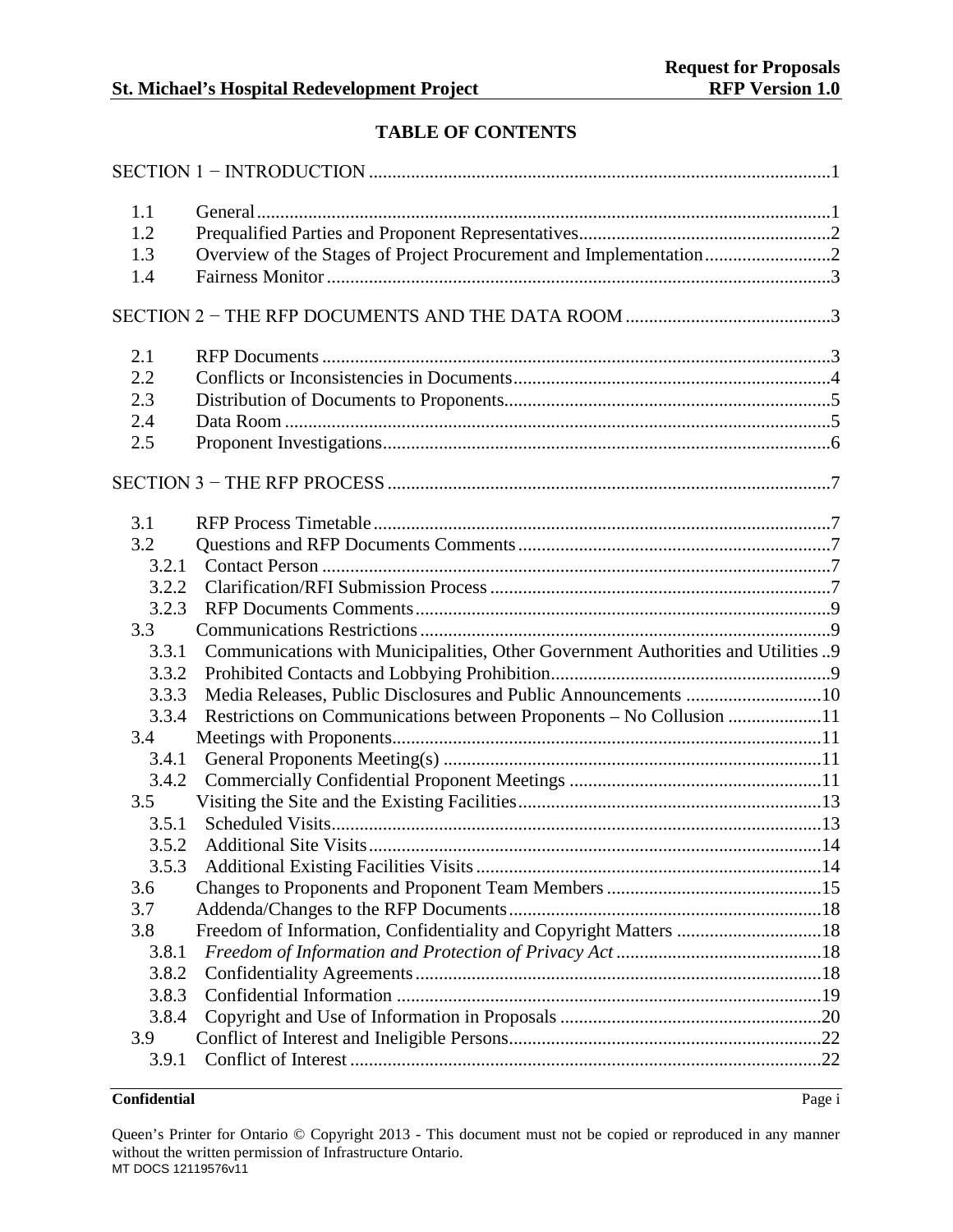# **St. Michael's Hospital Redevelopment Project**

| 3.10<br>3.11<br>SECTION 4 - PROPOSAL FORM AND CONTENT REQUIREMENTS, PROPOSAL<br>4.1<br>4.2<br>4.2.1<br>4.2.2<br>SECTION 5 - SUBMISSION, WITHDRAWAL, MODIFICATION OF THE PROPOSAL AND<br>5.1<br>5.2<br>5.3<br>5.4<br>5.5<br>5.6<br>5.7<br>SECTION 6 - EVALUATION, CLARIFICATION AND VERIFICATION OF PROPOSALS 46<br>6.1<br>6.2<br>6.3<br>6.3.1<br>6.3.2<br>6.3.3 Step 3 – Review of the Acceptability of Innovation Submissions and Preferred<br>Step 4 - Review and Scoring of the Technical Submissions and Accepted Innovation<br>6.3.4<br>Step 5- Review of the Financing Plan, Financial Model, Financing Letter,<br>6.3.5<br>6.3.6<br>6.3.7<br>SECTION 7 - GENERAL EVALUATION AND DISQUALIFICATION PROVISIONS50<br>7.1.1<br>Sponsors' Discretion in Determining Compliance, Scoring and Ranking50<br>7.1.2<br><b>Confidential</b><br>Page ii |  |  |
|---------------------------------------------------------------------------------------------------------------------------------------------------------------------------------------------------------------------------------------------------------------------------------------------------------------------------------------------------------------------------------------------------------------------------------------------------------------------------------------------------------------------------------------------------------------------------------------------------------------------------------------------------------------------------------------------------------------------------------------------------------------------------------------------------------------------------------------------------|--|--|
|                                                                                                                                                                                                                                                                                                                                                                                                                                                                                                                                                                                                                                                                                                                                                                                                                                                   |  |  |
|                                                                                                                                                                                                                                                                                                                                                                                                                                                                                                                                                                                                                                                                                                                                                                                                                                                   |  |  |
|                                                                                                                                                                                                                                                                                                                                                                                                                                                                                                                                                                                                                                                                                                                                                                                                                                                   |  |  |
|                                                                                                                                                                                                                                                                                                                                                                                                                                                                                                                                                                                                                                                                                                                                                                                                                                                   |  |  |
|                                                                                                                                                                                                                                                                                                                                                                                                                                                                                                                                                                                                                                                                                                                                                                                                                                                   |  |  |
|                                                                                                                                                                                                                                                                                                                                                                                                                                                                                                                                                                                                                                                                                                                                                                                                                                                   |  |  |
|                                                                                                                                                                                                                                                                                                                                                                                                                                                                                                                                                                                                                                                                                                                                                                                                                                                   |  |  |
|                                                                                                                                                                                                                                                                                                                                                                                                                                                                                                                                                                                                                                                                                                                                                                                                                                                   |  |  |
|                                                                                                                                                                                                                                                                                                                                                                                                                                                                                                                                                                                                                                                                                                                                                                                                                                                   |  |  |
|                                                                                                                                                                                                                                                                                                                                                                                                                                                                                                                                                                                                                                                                                                                                                                                                                                                   |  |  |
|                                                                                                                                                                                                                                                                                                                                                                                                                                                                                                                                                                                                                                                                                                                                                                                                                                                   |  |  |
|                                                                                                                                                                                                                                                                                                                                                                                                                                                                                                                                                                                                                                                                                                                                                                                                                                                   |  |  |
|                                                                                                                                                                                                                                                                                                                                                                                                                                                                                                                                                                                                                                                                                                                                                                                                                                                   |  |  |
|                                                                                                                                                                                                                                                                                                                                                                                                                                                                                                                                                                                                                                                                                                                                                                                                                                                   |  |  |
|                                                                                                                                                                                                                                                                                                                                                                                                                                                                                                                                                                                                                                                                                                                                                                                                                                                   |  |  |
|                                                                                                                                                                                                                                                                                                                                                                                                                                                                                                                                                                                                                                                                                                                                                                                                                                                   |  |  |
|                                                                                                                                                                                                                                                                                                                                                                                                                                                                                                                                                                                                                                                                                                                                                                                                                                                   |  |  |
|                                                                                                                                                                                                                                                                                                                                                                                                                                                                                                                                                                                                                                                                                                                                                                                                                                                   |  |  |
|                                                                                                                                                                                                                                                                                                                                                                                                                                                                                                                                                                                                                                                                                                                                                                                                                                                   |  |  |
|                                                                                                                                                                                                                                                                                                                                                                                                                                                                                                                                                                                                                                                                                                                                                                                                                                                   |  |  |
|                                                                                                                                                                                                                                                                                                                                                                                                                                                                                                                                                                                                                                                                                                                                                                                                                                                   |  |  |
|                                                                                                                                                                                                                                                                                                                                                                                                                                                                                                                                                                                                                                                                                                                                                                                                                                                   |  |  |
|                                                                                                                                                                                                                                                                                                                                                                                                                                                                                                                                                                                                                                                                                                                                                                                                                                                   |  |  |
|                                                                                                                                                                                                                                                                                                                                                                                                                                                                                                                                                                                                                                                                                                                                                                                                                                                   |  |  |
|                                                                                                                                                                                                                                                                                                                                                                                                                                                                                                                                                                                                                                                                                                                                                                                                                                                   |  |  |
|                                                                                                                                                                                                                                                                                                                                                                                                                                                                                                                                                                                                                                                                                                                                                                                                                                                   |  |  |
|                                                                                                                                                                                                                                                                                                                                                                                                                                                                                                                                                                                                                                                                                                                                                                                                                                                   |  |  |
|                                                                                                                                                                                                                                                                                                                                                                                                                                                                                                                                                                                                                                                                                                                                                                                                                                                   |  |  |
|                                                                                                                                                                                                                                                                                                                                                                                                                                                                                                                                                                                                                                                                                                                                                                                                                                                   |  |  |
|                                                                                                                                                                                                                                                                                                                                                                                                                                                                                                                                                                                                                                                                                                                                                                                                                                                   |  |  |
|                                                                                                                                                                                                                                                                                                                                                                                                                                                                                                                                                                                                                                                                                                                                                                                                                                                   |  |  |
|                                                                                                                                                                                                                                                                                                                                                                                                                                                                                                                                                                                                                                                                                                                                                                                                                                                   |  |  |
|                                                                                                                                                                                                                                                                                                                                                                                                                                                                                                                                                                                                                                                                                                                                                                                                                                                   |  |  |
|                                                                                                                                                                                                                                                                                                                                                                                                                                                                                                                                                                                                                                                                                                                                                                                                                                                   |  |  |
|                                                                                                                                                                                                                                                                                                                                                                                                                                                                                                                                                                                                                                                                                                                                                                                                                                                   |  |  |
|                                                                                                                                                                                                                                                                                                                                                                                                                                                                                                                                                                                                                                                                                                                                                                                                                                                   |  |  |
|                                                                                                                                                                                                                                                                                                                                                                                                                                                                                                                                                                                                                                                                                                                                                                                                                                                   |  |  |
|                                                                                                                                                                                                                                                                                                                                                                                                                                                                                                                                                                                                                                                                                                                                                                                                                                                   |  |  |
|                                                                                                                                                                                                                                                                                                                                                                                                                                                                                                                                                                                                                                                                                                                                                                                                                                                   |  |  |
|                                                                                                                                                                                                                                                                                                                                                                                                                                                                                                                                                                                                                                                                                                                                                                                                                                                   |  |  |
|                                                                                                                                                                                                                                                                                                                                                                                                                                                                                                                                                                                                                                                                                                                                                                                                                                                   |  |  |
|                                                                                                                                                                                                                                                                                                                                                                                                                                                                                                                                                                                                                                                                                                                                                                                                                                                   |  |  |
|                                                                                                                                                                                                                                                                                                                                                                                                                                                                                                                                                                                                                                                                                                                                                                                                                                                   |  |  |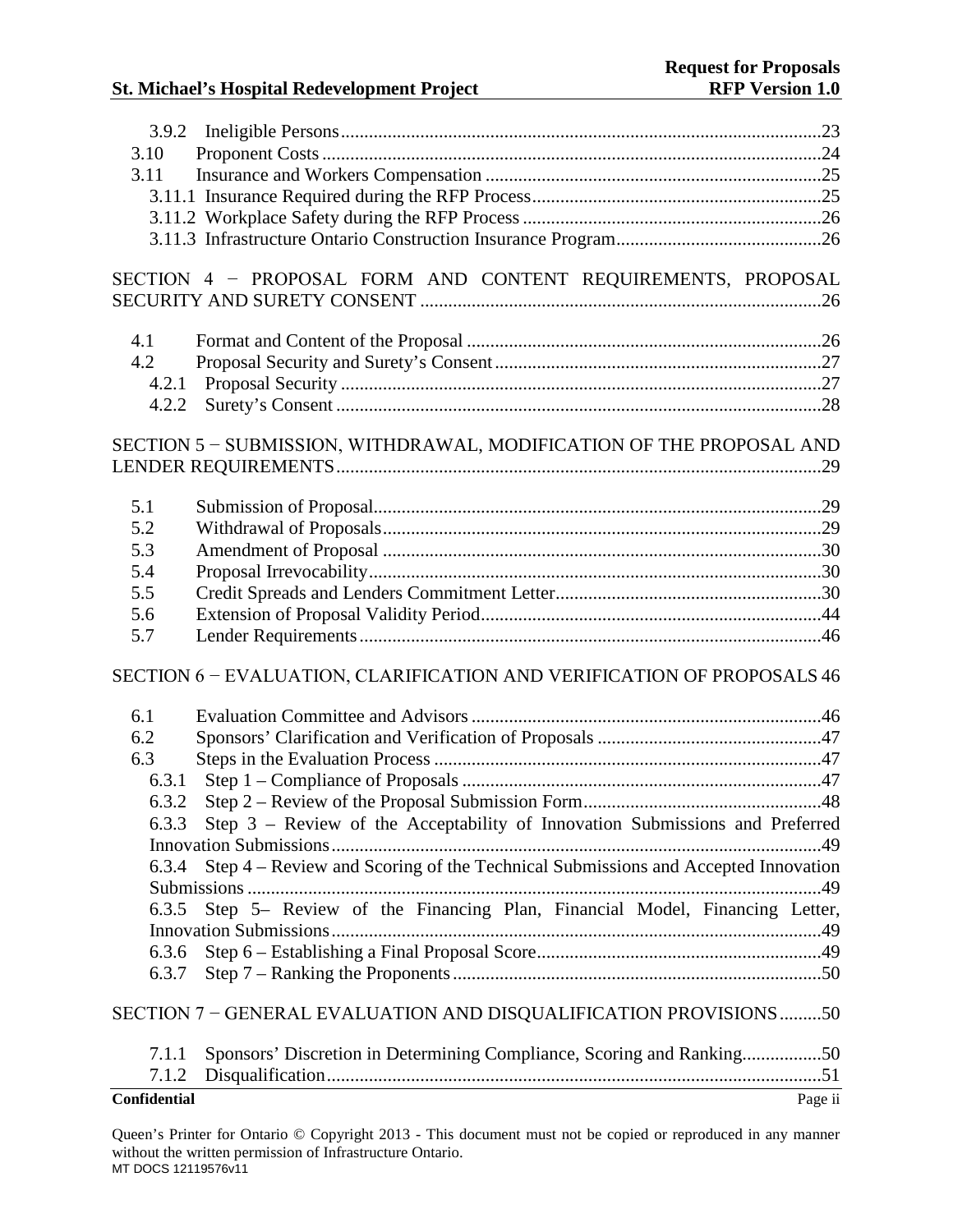|                      | SECTION 8 - COMPETITION, NEGOTIATIONS AND THE IDENTIFICATION OF A                  |
|----------------------|------------------------------------------------------------------------------------|
| 8.1                  | Evaluation Results and the Identification of a Preferred Proponent or Negotiations |
|                      |                                                                                    |
| 9.1<br>9.2<br>9.3    | Identification of the Preferred Proponent and the Letter of Credit53               |
|                      | SECTION 10 - GENERAL LEGAL MATTERS AND RIGHT TO ACCEPT OR REJECT56                 |
| 10.1<br>10.2<br>10.3 |                                                                                    |
|                      |                                                                                    |
| 10.4<br>10.5         |                                                                                    |
| 10.6                 |                                                                                    |
|                      |                                                                                    |
|                      |                                                                                    |
| 12.1<br>12.2         |                                                                                    |

### **Confidential** Page iii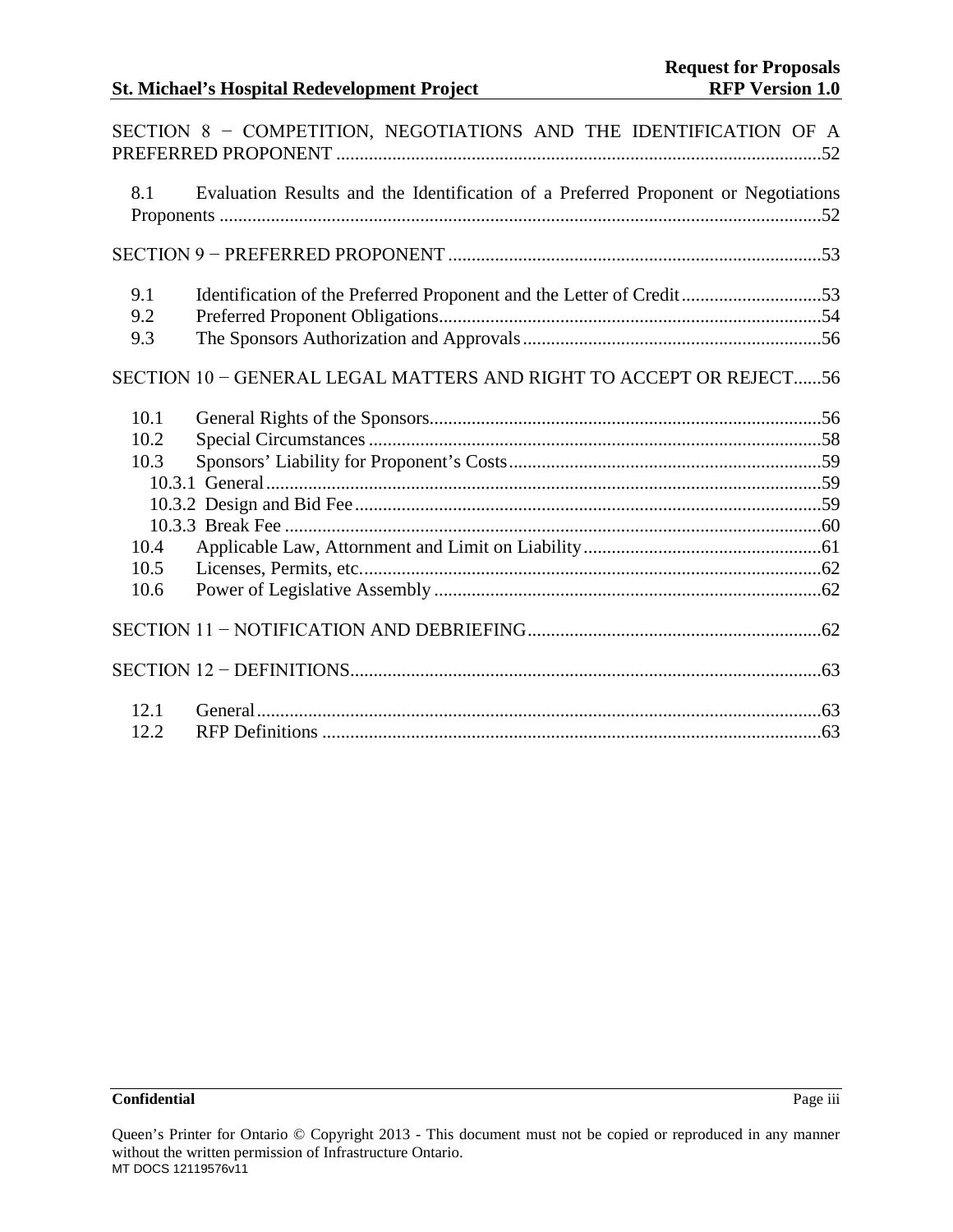| <b>SCHEDULE 1</b>  | <b>RFP DATA SHEET</b>                           |
|--------------------|-------------------------------------------------|
| <b>SCHEDULE 2</b>  | <b>DESIGN CONSULTATION PROCESS</b>              |
| <b>SCHEDULE 3</b>  | SUBMISSION REQUIREMENTS AND EVALUATION CRITERIA |
|                    | PART 1 - TECHNICAL SUBMISSION REQUIREMENTS      |
|                    | PART 2 - FINANCIAL SUBMISSION REQUIREMENTS      |
|                    | PART 3 - INNOVATION SUBMISSION REQUIREMENTS     |
|                    | PART 4 - PROPOSAL FORMAT AND EVALUATION         |
| <b>SCHEDULE 4</b>  | PROPOSAL SUBMISSION FORM                        |
| <b>SCHEDULE 5</b>  | PROPONENT TEAM MEMBER DECLARATION               |
| <b>SCHEDULE 5A</b> | <b>CERTIFICATE OF OFFICER</b>                   |
| <b>SCHEDULE 6</b>  | <b>GUARANTEED PRICE FORM</b>                    |
| <b>SCHEDULE 7</b>  | ADMINISTRATIVE CHECKLIST                        |
| <b>SCHEDULE 8A</b> | STANDBY LETTER OF CREDIT                        |
| <b>SCHEDULE 8B</b> | PROPOSAL SECURITY                               |
| <b>SCHEDULE 8C</b> | <b>SURETY'S CONSENT</b>                         |
| <b>SCHEDULE 9</b>  | FORM OF PROJECT AGREEMENT                       |
| <b>SCHEDULE 10</b> | SUMMARY OF PROPOSAL COST FORM                   |
|                    |                                                 |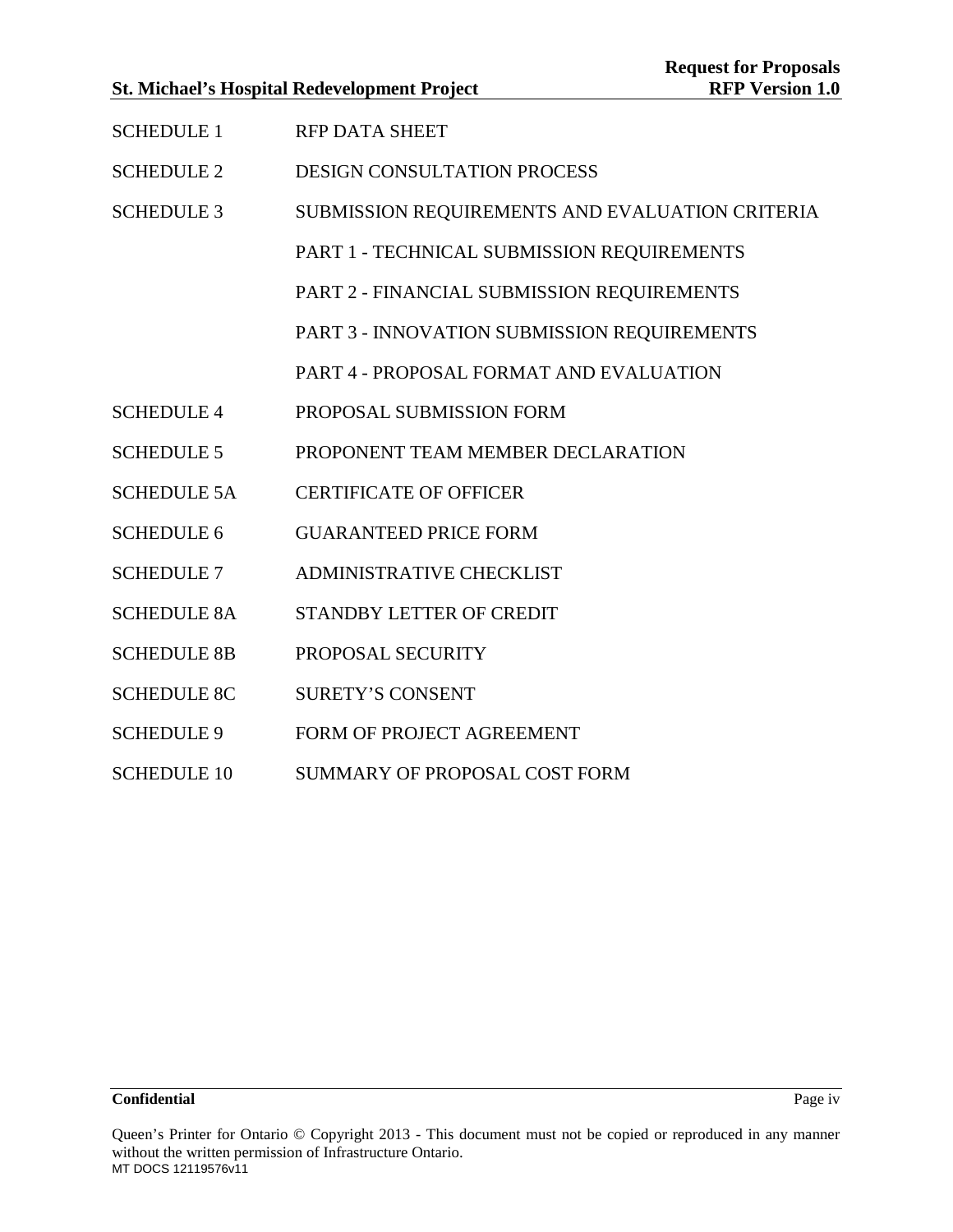## **REQUEST FOR PROPOSALS**

## <span id="page-5-0"></span>**SECTION 1 − INTRODUCTION**

### <span id="page-5-1"></span>**1.1 General**

(1) This Request for Proposals ("**RFP**") is issued by the Ontario Infrastructure and Lands Corporation as agent for Her Majesty the Queen in Right of Ontario, as represented by the Minister of Infrastructure ("**Infrastructure Ontario**", also known as "**OILC**" and "**IO**"), or any successor thereto, in conjunction with St. Michael's Hospital (sometimes referred to as the "**Client**" or "**SMH**"). Infrastructure Ontario and the Client are collectively referred to as the "**Sponsors**" for the purposes of this RFP.

(2) In this RFP, Prequalified Parties that submit documents in response to this RFP are referred to as "**Proponents**" and their submissions, as may be revised by RFP Sections [5.3](#page-34-0) and [5.5,](#page-34-2) if applicable, are referred to as "**Proposals**". The entity that is selected by the Sponsors to enter into the Project Agreement is referred to as the "**Preferred Proponent**". For the purposes of convenience, in this RFP the expression "**Proponents**" also includes Prequalified Parties prior to the submission of their Proposals.

(3) Except as provided in RFP Section [1.1\(3\)\(a\),](#page-5-2) the procurement process to select a Preferred Proponent shall commence with the issuance of this RFP and shall terminate on Financial Close or on the expiration of the Proposal Validity Period (or extended Proposal Validity Period, if applicable) whichever is first (the "**RFP Process**"). Except as provided in RFP Section [10.3.3,](#page-64-0) only Proponents that submit a Proposal in accordance with this RFP will acquire any rights under the RFP. Except as provided in RFP Sections [3.8.2](#page-22-3) and [3.8.3](#page-23-0) and except for the Sponsors' obligation to pay a Break Fee or a Design and Bid Fee , as applicable, all rights and obligations arising out of the RFP (the bidding contract or "**Contract A**") terminate either on the cancellation of this RFP Process by the Sponsors, if such cancellation occurs, or,

- <span id="page-5-2"></span>(a) for the Preferred Proponent, on Financial Close (providing Commercial Close is reached prior to the expiration of the Proposal Validity Period, or extended Proposal Validity Period, if applicable); and
- (b) for the Proponents that are not the Preferred Proponent, on the expiration of the Proposal Validity Period (or extended Proposal Validity Period, if applicable) or Financial Close, whichever occurs first.

(4) Infrastructure Ontario will manage the RFP Process on behalf of the Sponsors and Infrastructure Ontario shall be the single point of contact for Proponents on behalf of the Sponsors. During the RFP Process, Proponents shall contact Infrastructure Ontario only through the Contact Person as set out in RFP Section [3.2.1.](#page-11-3)

(5) The Project to which this RFP applies has been approved to proceed as an alternative financing and procurement project. Details relating to the Ministry of Infrastructure's ("**MOI**") "Building a Better Tomorrow: An Infrastructure Planning, Financing and Procurement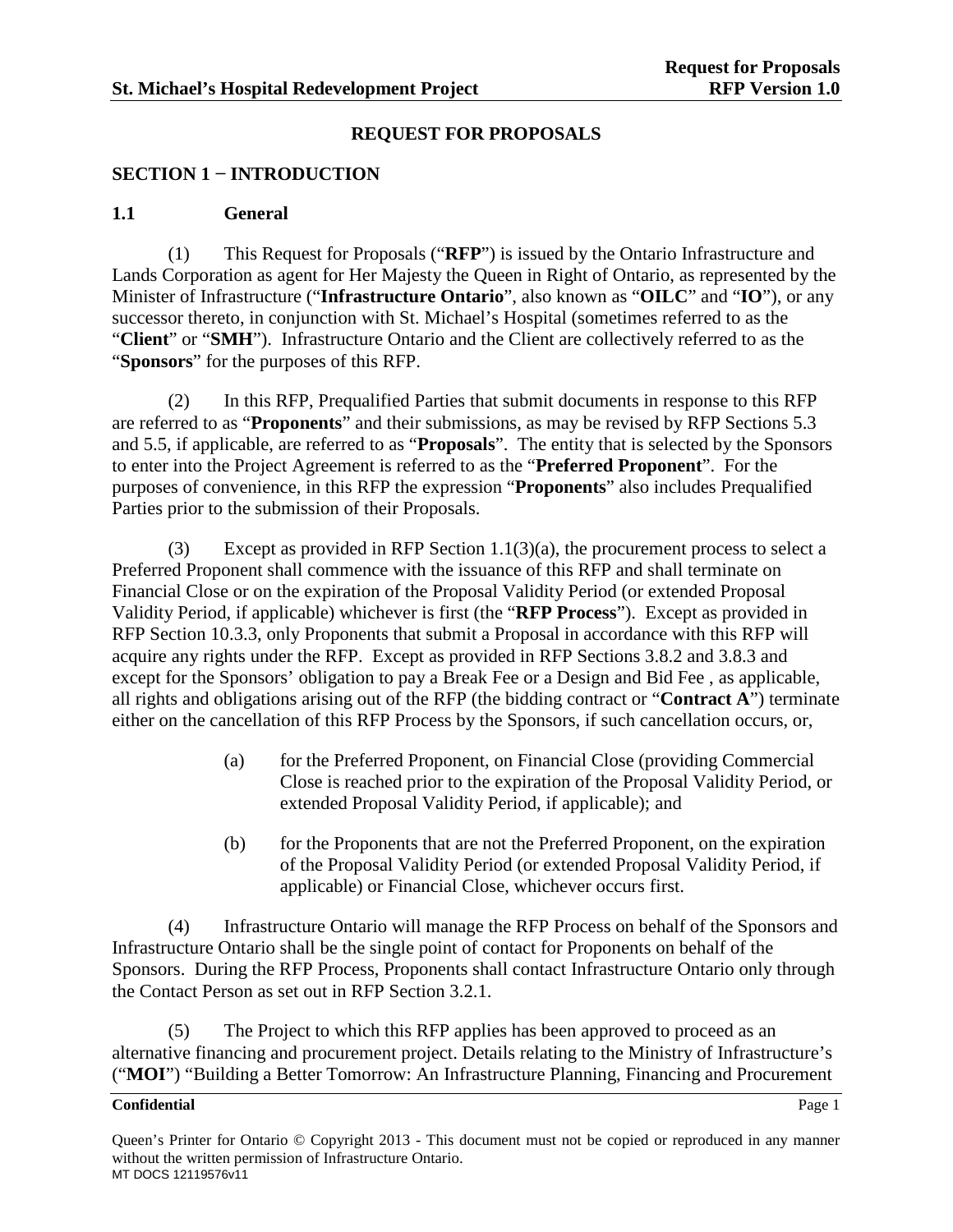Framework for Ontario's Public Sector" (the "**IPFP Framework**") are available on the MOI website at www.moi.gov.on.ca. The IPFP Framework sets out five fundamental principles for the procurement of public infrastructure, including the Project, as follows:

- (a) The public interest is paramount;
- (b) Value for the investment of public money must be demonstrated;
- (c) Appropriate public control and ownership must be maintained;
- (d) Accountability must be maintained; and
- (e) Fair, transparent and efficient processes must be used.

(6) A brief description of the project that is the subject of this RFP (the "**Project**") is set out in the RFP Data Sheet. A detailed description of the Project is contained in the documentation in the Data Room.

(7) While the Sponsors will manage the procurement process in respect of the Project, the Preferred Proponent, subject to the requirements and conditions of the RFP Documents, would actually enter into the Project Agreement with the party or parties named as the signing party or parties in the RFP Data Sheet (the "**Signing Parties**"). Unless listed as Signing Parties to the Project Agreement in the RFP Data Sheet, neither Infrastructure Ontario, nor the Government of Ontario will be parties to the Project Agreement.

# <span id="page-6-0"></span>**1.2 Prequalified Parties and Proponent Representatives**

(1) Subject to RFP Section [3.6,](#page-19-0) only those parties that were prequalified through the Project's Request for Qualifications ("**RFQ**") process that preceded this RFP are eligible to participate in the RFP Process. The prequalified parties are listed in the RFP Data Sheet ("**Prequalified Parties**"). The prequalification documents submitted by each of the Prequalified Parties in the RFQ process that preceded and was with respect to this RFP Process are referred to as a Prequalified Party's "**Prequalification Submission**".

(2) All correspondence from the Sponsors to a Proponent will be sent to the person identified, in the Proponent's Prequalification Submission, to receive information and notices on behalf of the Proponent (the "**Proponent Representative**"). Each Proponent is solely responsible to ensure that all contact information of the Proponent Representative is accurate and updated at all times during the RFP Process. Proponents may update or revise their Proponent Representatives' information by notifying the Contact Person, in writing.

# <span id="page-6-1"></span>**1.3 Overview of the Stages of Project Procurement and Implementation**

(1) The Sponsors will carry out the procurement and implementation of the Project in accordance with the following stages:

Queen's Printer for Ontario © Copyright 2013 - This document must not be copied or reproduced in any manner without the written permission of Infrastructure Ontario. MT DOCS 12119576v11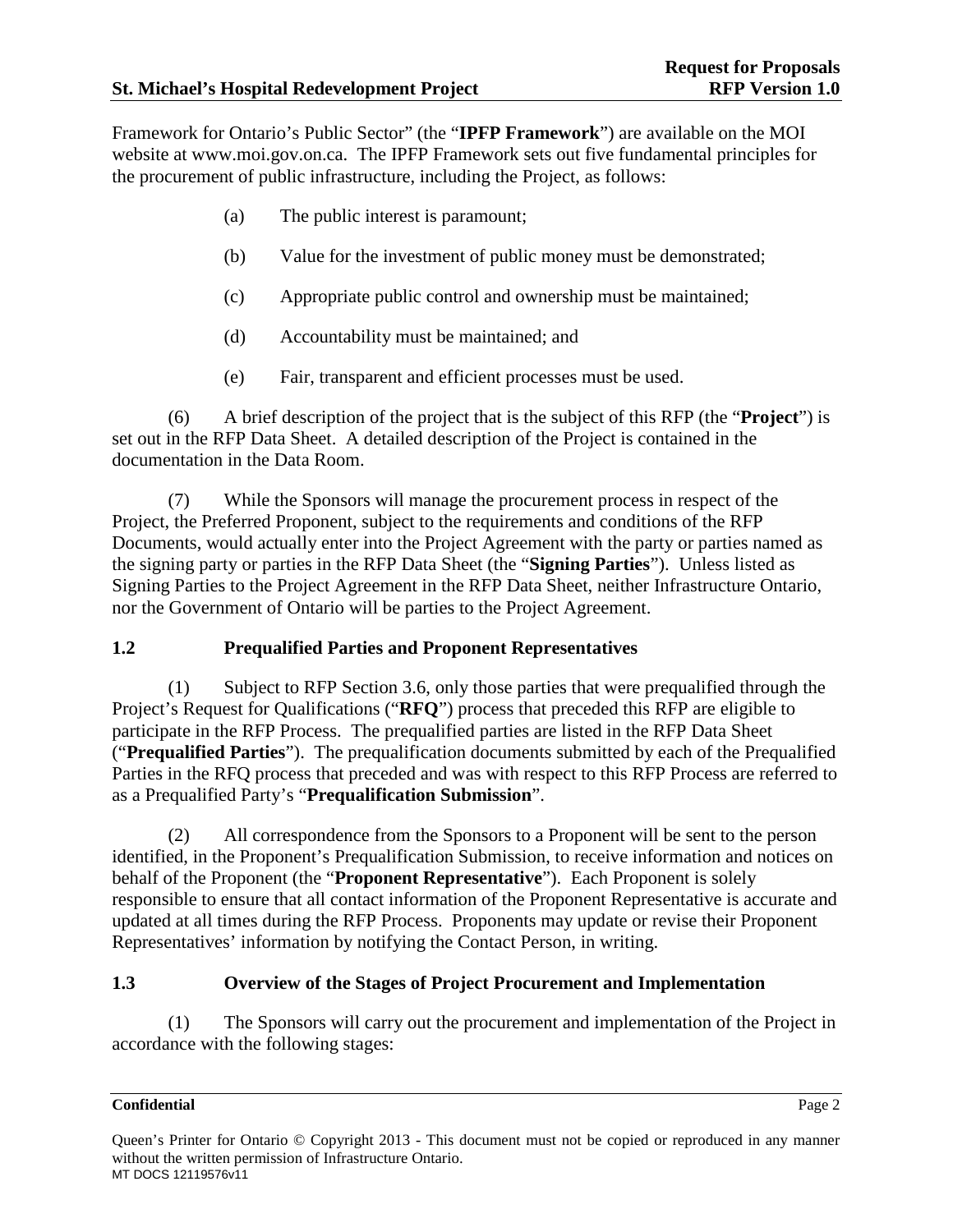(a) Stage 1 – Prequalification Stage

The prequalification stage ("**Prequalification Stage**") preceded the RFP Process and identified the Prequalified Parties. The Prequalification Stage is a stand alone independent stage and is complete once the Prequalified Parties are identified by the Sponsors (whether identified initially as Prequalified Parties or added subsequently in accordance with the RFQ documents) and have received notification by the Sponsors that they are prequalified for the RFP Process.

(b) Stage 2 – RFP Procurement Process

The RFP procurement process is the competitive procurement process described in detail in this RFP.

(c) Stage 3 – Implementation of the Project Agreement

Once the Signing Parties and the Preferred Proponent have executed the Project Agreement, the terms and conditions of the Project Agreement shall determine how the Project is to proceed.

### <span id="page-7-0"></span>**1.4 Fairness Monitor**

(1) The Sponsors have retained the Fairness Monitor named in the RFP Data Sheet to monitor the RFP Process.

## <span id="page-7-1"></span>**SECTION 2 − THE RFP DOCUMENTS AND THE DATA ROOM**

### <span id="page-7-2"></span>**2.1 RFP Documents**

- (1) The RFP Documents (the "**RFP Documents**") are:
	- (a) this RFP;
	- (b) Schedule 1 RFP Data Sheet;
	- (c) Schedule 2 Design Consultation Process;
	- (d) Schedule 3 Submission Requirements and Evaluation Criteria consisting of:
		- (i) Part 1 Technical Submission Requirements;
		- (ii) Part 2 Financial Submission Requirements;
		- (iii) Part 3 Innovation Submission Requirements;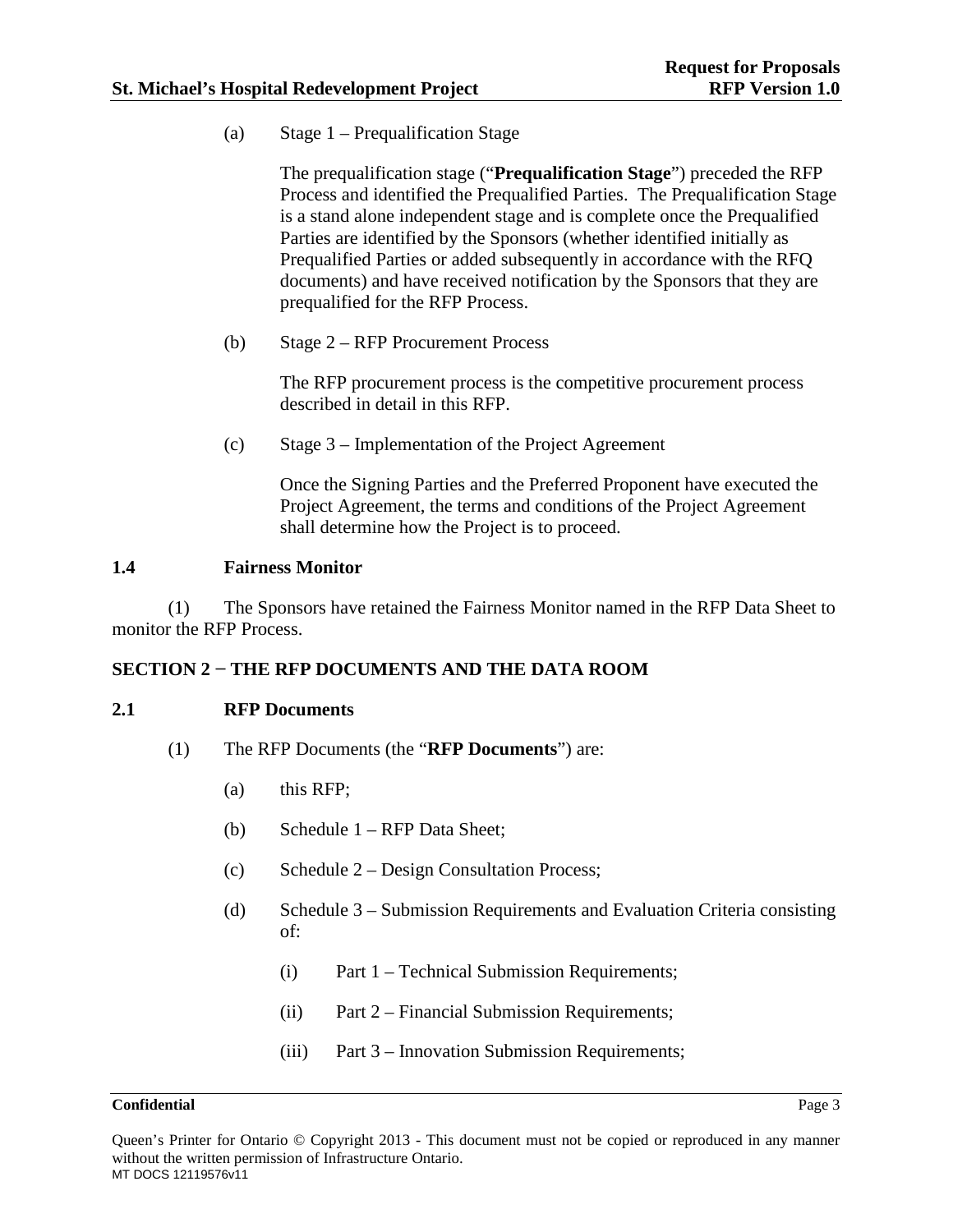- (iv) Part 4 Proposal Format and Evaluation;
- (e) Schedule 4 Proposal Submission Form;
- (f) Schedule 5 Proponent Team Member Declaration;
- (g) Schedule 5A Certificate Of Officer;
- (h) Schedule 6 Guaranteed Price Form;
- (i) Schedule 7 Administrative Checklist;
- (j) Schedule 8A Standby Letter of Credit;
- (k) Schedule 8B Proposal Security;
- (l) Schedule 8C Surety's Consent;
- (m) Schedule 9 Form of Project Agreement (including all related Schedules appendices and attachments) as listed in the RFP Data Sheet;
- (n) Schedule 10 Summary of Proposal Cost Form; and
- (o) Addenda to the RFP Documents, if any.

(2) Subject to RFP Section [2.2\(1\),](#page-8-1) the RFP Documents shall be read as a whole. The Schedules and Addenda, if any, constitute an integral part of this RFP and are incorporated by reference. For greater clarity, Background Information documents are not RFP Documents.

## <span id="page-8-0"></span>**2.2 Conflicts or Inconsistencies in Documents**

<span id="page-8-1"></span>(1) For the purpose of the RFP Process, if there are any conflicts or inconsistencies among the terms and conditions of the documents comprising RFP Documents the following shall apply:

- (a) in respect of matters of interpretation related to the RFP Process and all competitive procurement process matters, this RFP shall prevail over the Schedules to this RFP during the RFP Process;
- (b) in respect of all matters of interpretation of the Project and the Project Agreement during the RFP Process, the Project Agreement shall prevail over this RFP and all other Schedules to this RFP; and
- (c) for the purpose of resolving conflicts or inconsistencies among the documents that constitute the Project Agreement, the provisions of the Project Agreement dealing with conflicts or inconsistencies shall govern.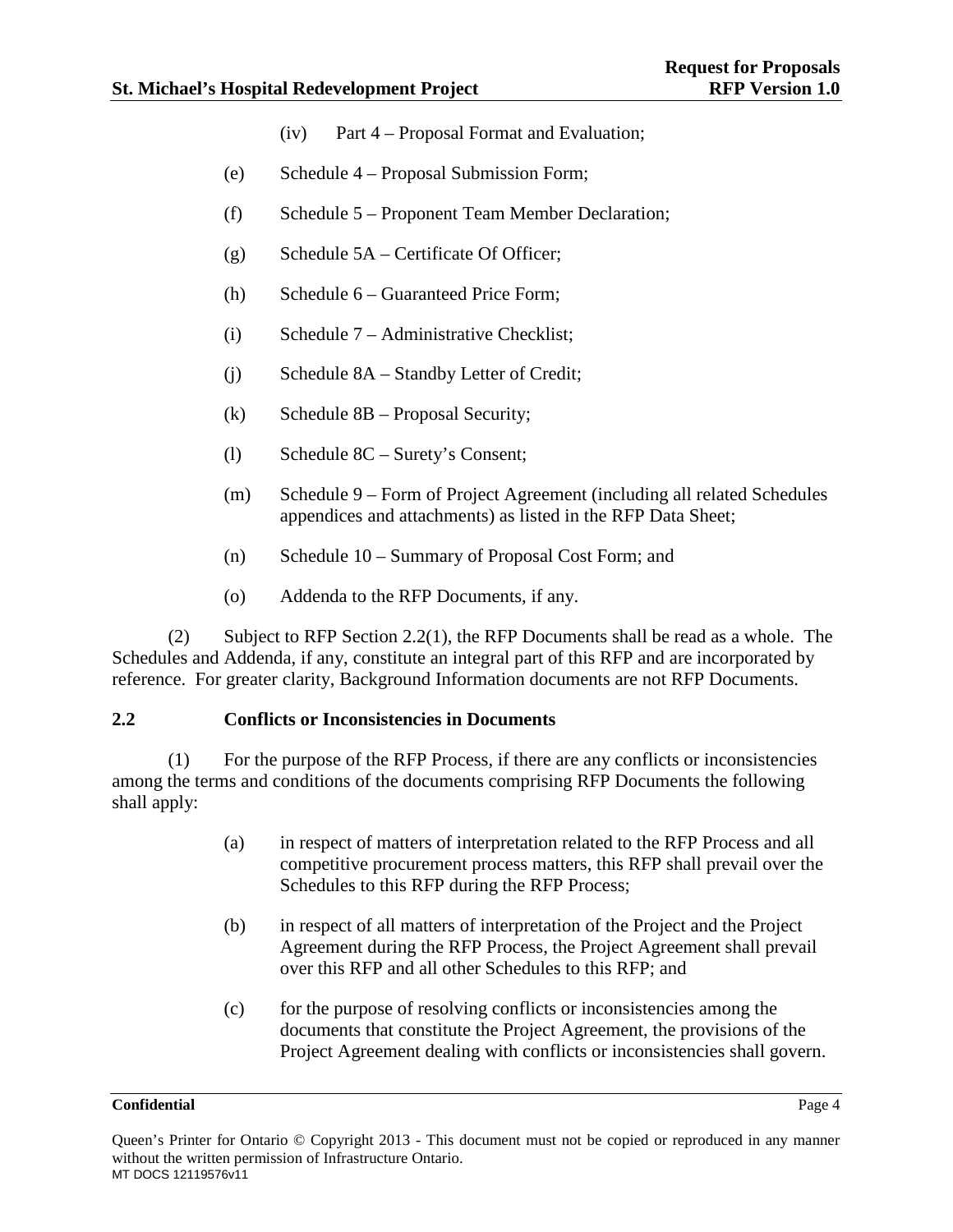(2) Despite RFP Section [2.2\(1\),](#page-8-1) if the Proponent believes that there is any term or condition in any RFP Document that is ambiguous, or that conflicts or is inconsistent with any other term or condition in the RFP Documents, the Proponent shall notify the Sponsors of that ambiguity, conflict or inconsistency in accordance with RFP Section [3.2.2](#page-11-4) and, for greater clarity, by the deadline set out in the RFP Data Sheet for the submission of RFIs.

- (3) If there is a conflict or inconsistency between:
	- (a) the Sponsors' electronic version of an RFP Document as contained in the Data Room; and
	- (b) any other version of the same RFP Document (whether in electronic or hard copy),

the Sponsors' electronic version as contained in the Data Room shall govern.

(4) If there is any conflict or inconsistency between documents, including RFP Documents, contained in the Data Room and documents that are downloaded by the Proponent, the documents contained in the Data Room shall govern.

<span id="page-9-2"></span>(5) If there is any conflict or inconsistency between two versions of the same RFP Document contained in the Data Room, the RFP Document of the later date or version number shall prevail over the same RFP Document of an earlier date or version number. Unless otherwise indicated, for the purposes of this RFP Section [2.2\(5\),](#page-9-2) the date of each RFP Document shall be determined by the date and time when that document was placed in the Data Room by Infrastructure Ontario.

# <span id="page-9-0"></span>**2.3 Distribution of Documents to Proponents**

(1) The Sponsors will circulate this RFP directly to each Proponent's Representative by e-mail. Except as provided in RFP Section [2.3\(2\),](#page-9-3) Infrastructure Ontario will circulate all other RFP Documents, including Addenda, by placing them in the Data Room and notifying the Proponent Representatives by e-mail that RFP Documents or Addenda, as applicable, have been added to the Data Room. Notification to Proponents by Infrastructure Ontario that documents have been added to the Data Room is a courtesy only and Proponents are solely responsible to ensure that they reviewed all documents in the Data Room in accordance with RFP Section [2.4\(3\)](#page-10-1) and, in particular, have reviewed all documents in the Data Room immediately prior to submitting Proposals.

<span id="page-9-3"></span>(2) The Sponsors may circulate some RFP Documents in paper copy. If the Sponsors circulate any RFP Documents in paper copy, Proponents will be notified of a paper copy circulation by way of a notice in the Data Room.

# <span id="page-9-1"></span>**2.4 Data Room**

Queen's Printer for Ontario © Copyright 2013 - This document must not be copied or reproduced in any manner without the written permission of Infrastructure Ontario. MT DOCS 12119576v11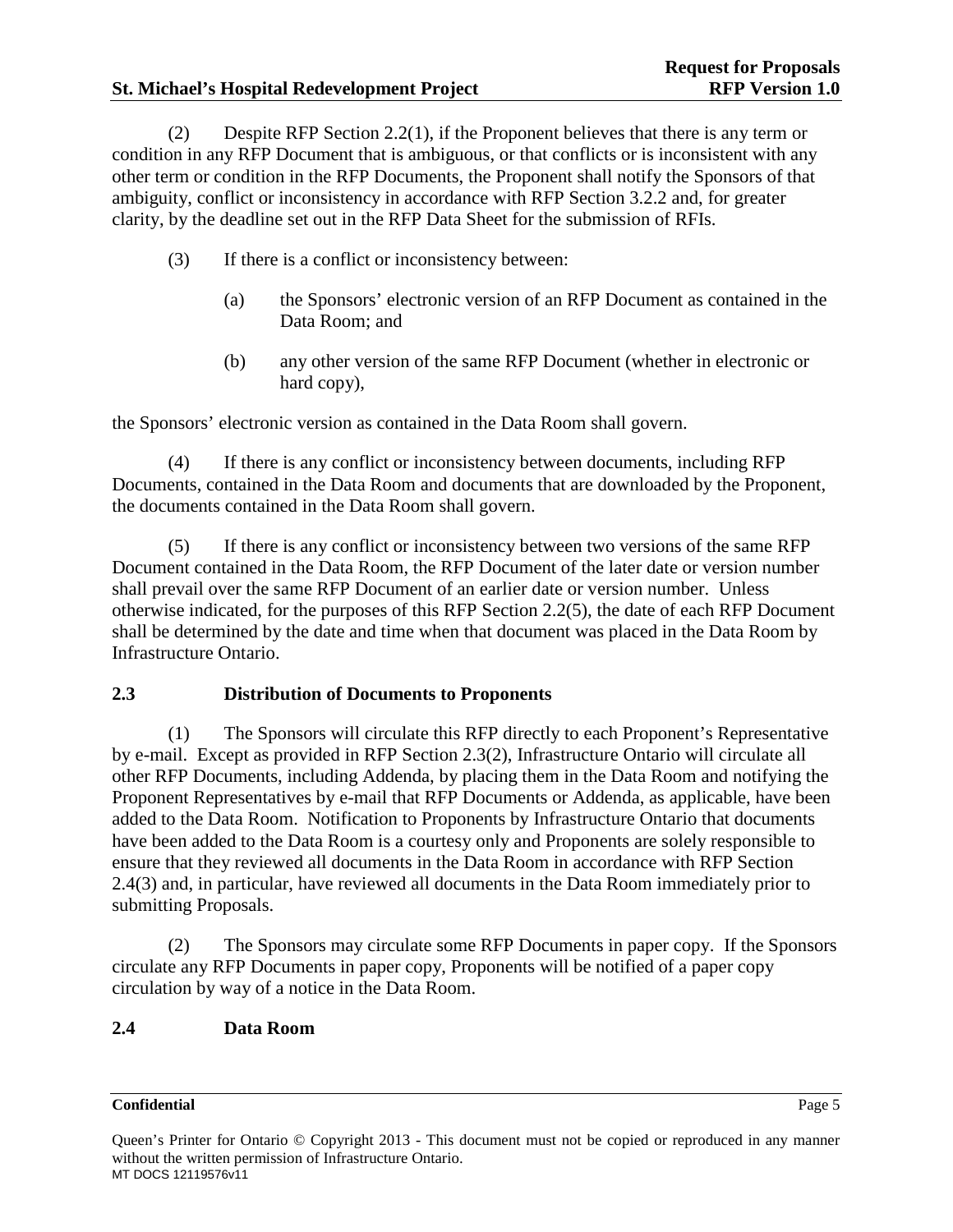(1) The Sponsors have established an electronic data room (the "**Data Room**") at a secure website address for:

- (a) the distribution of RFP Documents and Addenda (including "black-lined" RFP Documents revised by Addenda);
- (b) the provision of various types of background information for the Proponents' review ("**Background Information**"); and
- (c) the receipt of RFIs from Proponents and the posting of responses to RFIs.

(2) The Data Room will be accessible on approximately the date set out in the Timetable. The Sponsors may add, delete or amend documents in the Data Room at any time.

- <span id="page-10-1"></span>(3) Each Proponent is solely responsible to ensure that it:
	- (a) contacts the Contact Person at the coordinates set out in the RFP Data Sheet to arrange access to the Data Room and receipt of a Data Room password;
	- (b) has the appropriate software which allows the Proponent to access and download RFP Documents and Background Information from the Data Room; and
	- (c) checks the Data Room frequently for the addition, deletion or amendment of RFP Documents, Background Information and the posting of responses to RFIs and, at all times during the RFP Process keeps itself informed of and takes into account the most current RFP Documents, Background Information and responses to RFIs.

# <span id="page-10-0"></span>**2.5 Proponent Investigations**

(1) Each Proponent and each of its Proponent Team Members is solely responsible, at its own cost and expense, to carry out its own independent research, due diligence or to perform any other investigations, including seeking independent advice, considered necessary by the Proponent to satisfy itself as to all existing conditions affecting the Project or the Project Agreement. The Proponents' and Proponent Team Members' obligations set out in this RFP Section [2.5](#page-10-0) apply irrespective of any Background Information in the Data Room or information contained in the RFP Documents or in responses to RFIs. The Proponents' and Proponent Team Members' obligation to carry out independent research, investigations, due diligence or to seek independent advice or, if applicable, their ability to rely on information provided by the Sponsors is more particularly set out in the Project Agreement.

(2) Except as explicitly provided in the Project Agreement, the Sponsors do not represent or warrant the accuracy or completeness of any information set out in the RFP Documents or made available to Proponents or Proponent Team Members in the Data Room as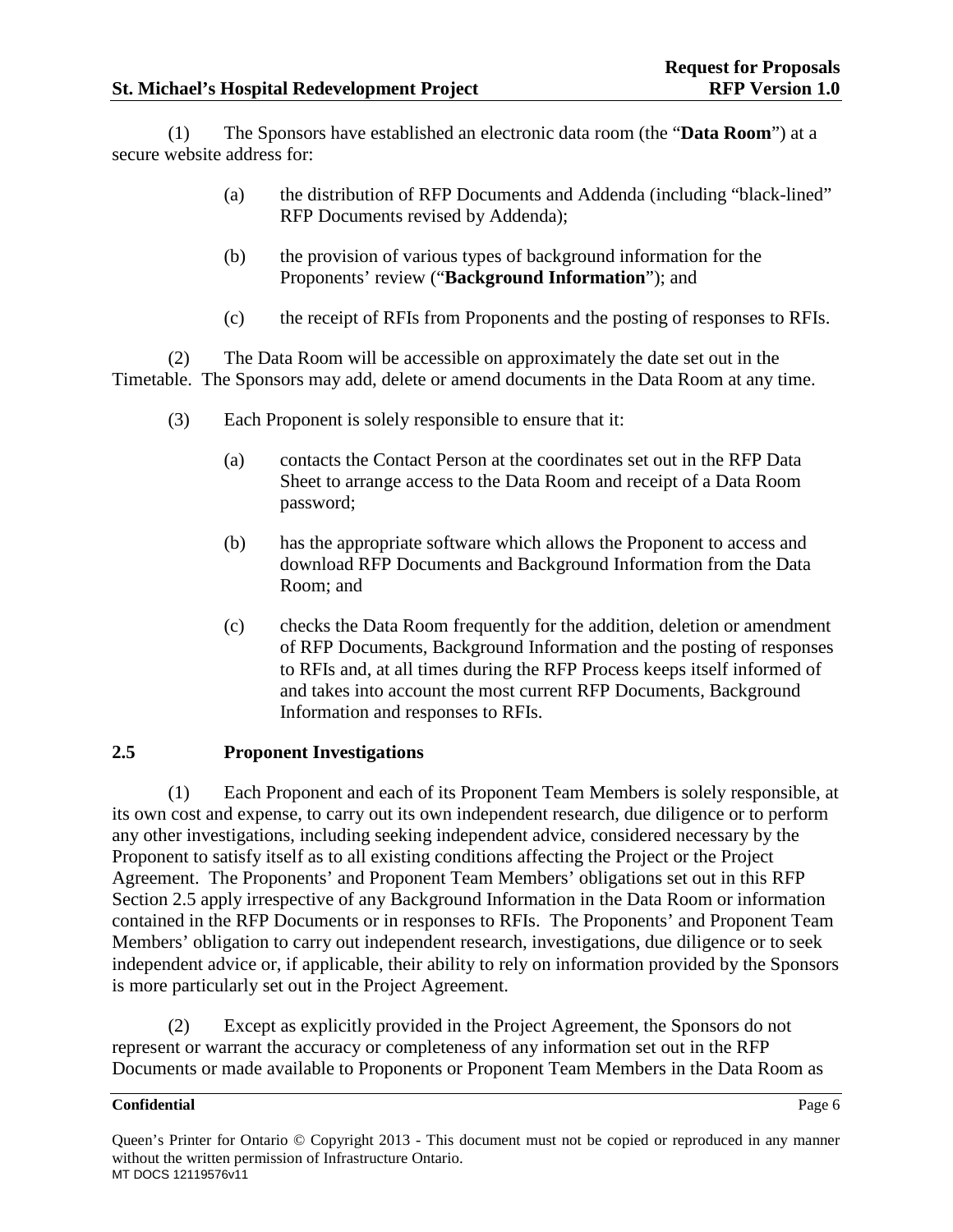## **St. Michael's Hospital Redevelopment Project RFP Version 1.0**

Background Information or of any other background or reference information or documents prepared by the Government of Ontario or by third parties and which may be made available to Proponents or Proponent Team Members by or through the Sponsors. Proponents and Proponent Team Members shall make such independent assessments as they consider necessary to verify and confirm the accuracy and completeness of all such information as any use of or reliance by Proponents or Proponent Team Members on any and all such information shall be at the Proponents' and Proponent Team Members' sole risk and without recourse against the Sponsors or the Government of Ontario.

# <span id="page-11-0"></span>**SECTION 3 − THE RFP PROCESS**

# <span id="page-11-1"></span>**3.1 RFP Process Timetable**

(1) The deadline for the submission of Proposals (the "**Submission Deadline**") and the general timetable for the RFP Process (the "**Timetable**") are set out in the RFP Data Sheet.

- (2) The Sponsors may amend the Timetable in their sole discretion:
	- (a) at any time prior to the Submission Deadline for events that are to occur prior to or on the Submission Deadline, including the Submission Deadline itself; and
	- (b) at any time in the RFP Process for events that are to occur after the Submission Deadline.

# <span id="page-11-2"></span>**3.2 Questions and RFP Documents Comments**

## <span id="page-11-3"></span>3.2.1 Contact Person

(1) Except as set out in RFP Section [3.4.2,](#page-15-3) the Proponents shall submit all questions and other communications regarding the RFP Documents, the RFP Process and their Proposals to the contact person or contact persons named in the RFP Data Sheet (the "**Contact Person**" or "**Contact Persons**", as applicable) electronically at the coordinates listed in the RFP Data Sheet and the questions shall be submitted in accordance with RFP Section [3.2.2](#page-11-4) and shall be submitted in the form provided in the Data Room.

## <span id="page-11-4"></span>3.2.2 Clarification/RFI Submission Process

 $(1)$  In addition to the requirement set out in RFP Section [3.2.1,](#page-11-3) the following rules shall apply to Proponents when submitting questions or requests for information ("**RFIs**") to the Sponsors during the RFP Process:

- (a) Proponents are permitted to submit RFIs categorized as follows:
	- (i) RFIs that are of general application and that would apply to other Proponents ("**General RFIs**"); and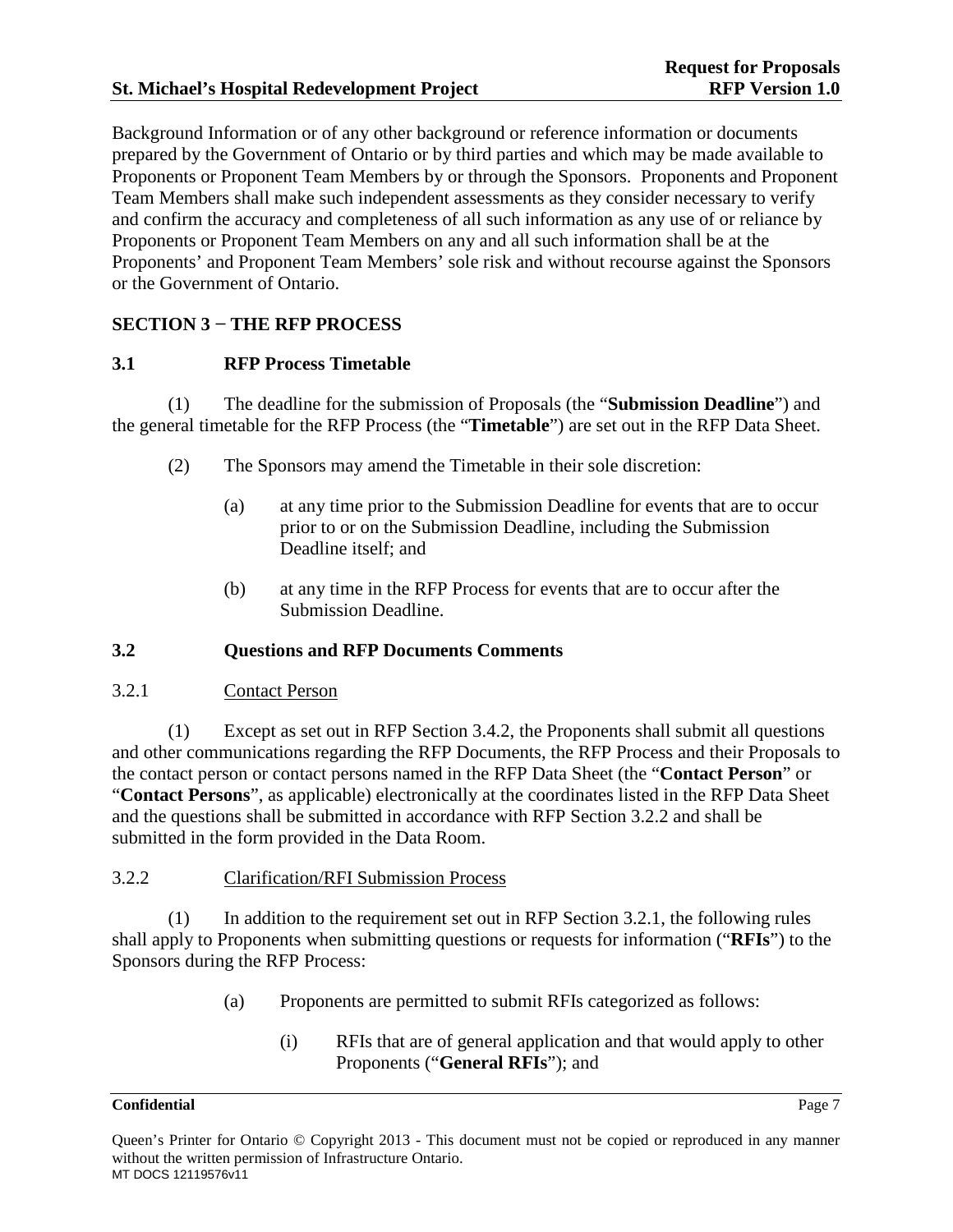- (ii) RFIs that the Proponent considers to be commercially sensitive or confidential to that particular Proponent ("**Commercially Confidential RFIs**").
- (b) if the Sponsors disagree with the Proponent's categorization of an RFI as a Commercially Confidential RFI, the Sponsors will give the Proponent an opportunity to either categorize the RFI as a General RFI or to withdraw the RFI;
- (c) if the Sponsors determine, in their sole discretion, that a Commercially Confidential RFI, even if it is withdrawn by a Proponent, is of general application or would provide a significant clarification of the RFP Documents or RFP Process to Proponents, the Sponsors may issue a clarification to Proponents that deals with the same subject matter as the withdrawn Commercially Confidential RFI; and
- (d) if the Sponsors agree with the Proponent's categorization of a Commercially Confidential RFI, then the Sponsors will provide a response to that RFI to only the Proponent that submitted the RFI.

(2) Responses to RFIs prepared and circulated by the Sponsors are not RFP Documents and do not amend the RFP Documents. If, in the Sponsors' sole discretion, responses to RFIs require an amendment to the RFP Documents, such amendment will be prepared and circulated by Addendum in accordance with RFP Section [3.7.](#page-22-0) Only a response to an RFI that has been incorporated into or issued as an Addendum will modify or amend the RFP Documents and, otherwise, RFIs will have no force or effect whatsoever and shall not be relied upon by any Proponent.

(3) Proponents shall submit RFIs in accordance with the deadlines set out in the Timetable.

(4) Proponents shall submit all RFIs electronically to the Contact Person in accordance with the instructions set out in the RFP Data Sheet.

(5) The Sponsors will respond to RFIs in written responses circulated to Proponents in accordance with the schedule set out in the Timetable. The Sponsors may, in their sole discretion, distribute responses to RFIs of a minor or administrative nature to only the Proponent who submitted the minor or administrative RFI.

(6) It is the Proponent's obligation to seek clarification from the Sponsors of any matter it considers to be unclear in accordance with RFP Section [3.2.2](#page-11-4) and, for greater clarity, by the deadline set out in the Timetable for the submission of RFIs. None of the Sponsors and the Government of Ontario is responsible in any way whatsoever for any misunderstanding by the Proponent or any of its Proponent Team Members of the RFP Documents, Background Information, responses to RFIs, any documents placed in the Data Room or any other type of information provided by or communication made by the Sponsors or the Government of Ontario.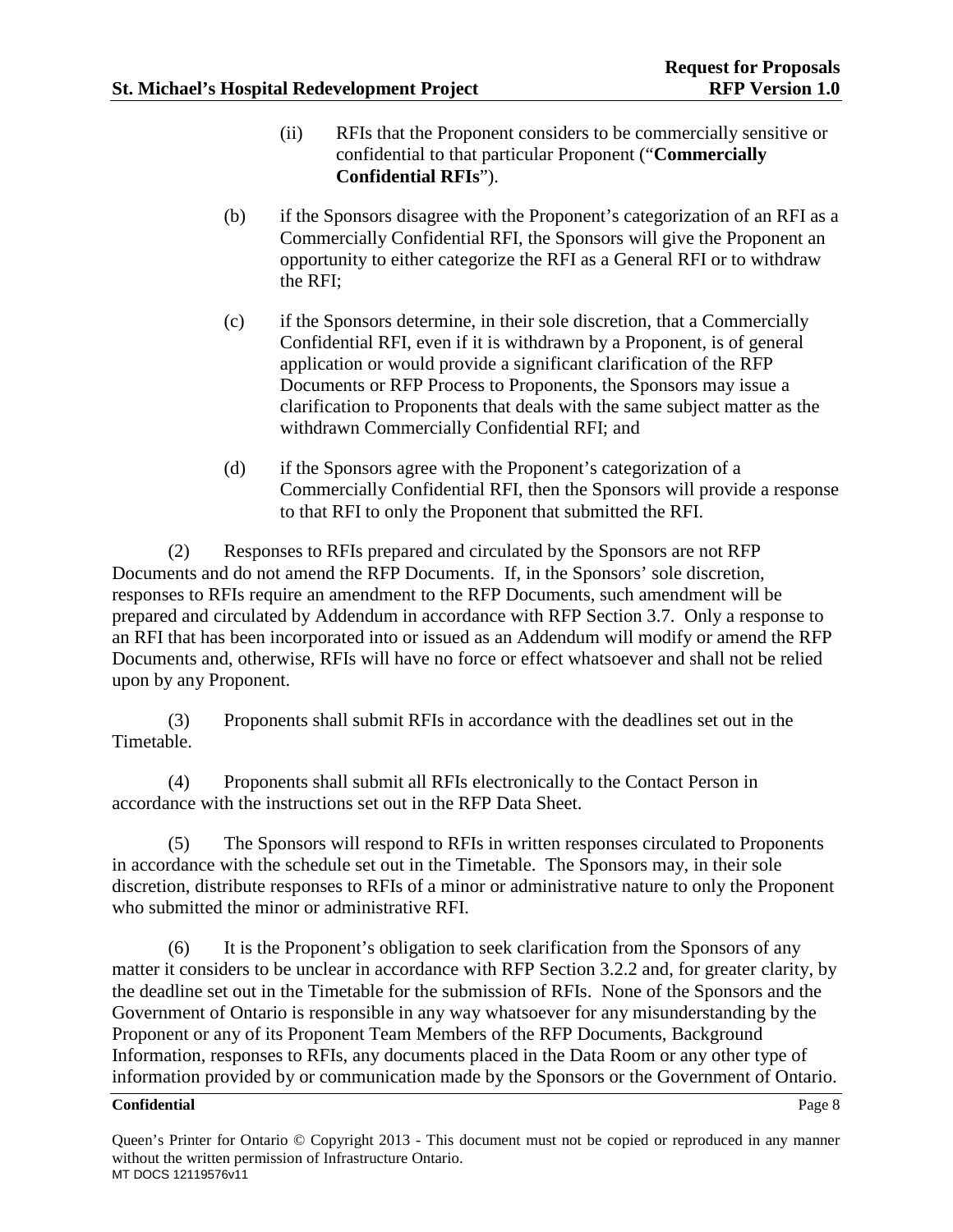# <span id="page-13-0"></span>3.2.3 RFP Documents Comments

(1) The Sponsors may, in their sole discretion, request Proponents to submit comments on the RFP Documents and, in particular, comments on the Project Agreement. Whether the Sponsors intend to permit or require the submission of such comments and the schedule and format for the submission of those comments is set out in the RFP Data Sheet. The Sponsors are not obliged to respond to each comment made by Proponents under this RFP Section [3.2.3.](#page-13-0) If the Sponsors accept a comment, or part of a comment, and that acceptance requires a change to the RFP Documents, the Sponsors shall implement that change by Addendum.

## <span id="page-13-1"></span>**3.3 Communications Restrictions**

# <span id="page-13-2"></span>3.3.1 Communications with Municipalities, Other Government Authorities and Utilities

<span id="page-13-4"></span>(1) Subject to the restrictions in RFP Section [3.3.2](#page-13-3) and any special rules set out in the RFP Data Sheet, Proponents, Proponent Team Members and their respective Advisors are permitted to communicate directly with any municipality, government authority or utility with respect to municipal, utility or other types of governmental requirements related to the Project. Under no circumstances will any special rules set out in the RFP Data Sheet in accordance with this RFP Section [3.3.1\(1\)](#page-13-4) override the provisions of RFP Section [3.3.2.](#page-13-3)

(2) None of the Sponsors and the Government of Ontario is, in any way whatsoever, responsible for any representations, statements, assurances, commitments or agreements which Proponents, Proponent Team Members or their respective Advisors receive or believe they may have received from a municipality, a government authority, or a utility. Proponents, Proponent Team Members and their respective Advisors rely on any such representations, assurances, commitments or agreements at their sole risk without recourse against the Sponsors or the Government of Ontario.

# <span id="page-13-3"></span>3.3.2 Prohibited Contacts and Lobbying Prohibition

<span id="page-13-5"></span>(1) Proponents and Proponent Team Members and all of their respective Advisors, employees and representatives are prohibited from engaging in any form of political or other lobbying, of any kind whatsoever, to influence the outcome of the RFP Process.

<span id="page-13-7"></span>(2) Without limiting the generality of RFP Section [3.3.2\(1\),](#page-13-5) neither Proponents nor Proponent Team Members nor any of their respective Advisors, employees or representatives shall contact or attempt to contact, either directly or indirectly, at any time during the RFP Process, any of the following persons or organizations on matters related to the RFP Process, the RFP Documents, or the Proposals:

- <span id="page-13-6"></span>(a) any member of the Evaluation Committee;
- (b) any Advisor to the Sponsors or the Evaluation Committee;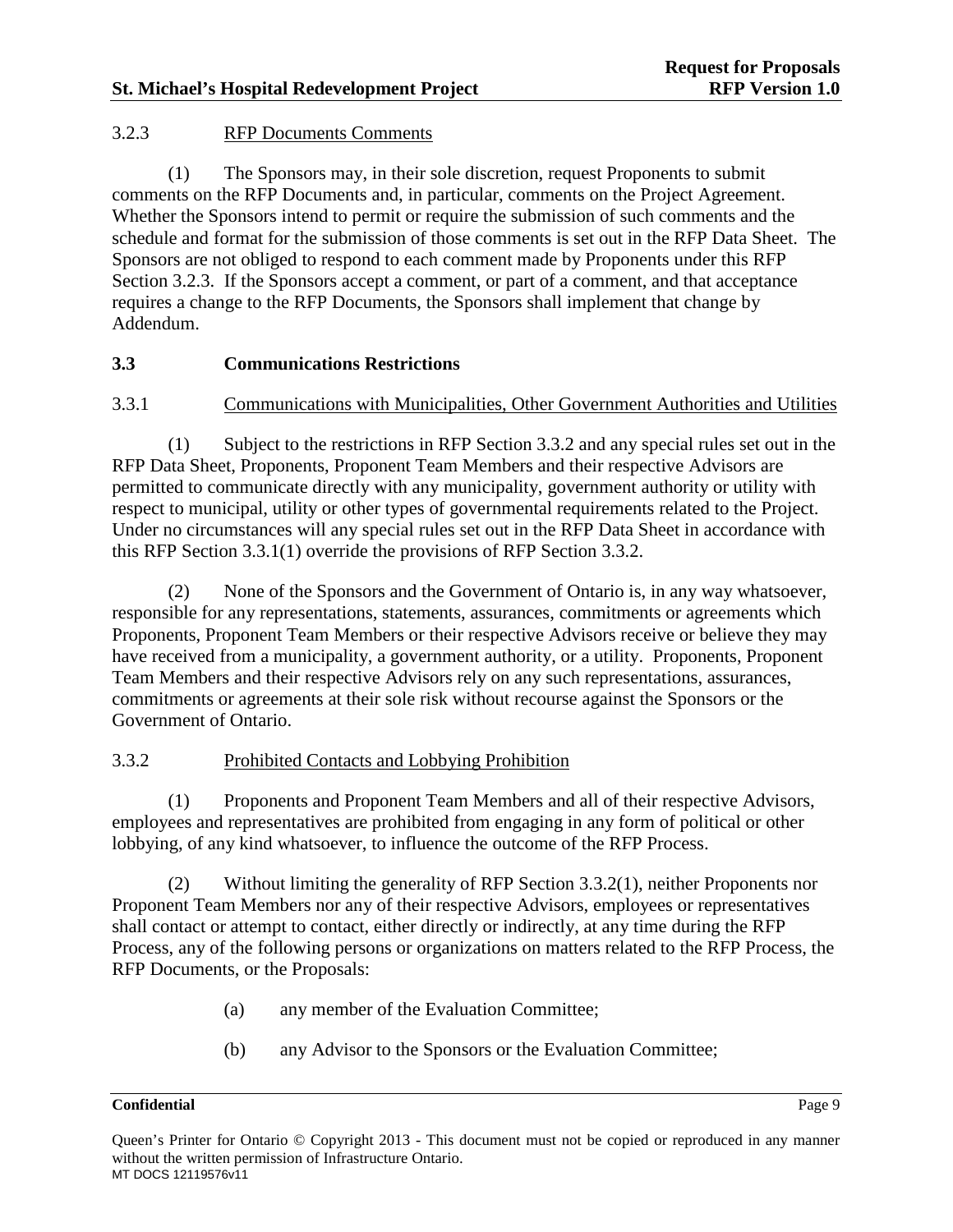- (c) any employee or representative of:
	- (i) the Sponsors;
	- (ii) MOI or any other Ministry, agency or entity listed in the RFP Data Sheet;
	- (iii) the Premier of Ontario's office or the Ontario Cabinet office;
- <span id="page-14-1"></span>(d) any Member of the Provincial Parliament (including the Premier) or his or her staff or representatives; or
- (e) any directors, officers or consultants of any entity listed in RFP Sections  $3.3.2(2)(a)$  to [\(d\).](#page-14-1)

<span id="page-14-2"></span>(3) If a Proponent or a Proponent Team Member or any of their respective Advisors, employees or representatives, in the opinion of the Sponsors, contravenes RFP Section [3.3.2\(1\)](#page-13-5) or [\(2\),](#page-13-7) the Sponsors may, in their sole discretion,

- (a) take any action in accordance with RFP Section [7.1.2;](#page-55-0) or
- (b) impose conditions on the Proponent's or Proponent Team Member's continued participation in the RFP Process that the Sponsors consider, in their sole discretion, to be appropriate.

<span id="page-14-3"></span>For clarity, the Sponsors are not obliged to take the actions set out in RFP Section [3.3.2\(3\)\(a\)](#page-14-2) or [\(b\).](#page-14-3)

## <span id="page-14-0"></span>3.3.3 Media Releases, Public Disclosures and Public Announcements

(1) A Proponent shall not, and shall ensure that its Advisors, employees, representatives and Proponent Team Members, and their respective Advisors, employees and representatives do not, issue or disseminate any media release, public announcement or public disclosure (whether for publication in the press, on the radio, television, internet or any other medium) that relates to the RFP Process, the RFP Documents or the Project or any matters related thereto, without the prior written consent of the Sponsors.

<span id="page-14-4"></span>(2) Neither the Proponents or the Proponent Team Members or any of their respective Advisors, employees or representatives shall make any public comment, respond to questions in a public forum, or carry out any activities to either criticize another Proponent or Proposal or to publicly promote or advertise their own qualifications, interest in or participation in the RFP Process without the Sponsors' prior written consent, which consent may be withheld in the Sponsors' sole discretion. Notwithstanding this RFP Section [3.3.3\(2\),](#page-14-4) Proponents, Proponent Team Members and their respective Advisors, employees and representatives are permitted to state publicly that they are participating in the RFP Process.

**Confidential** Page 10

Queen's Printer for Ontario © Copyright 2013 - This document must not be copied or reproduced in any manner without the written permission of Infrastructure Ontario. MT DOCS 12119576v11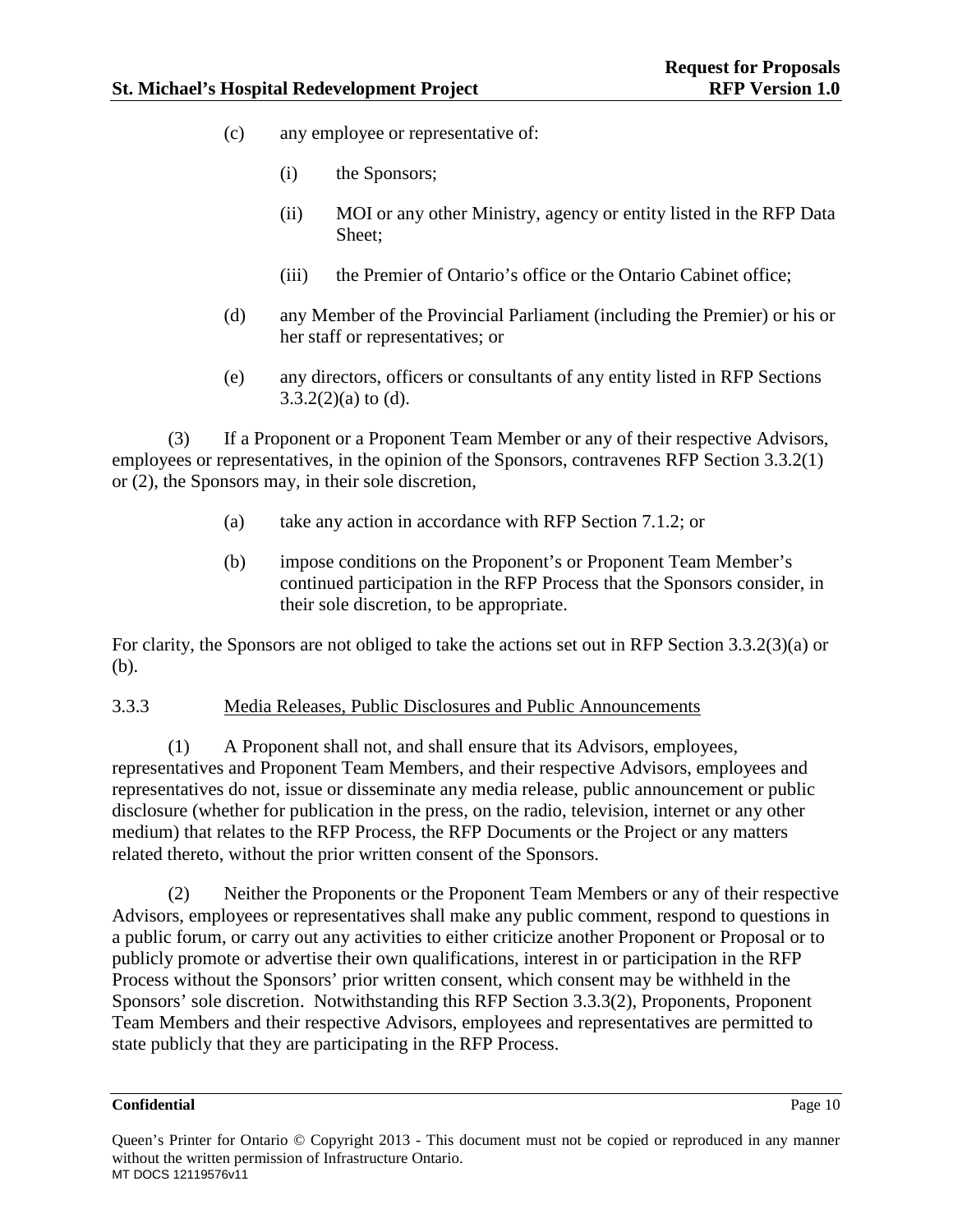(3) For the purpose of greater clarity, RFP Section [3.3.3\(2\)](#page-14-4) does not prohibit disclosures necessary to permit the Proponent to discuss the Project with prospective subcontractors but such disclosure is permitted only to the extent necessary to solicit those subcontractors' participation in the Project.

# <span id="page-15-0"></span>3.3.4 Restrictions on Communications between Proponents – No Collusion

<span id="page-15-4"></span>(1) A Proponent shall not discuss or communicate, directly or indirectly, with any other Proponent, any information whatsoever regarding the preparation of its own Proposal or the Proposal of the other Proponent in a fashion that would contravene Applicable Law. Proponents shall prepare and submit Proposals independently and without any connection, knowledge, comparison of information or arrangement, direct or indirect, with any other Proponent.

(2) For greater clarity, RFP Section [3.3.4\(1\)](#page-15-4) applies to Proponents and Proponent Team Members and their respective Advisors, employees and representatives.

# <span id="page-15-1"></span>**3.4 Meetings with Proponents**

# <span id="page-15-2"></span>3.4.1 General Proponents Meeting(s)

(1) The Sponsors may, in their sole discretion, convene general Proponents meetings (each, a "**Proponents Meeting**") on the dates and at the times set out in the Timetable and at the location and for the purposes set out in the RFP Data Sheet. While attendance at a Proponents Meeting is not mandatory, Proponents are strongly encouraged to attend. A Proponent's failure to attend a Proponents Meeting is at the Proponent's sole risk and responsibility.

(2) Proponents may ask questions and seek clarifications at a Proponents Meeting. Notwithstanding that the Sponsors may give oral answers at a Proponents Meeting, those answers shall not be considered final unless issued in writing. Therefore, Proponents are strongly encouraged to submit these questions in accordance with RFP Section [3.2.2](#page-11-4) for response in accordance with RFP Section [3.2.2.](#page-11-4)

(3) No statement, consent, waiver, acceptance, approval or anything else said or done in any Proponents Meetings by the Sponsors or any of their respective Advisors, employees or representatives shall amend or waive any provision of the RFP Documents, or be binding on the Sponsors or be relied upon in any way by Proponents, Proponent Team Members or their Advisors, except when and only to the extent expressly confirmed in an Addendum to the RFP Documents issued in accordance with RFP Section [3.7.](#page-22-0)

# <span id="page-15-3"></span>3.4.2 Commercially Confidential Proponent Meetings

(1) The Sponsors may, in their sole discretion, convene commercially confidential meetings with individual Proponents ("**Commercially Confidential Meetings**"). These Commercially Confidential Meetings may be either or both of the following: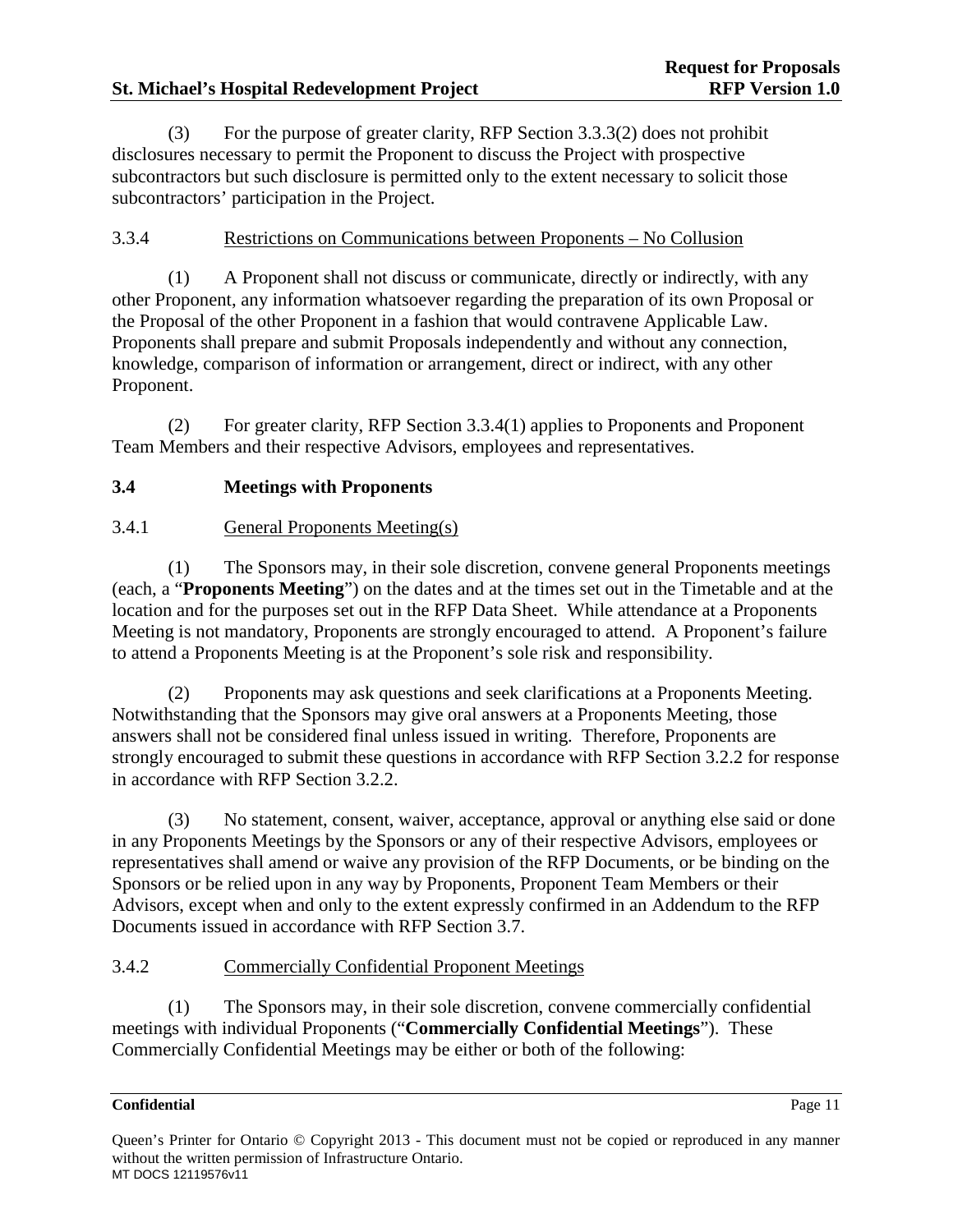- (a) bilateral meetings between the Sponsors and their representatives and Advisors and individual Proponents and their representatives and Advisors, to discuss the Project Agreement and the Proponent's suggested amendments to the Project Agreement; and
- (b) bilateral meetings between the Sponsors and their representatives and Advisors and individual Proponents and their representatives and Advisors to discuss either or both of,
	- (i) Project design issues (including Proponents' proposed designs); and
	- (ii) Innovation Submissions and Preferred Innovation Submissions being considered by the Proponents for inclusion in their Proposals, as applicable.

(2) Whether the Sponsors intend to hold Commercially Confidential Meetings and the location of those meetings is set out in the RFP Data Sheet. The approximate date and time of Commercially Confidential Meetings is set out in the Timetable. While attendance at Commercially Confidential Meetings is not mandatory, Proponents are strongly encouraged to attend. A Proponent's failure to attend a Commercially Confidential Meeting is at the Proponent's sole risk and responsibility.

(3) If the Sponsors hold Commercially Confidential Meetings, the Fairness Monitor may be present during some or all of those meetings.

(4) No statement, consent, waiver, acceptance, approval or anything else said or done in any of these Commercially Confidential Meetings by the Sponsors or any of their respective Advisors, employees or representatives shall amend or waive any provision of the RFP Documents, or be binding on the Sponsors or be relied upon in any way by Proponents, Proponent Team Members or their Advisors except when and only to the extent expressly confirmed in an Addendum to the RFP Documents issued in accordance with RFP Section [3.7.](#page-22-0)

(5) The Proponent, its Proponent Team Members and their respective Advisors and representatives and any of their attendees at Commercially Confidential Meetings acknowledge and agree that:

> (a) any statement made at a Commercially Confidential Meeting by the Sponsors or any of their Advisors or representatives is not and shall not be deemed or considered to be an indication of a preference by the Sponsors or the Government of Ontario or a rejection by the Sponsors or the Government of Ontario of anything said or done by the Proponent, Proponent Team Member or any of their respective Advisors or representatives;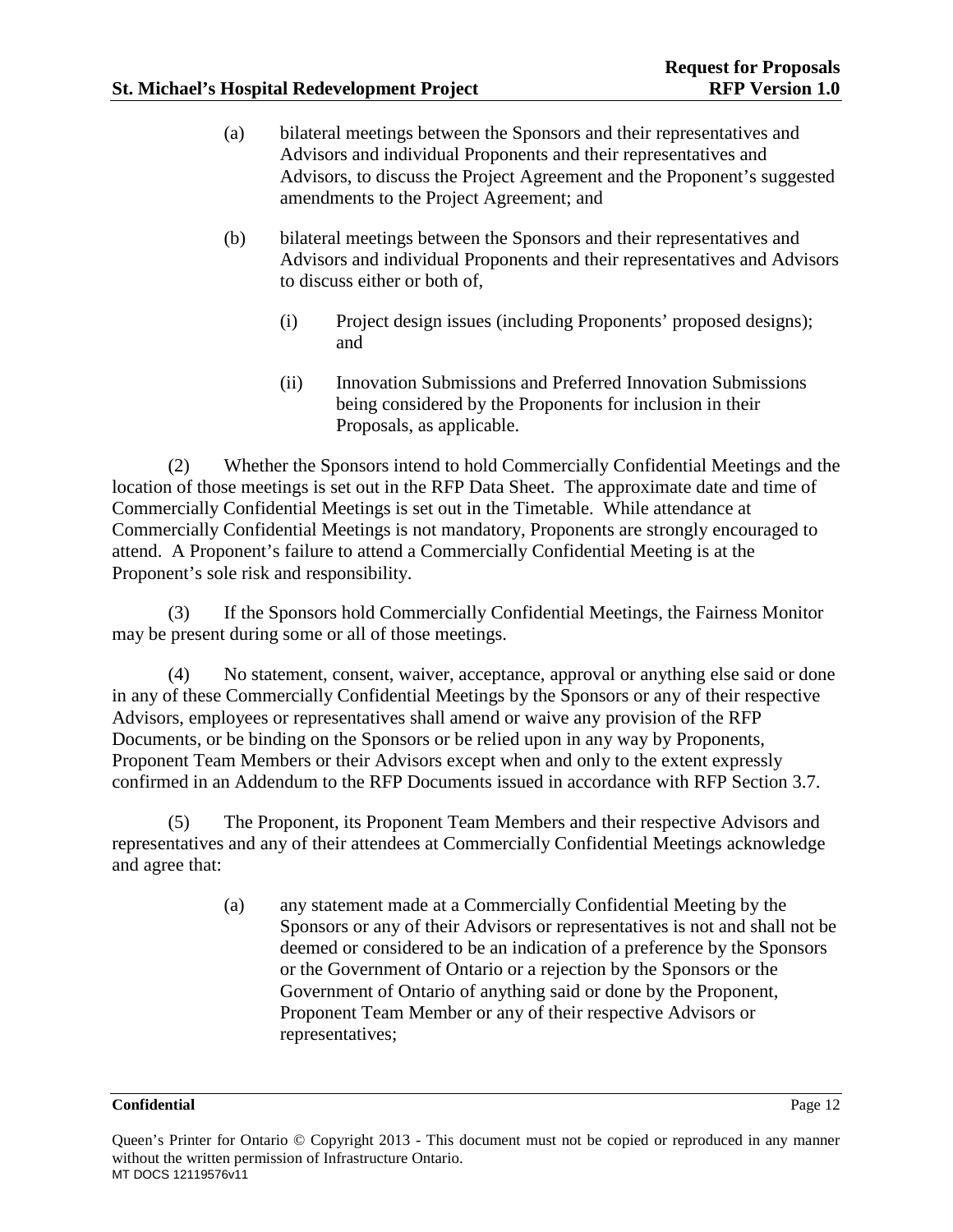- (b) any statement made at a Commercially Confidential Meeting by the Sponsors or any of their Advisors or representatives shall not and will not be relied upon in any way by the Proponent, Proponent Team Member or any of their respective Advisors or representatives for any purpose, including any purpose in connection with the RFP, the Project Agreement, the Project or otherwise, except and only to the extent expressly confirmed by Addendum in accordance with RFP Section [3.7,](#page-22-0) provided that the Sponsors shall not be under any obligation to confirm any information by Addendum;
- (c) the Sponsors may share process-related information, including clarifying information, with all Proponents if the need arises; and
- (d) the Proponent, its Proponent Team Members and their respective Advisors and representatives:
	- (i) shall participate in the Commercially Confidential Meetings in accordance with the guidelines, procedures and processes set out in the RFP;
	- (ii) waive any and all rights to contest and/or protest the RFP and the processes and guidelines set out herein, including the Commercially Confidential Meetings, based on the fact that such Commercially Confidential Meetings occurred or on the basis that information may have been received during a Commercially Confidential Meeting by another Proponent, Proponent Team Member or their respective Advisors or representatives that was not received by the Proponent, Proponent Team Member or any of their respective Advisors or representatives; and
	- (iii) agree that the Proponent, its Proponent Team Members and their respective Advisors and representatives must treat information received at a Commercially Confidential Meeting as Confidential Information.

# <span id="page-17-0"></span>**3.5 Visiting the Site and the Existing Facilities**

# <span id="page-17-1"></span>3.5.1 Scheduled Visits

(1) If the Sponsors have established scheduled dates for Site visits or Existing Facilities visits ("**Scheduled Visits**") for all Proponents and their representatives and Advisors, the dates and times of the Scheduled Visits will be set out in the Timetable. For clarity, Scheduled Visits are in addition to any Proponent visits scheduled in accordance with RFP Sections [3.5.2](#page-18-0) and [3.5.3.](#page-18-1)

**Confidential** Page 13

Queen's Printer for Ontario © Copyright 2013 - This document must not be copied or reproduced in any manner without the written permission of Infrastructure Ontario. MT DOCS 12119576v11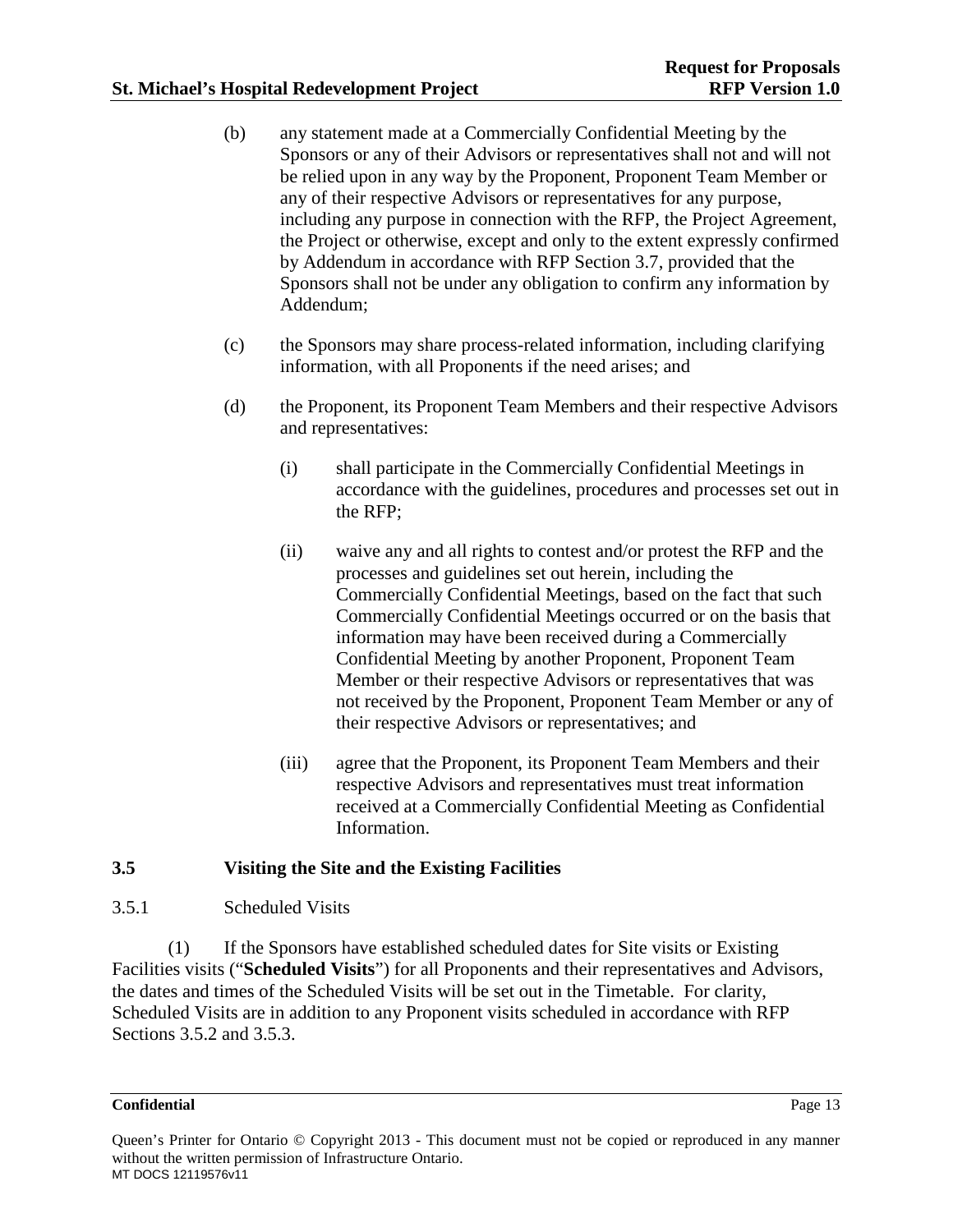(2) The provisions of RFP Section [3.5.2\(2\)](#page-18-2) will apply to Scheduled Visits to the Site and the provisions of RFP Section [3.5.3\(2\)](#page-18-3) will apply to Scheduled Visits to the Existing Facilities.

(3) Any statement made by Infrastructure Ontario, the Client or any of their respective Advisors or representatives during any Scheduled Visit or any additional visit to a Site or Existing Facility, if any, shall not and will not be relied upon in any way by the Proponent, Proponent Team Member or any of their respective Advisors or representatives for any purpose, including any purpose in connection with the RFP, the Project Agreement, the Project or otherwise, except and only to the extent expressly confirmed by Addendum in accordance with RFP Section [3.7,](#page-22-0) provided that neither Infrastructure Ontario nor the Client shall be under any obligation to confirm any information by Addendum.

# <span id="page-18-0"></span>3.5.2 Additional Site Visits

(1) Except for Scheduled Visits, Proponents are not permitted access to the Site except by prior written arrangement with the Contact Person for each access to the Site. The Site address and a brief description of the Site are set out in the RFP Data Sheet and are described fully in the Background Information and the Project Agreement.

<span id="page-18-2"></span>(2) A Proponent that wishes to arrange a Site visit other than a Scheduled Visit shall submit its request to the Contact Person and shall describe the proposed date(s) and time(s) it would like to carry out the Site visit(s) as well as the purpose for the Site visit(s). The Proponent's request must be submitted at least two Business Days prior to (or such other time as set out in the RFP Data Sheet) the proposed time for the Site visit(s).

(3) Infrastructure Ontario may, in its sole discretion and through the Contact Person, require that an Infrastructure Ontario or Client representative be present to monitor the Proponent's activities during the Site visit. The Contact Person will confirm whether an Infrastructure Ontario or Client representative will be present at the Site visit at the time the Site visit is approved and scheduled. The period(s) during which Site visits will be permitted is set out in the Timetable.

# <span id="page-18-1"></span>3.5.3 Additional Existing Facilities Visits

(1) Except for Scheduled Visits, Proponents are not permitted to access any Existing Facilities except by prior written arrangement with the Contact Person for each access to the Existing Facilities. The Existing Facilities, if any, are listed in the RFP Data Sheet and may be described more fully in the Project Agreement or the Background Information.

<span id="page-18-3"></span>(2) A Proponent that wishes to arrange an Existing Facilities visit, other than a Scheduled Visit, shall submit a request to the Contact Person at least four Business Days prior (or such other time as is set out in the RFP Data Sheet) to the Proponent's proposed date and time for an Existing Facilities visit. The request shall set out the:

**Confidential** Page 14

Queen's Printer for Ontario © Copyright 2013 - This document must not be copied or reproduced in any manner without the written permission of Infrastructure Ontario. MT DOCS 12119576v11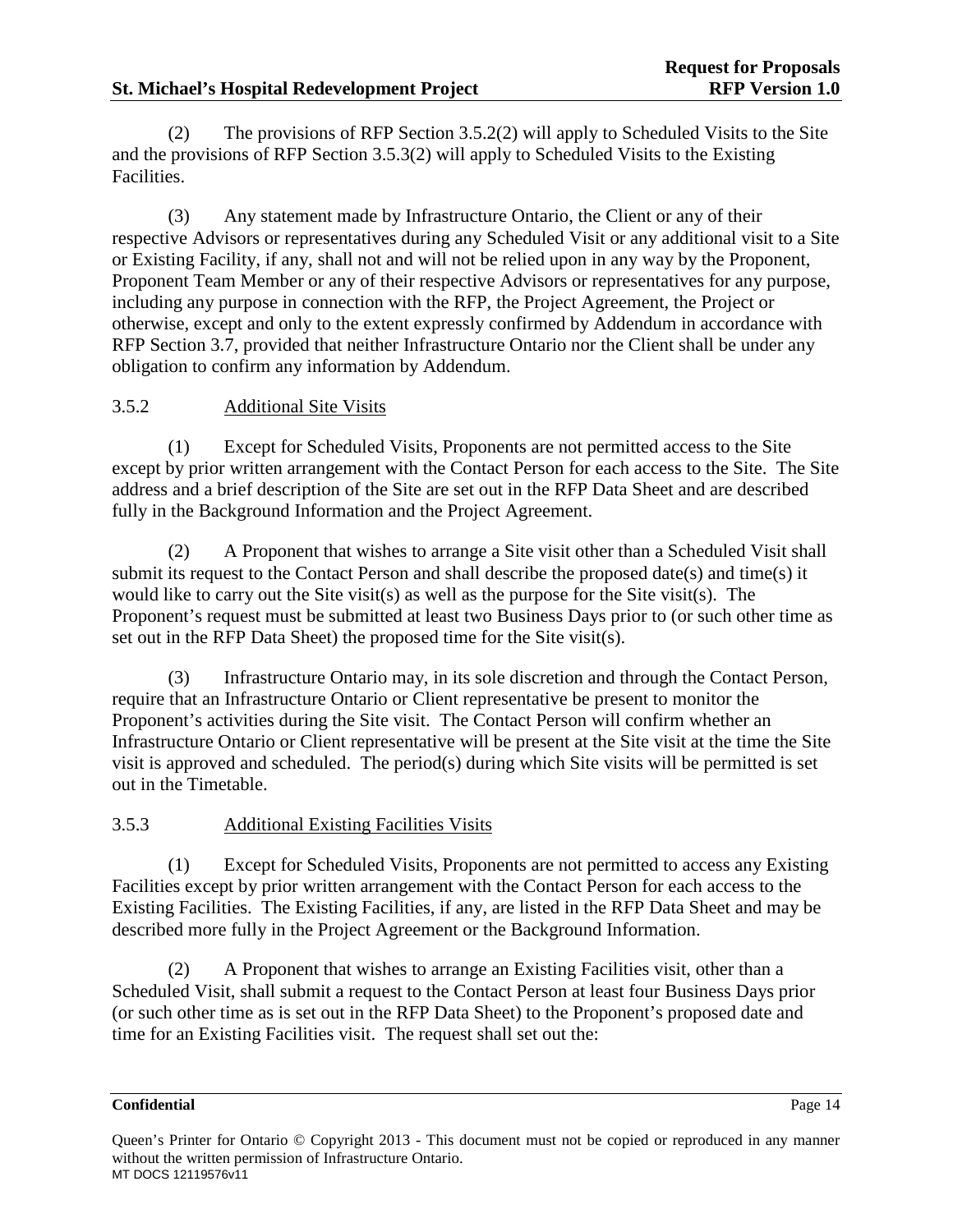- (a) proposed date and time, and alternate date and time, of the proposed Existing Facilities visit;
- (b) purpose of the Existing Facilities visit;
- (c) areas of Existing Facilities for which access is requested; and
- (d) names, titles and contact information of the Proponent's representatives who will be attending the Existing Facilities visit.

(3) If the Proponent has received approval for and written confirmation of any Existing Facilities visit from the Contact Person, unless otherwise set out in the Contact Person's confirmation the following shall apply to the Existing Facilities visit:

- (a) all Proponent and Proponent Team Member representatives upon arrival at each Existing Facility shall report to the appropriate authority at the Existing Facility, sign in as required by the Existing Facility and receive and wear an identification badge;
- (b) all Proponent and Proponent Team Member representatives shall strictly obey all instructions from the Sponsors' representatives during the visit and shall comply with all site-specific security, safety or other types of requirements;
- (c) all Proponent and Proponent Team Member representatives shall, at all times, make reasonable efforts to avoid disturbing or infringing upon the privacy of any persons occupying or working in the Existing Facility;
- (d) the Proponent and Proponent Team Member representatives shall visit only those specific areas of the Existing Facilities to which the Proponent has been granted access in the Contact Person's confirmation; and
- (e) the Proponent and Proponent Team Member representatives shall not take photographs without the prior written consent of the Contact Person. If photographs are permitted by the Contact Person, they may be taken by the Proponent and Proponent Team Member representatives only in the specific areas of the Existing Facilities for which consent to photograph has been given.

(4) The Proponent acknowledges that because the Existing Facilities are in use, unforeseen circumstances can arise at the Existing Facilities and the Sponsors may, in their sole discretion, cancel or reschedule the Existing Facilities visit, change the areas of access of the Existing Facilities visit or otherwise change the Existing Facilities visit on short notice or no notice to the Proponent and Proponent Team Members or their representatives.

## <span id="page-19-0"></span>**3.6 Changes to Proponents and Proponent Team Members**

### **Confidential** Page 15

Queen's Printer for Ontario © Copyright 2013 - This document must not be copied or reproduced in any manner without the written permission of Infrastructure Ontario. MT DOCS 12119576v11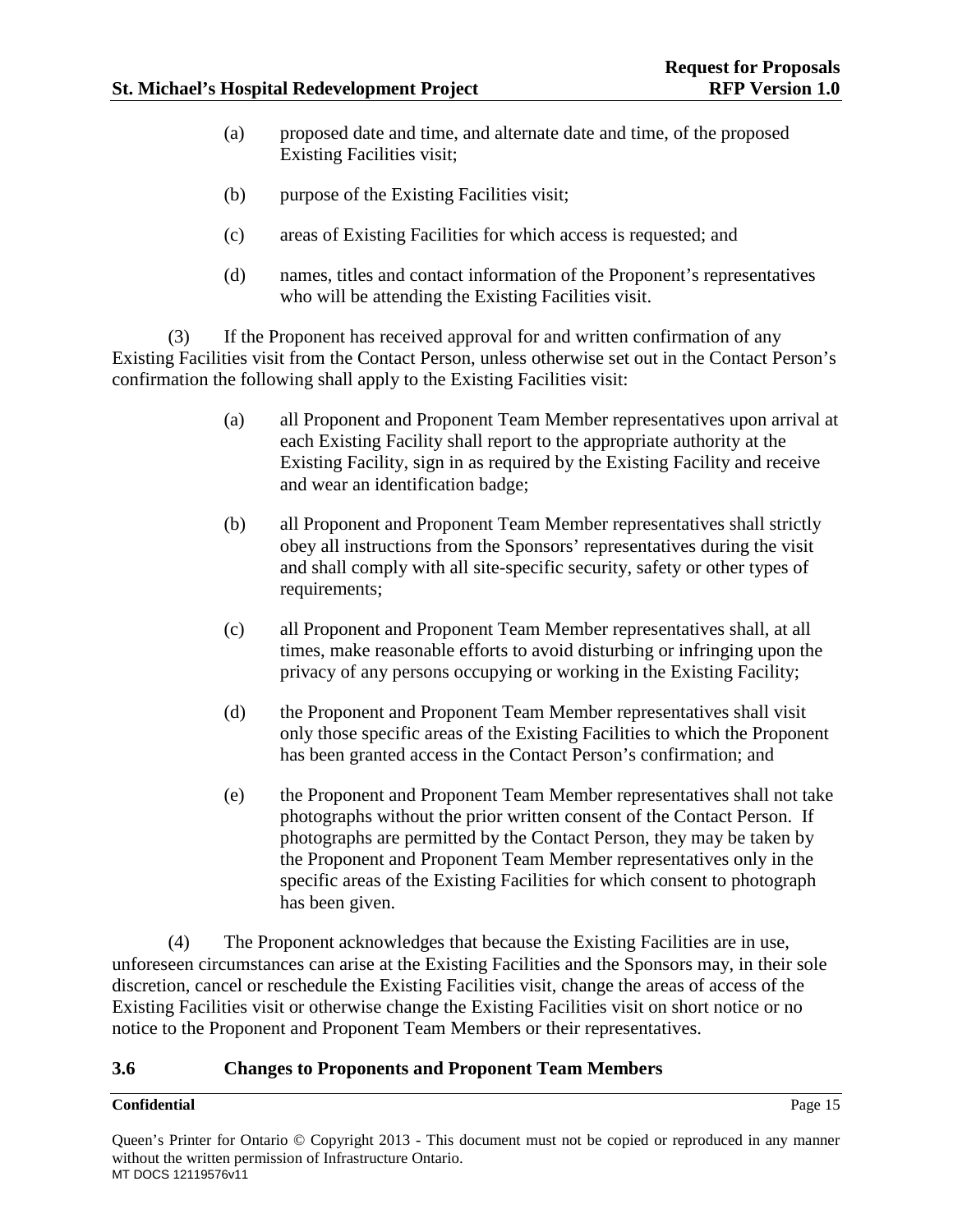## **St. Michael's Hospital Redevelopment Project RFP Version 1.0**

<span id="page-20-0"></span>(1) Proponents shall not change their shareholders (unless the Proponent is a company whose equity securities are listed on a recognized stock exchange), Proponent Team Members, proposed subcontractors, Key Individuals, or other parties identified in the Proponents' Prequalification Submissions (the "**Identified Proponent Parties**") without the prior written consent of the Sponsors.

(2) Despite RFP Section [3.6\(1\),](#page-20-0) Proponents are permitted to request a change in their Identified Proponent Parties in accordance with this RFP Section [3.6.](#page-19-0)

(3) If, prior to the Submission Deadline, a Proponent wishes to request a change in its Identified Proponent Parties, including any proposed withdrawal from, addition to, substitution of the Identified Proponent Parties, (each is a "**Proposed Change in Identified Proponent Parties**"), the Proponent shall notify the Contact Person as soon as possible and, in any event, no later than seven (7) days prior to the Submission Deadline. That notification shall clearly identify the Proposed Change in Identified Proponent Parties (including, as applicable, any proposed additional or substitute Identified Proponent Party) and provide sufficient documentation to demonstrate that

- (a) such Proposed Change in Identified Proponent Parties will not materially adversely affect the Proponent's ability to submit a complete and compliant Proposal or impair the Proponent's or the Identified Proponent Parties' ability to perform their respective obligations under the Project Agreement, and
- (b) in the event that the Proposed Change in Identified Proponent Parties is a proposed addition to or a substitution of one or more of the Identified Proponent Parties, the proposed additional or substitute party(ies) would have met or exceeded any applicable criteria applied during the RFQ process.

(4) In response to a request in accordance with RFP Section [3.6\(3\),](#page-19-0) the Sponsors may, in their sole discretion, provide the Proponent with instructions as to the type of information required by the Sponsors to consider the Proposed Change in Identified Proponent Parties as well as the deadlines for submission of information that the Proponent must meet in order to have its request considered by the Sponsors.

(5) The Proponent shall provide any further documentation as may be reasonably requested by the Sponsors to assess any Proposed Change in Identified Proponent Parties. If the Sponsors, in their sole discretion, consider the Proposed Change in Identified Proponent Parties to be acceptable, the Sponsors may consent to such Proposed Change in Identified Proponent Parties. The Sponsors' consent to such Proposed Change in Identified Proponent Parties, however, may be subject to such terms and conditions as the Sponsors may require. Without limiting the generality of the foregoing,

> (a) in the event that the Proposed Change in Identified Proponent Parties is a proposed withdrawal of an Identified Proponent Party, then, unless

Queen's Printer for Ontario © Copyright 2013 - This document must not be copied or reproduced in any manner without the written permission of Infrastructure Ontario. MT DOCS 12119576v11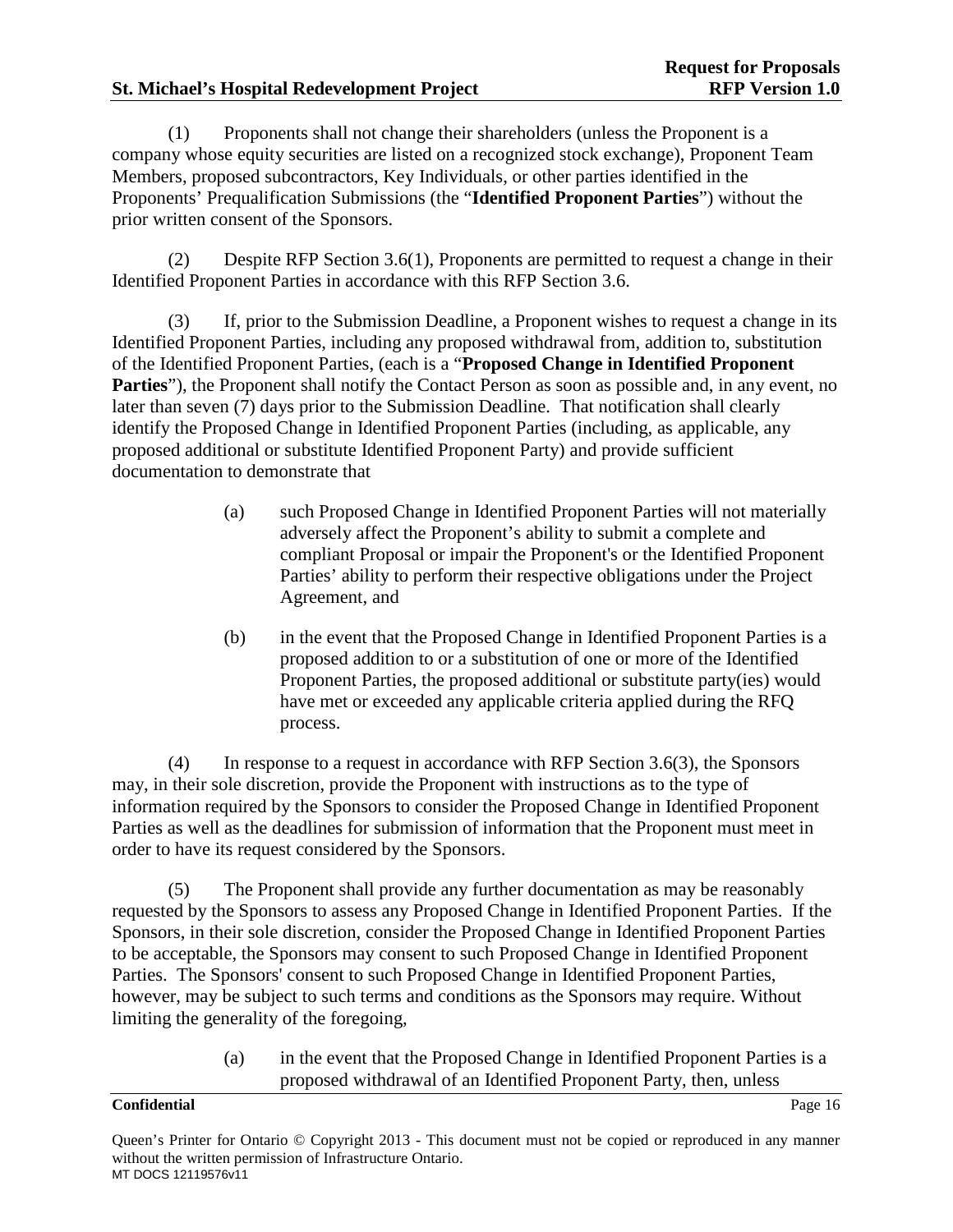otherwise permitted by the Sponsors in writing, the Proponent shall propose a substitute party for review by the Sponsors in the manner described in RFP Section [3.6\(3\)](#page-19-0) and if such proposed substitute is not acceptable to the Sponsors, the Proponent shall propose an alternate substitute for review by the Sponsors in the same manner as the first proposed substitute; or

(b) in the event that the Proposed Change in Identified Proponent Parties is a proposed substitute for an Identified Proponent Party, which, for clarity, must be proposed for review by the Sponsors in the manner described in RFP Section [3.6\(3\),](#page-19-0) and if such proposed substitute is not acceptable to the Sponsors, the Proponent may propose an alternate substitute for review by the Sponsors in the same manner as the first proposed substitute.

(6) The Sponsors may, in their sole discretion, disallow any actual or Proposed Change in Identified Proponent Parties.

(7) In the case of an actual change in the Identified Proponent Parties previously made by the Proponent without consent by the Sponsors or a change proposed after the Submission Deadline, the Sponsors may, in their sole discretion, disqualify the Proponent and terminate the Proponent's continued involvement in the RFP Process or allow the Proponent to continue under such terms and conditions as the Sponsors, in their sole discretion, may require.

(8) If, on or after the Submission Deadline and prior to Commercial Close, there is an actual or Proposed Change in Identified Proponent Parties or if there is a change in circumstances that may materially adversely affect an Identified Proponent Party in a way which could impair the Proponent's or the Identified Proponent Party's ability to perform their respective obligations under the Project Agreement, then the Proponent shall promptly notify the Sponsors in writing by delivery or e-mail to the Contact Person. The Sponsors may, in their sole discretion, refuse to accept a change in an Identified Proponent Party that occurs or is requested by the Proponent after the Submission Deadline and may, in their sole discretion, disqualify the Proponent from continuing in the RFP Process.

(9) If, at any time prior to Commercial Close, and notwithstanding any other provision in this RFP, there is a Change in Control of a Proponent or of one of its Proponent Team Members (the "**Acquiree**") as a result of an acquisition of the Acquiree by one of the other Proponents or one of the other Proponent's Proponent Team Members (the "**Acquirer**"),

> (a) the Acquiree shall be immediately disqualified from further participation in this RFP. In the event that a Proponent Team Member is the Acquiree, the affected Proponent may request a change of the Acquiree and the Sponsors shall consider such request in their sole discretion in accordance with this RFP Section [3.6.](#page-19-0) In the event that such request to change the Proponent Team Member is rejected by the Sponsors, the Sponsors shall disqualify the Proponent from continuing in the RFP Process; or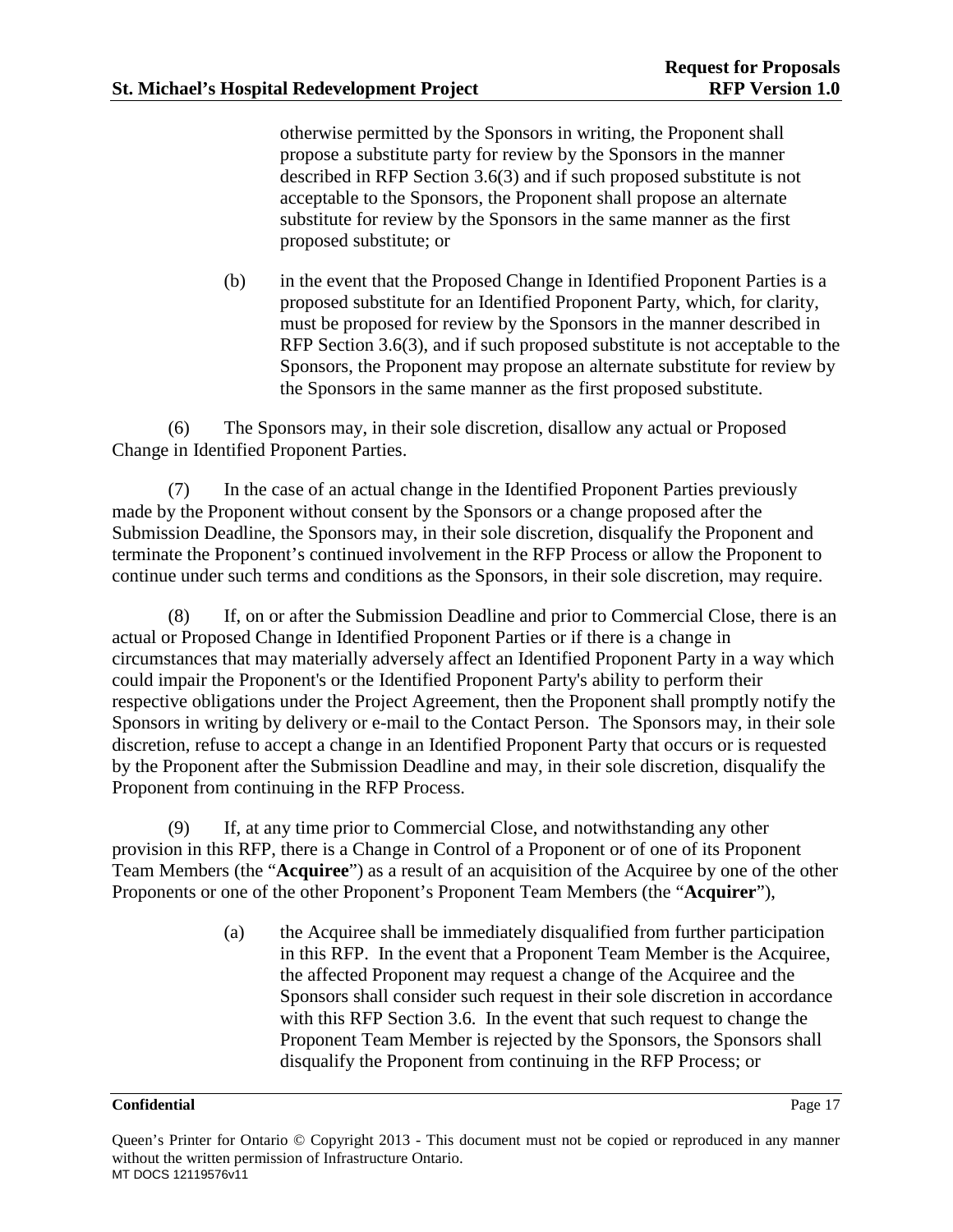(b) the Sponsors may, in their sole discretion, allow the Acquirer to continue in the RFP Process, however, the Sponsors' consent to continue may be subject to such terms and conditions as the Sponsors may require.

# <span id="page-22-0"></span>**3.7 Addenda/Changes to the RFP Documents**

(1) The Sponsors may, in their sole discretion, amend or supplement the RFP Documents prior to the Submission Deadline. The Sponsors shall issue changes to the RFP Documents by Addenda only. No other statement, whether oral or written, made by the Sponsors or the Sponsors' Advisors, employees or representatives, including, for clarity, the Contact Person, or any other person, shall amend the RFP Documents. The approximate final date that the Sponsors will issue an Addendum in respect of the Project Agreement is set out in the Timetable. The Sponsors may issue other Addenda at any time.

(2) The Proponent is solely responsible to ensure that it has received all Addenda issued by the Sponsors. Proponents may, in writing, seek confirmation of the number of Addenda issued under this RFP from the Contact Person.

(3) The Sponsors shall issue Addenda by placing them in the Data Room and notifying the Proponents' Representatives by e-mail that an Addendum has been placed in the Data Room.

(4) Any reference to any one or all of the RFP Documents in the RFP Documents includes any amendments to the RFP Documents made in accordance with this RFP Section [3.7.](#page-22-0)

# <span id="page-22-1"></span>**3.8 Freedom of Information, Confidentiality and Copyright Matters**

# <span id="page-22-2"></span>3.8.1 *Freedom of Information and Protection of Privacy Act*

(1) Proponents are advised that the Sponsors may be required to disclose the RFP Documents and a part or parts of any Proposal pursuant to the *Freedom of Information and Protection of Privacy Act* (Ontario) ("**FIPPA**").

(2) Proponents are also advised that FIPPA does provide protection for confidential and proprietary business information. Proponents are strongly advised to consult their own legal Advisors as to the appropriate way in which confidential or proprietary business information should be marked as such in their Proposals.

(3) Subject to the provisions of FIPPA, the Sponsors will use reasonable commercial efforts to safeguard the confidentiality of any information identified by the Proponent as confidential but shall not be liable in any way whatsoever to any Proponent or Proponent Team Member if such information is disclosed based on an order or decision in accordance with FIPPA or otherwise as required under Applicable Law.

# <span id="page-22-3"></span>3.8.2 Confidentiality Agreements

Queen's Printer for Ontario © Copyright 2013 - This document must not be copied or reproduced in any manner without the written permission of Infrastructure Ontario. MT DOCS 12119576v11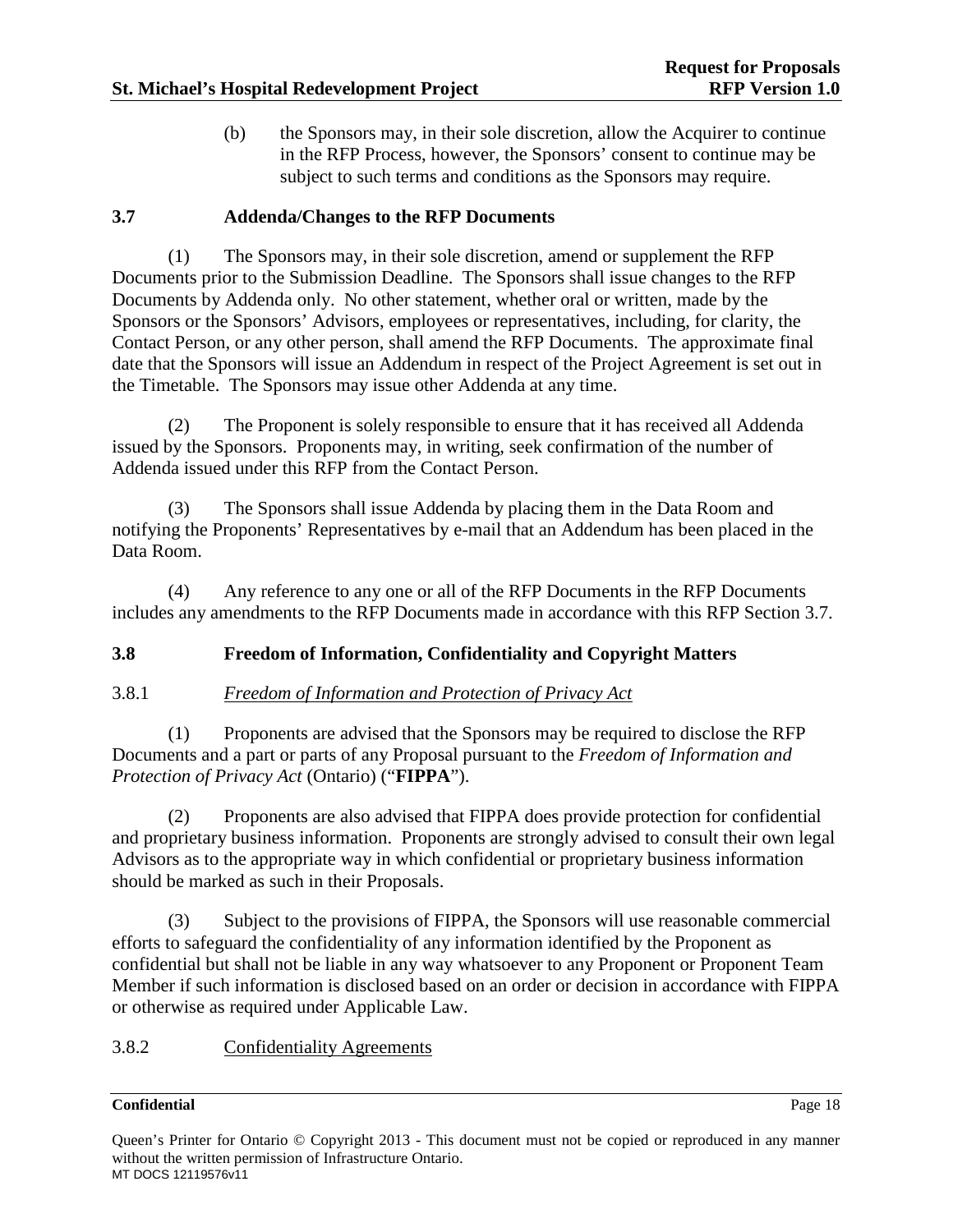## **St. Michael's Hospital Redevelopment Project RFP Version 1.0**

(1) The Prequalified Parties have executed and delivered to the Sponsors a confidentiality agreement in a form prescribed by and with terms and conditions acceptable to the Sponsors. To the extent that the provisions of the confidentiality agreements are inconsistent or conflict with the requirements of RFP Section [3.8.3,](#page-23-0) the more stringent confidentiality obligation shall govern.

# <span id="page-23-0"></span>3.8.3 Confidential Information

(1) For the purpose of this RFP Process, "**Confidential Information**" means all material, data, information or any item in any form, whether oral or written, including in electronic or hard-copy format, supplied by, obtained from or otherwise provided by the Sponsors or the Government of Ontario in connection with the RFP Process, the RFP Documents or the Project, whether supplied, obtained from or provided before or after the RFP Process.

- (2) The Proponent agrees that all Confidential Information:
	- (a) shall remain the sole property of the Sponsors or the Government of Ontario, as applicable, and the Proponent shall treat it as confidential;
	- (b) shall not be used by the Proponent for any purpose other than developing and submitting a Proposal in response to this RFP Process or the performance of any subsequent agreement relating to the Project with the Signing Parties;
	- (c) shall not be disclosed by the Proponent to any person who is not involved in the Proponent's preparation of its Proposal or the performance of any subsequent agreement relating to the Project with the Signing Parties, without prior written consent of the Sponsors or the Government of Ontario, as applicable;
	- (d) shall not be used in any way detrimental to the Sponsors or the Government of Ontario; and
	- (e) if requested by the Sponsors, shall be returned by the Proponents to the Sponsors no later than ten calendar days after that request.

(3) Each Proponent shall be responsible for any breach of the provisions of this RFP Section [3.8.3](#page-23-0) by any person to whom it discloses the Confidential Information including, for greater clarity, the Proponent's employees, representatives and Advisors and the Proponent Team Members and their employees, representatives and Advisors. Each Proponent shall indemnify each of the Sponsors and the Government of Ontario and each of their related entities and each of their respective directors, officers, consultants, employees, agents and representatives and save each of them fully harmless from and against any and all loss, cost, damage, expense, fine, suit, claim, penalty, demand, action, obligation and liability of any kind or nature (including, without limitation, professional fees on a full indemnity basis) suffered or incurred by any of them arising as a result of or in connection with any breach of any of the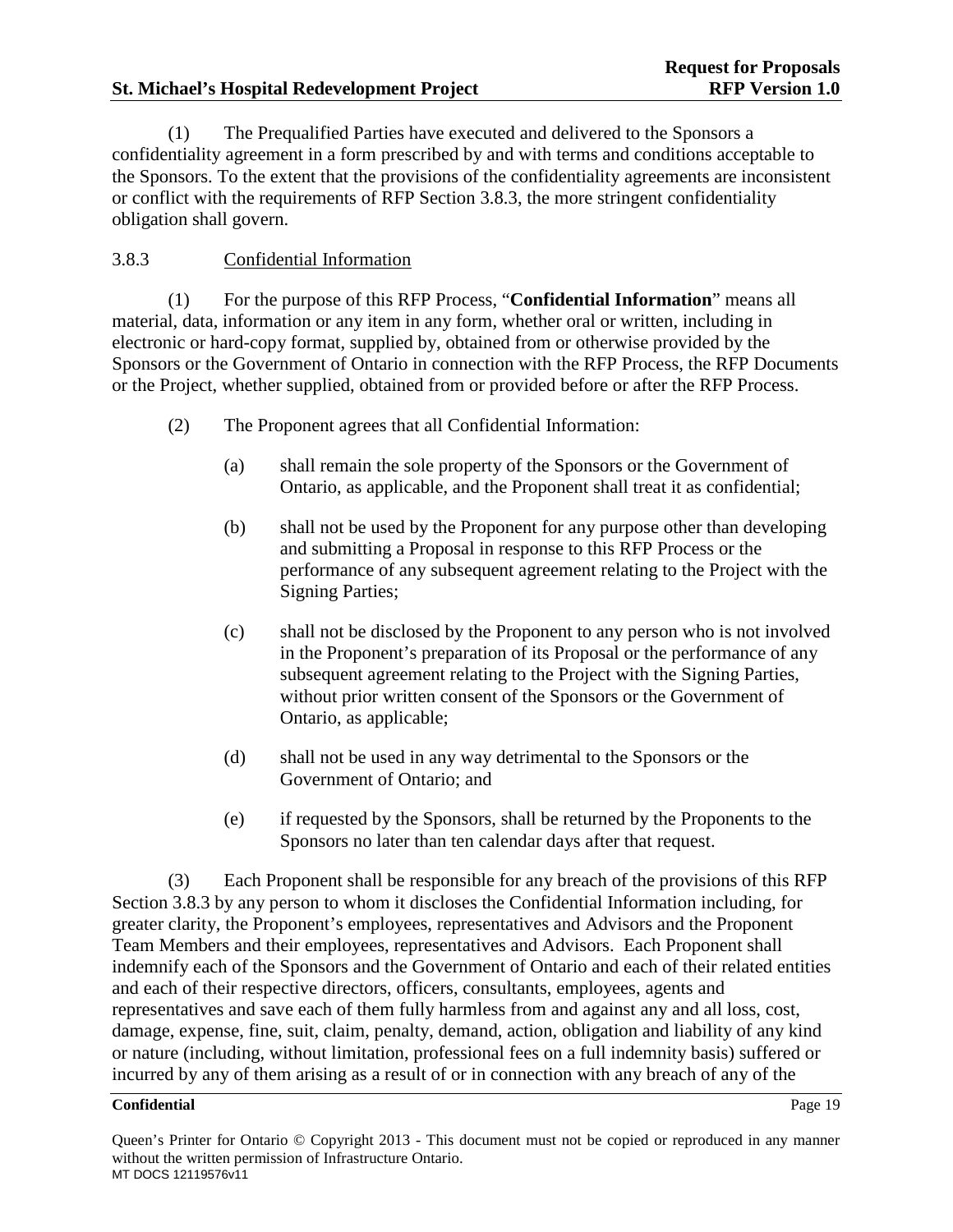provisions of this RFP Section [3.8.3](#page-23-0) by the Proponent or by any person to whom the Proponent has disclosed the Confidential Information. Each Proponent agrees that the Sponsors act as trustee for each of their related entities and the Government of Ontario and each of their respective directors, officers, consultants, employees, agents and representatives with respect to all rights contemplated hereunder arising in favour of a related entity or the Government of Ontario or any of their respective directors, officers, consultants, employees, agents or representatives and that the Sponsors have agreed to accept such trust and hold and enforce such rights on behalf of each related entity or the Government of Ontario and each of their respective directors, officers, consultants, employees, agents and representatives.

(4) Each Proponent acknowledges and agrees that a breach of the provisions of this RFP Section [3.8.3](#page-23-0) would cause the Sponsors and the Government of Ontario and each of their related entities to suffer loss that could not be adequately compensated by damages, and that the Sponsors and the Government of Ontario and any of their related entities may, in addition to any other remedy or relief, enforce any of the provisions of this RFP Section [3.8.3](#page-23-0) upon application to a court of competent jurisdiction without proof of actual damage to the Sponsors or the Government of Ontario or any of their related entities.

(5) Notwithstanding anything else to the contrary in this RFP, the provisions of this RFP Section [3.8.3](#page-23-0) shall survive any cancellation of this RFP Process and the conclusion of the RFP Process and, for greater clarity, shall be legally binding on all Prequalified Parties, whether or not they submit a Proposal.

(6) The confidentiality obligations of the Proponent shall not apply to any information which falls within the following exceptions:

- (a) information that is lawfully in the public domain at the time of first disclosure to the Proponent, or which, after disclosure to the Proponent, becomes part of the public domain other than by a breach of the Proponent's confidentiality obligations or by any act or fault of the Proponent;
- (b) information which was in the Proponent's possession prior to its disclosure to the Proponent by the Sponsors, and provided that it was not acquired by the Proponent under an obligation of confidence; or
- (c) information which was lawfully obtained by the Proponent from a third party without restriction of disclosure, provided such third party was at the time of disclosure under no obligation of secrecy with respect to such information.

# <span id="page-24-0"></span>3.8.4 Copyright and Use of Information in Proposals

(1) The Sponsors' rights, as set out in this RFP Section [3.8.4,](#page-24-0) to the Proposal and all Proposal Information submitted by the Proponent during the RFP Process shall be granted to the Sponsors as follows: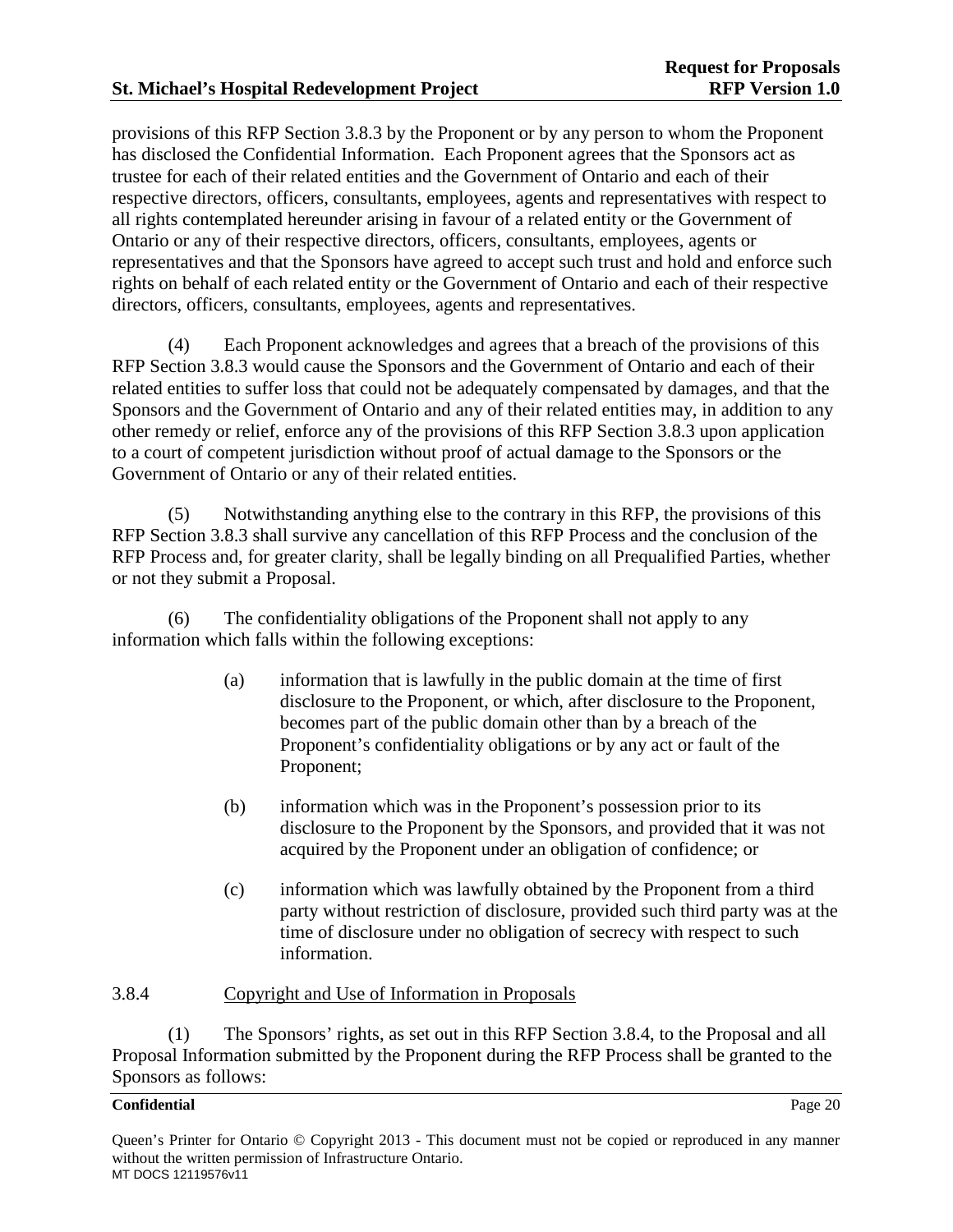- <span id="page-25-0"></span>(a) if a Design and Bid Fee is offered in accordance with RFP Section [10.3.2:](#page-63-2)
	- (i) for unsuccessful Proponents, upon payment of the Design and Bid Fee; and
	- (ii) for the Preferred Proponent, upon Commercial Close;
- <span id="page-25-1"></span>(b) if the Project is cancelled and a Break Fee is offered in accordance with RFP Section [10.3.3,](#page-64-0) upon payment of the Break Fee; or
- (c) if RFP Sections  $3.8.4(1)(a)$  and  $3.8.4(1)(b)$  do not apply, upon submission of the Proposal.

(2) Proponents shall not use or incorporate into their Proposals any concepts, products or processes which are subject to copyright, patents, trademarks or other intellectual property rights of third parties unless Proponents have, or will procure through licensing without cost to the Sponsors, the right to use and employ such concepts, products and processes in and for the Project.

(3) All requirements, designs, documents plans and information supplied by the Sponsors to the Proponents in connection with this RFP are and shall remain the property of the Sponsors. Upon request of the Sponsors, all such designs, documents, plans and information (and any copies thereof in any format or medium created by or on behalf of the Proponent) must be returned to the Sponsors.

(4) The Proponent shall grant to each of, the Sponsors and Her Majesty the Queen in Right of Ontario a non-exclusive, perpetual, irrevocable, world wide, fully paid and royalty free license (fully assignable without the consent of the Proponent and with the right to sub-license without the consent of the Proponent) to use the Proposal Information (the "**Proposal Information Licence**"). Without limiting the foregoing, the Proposal Information Licence shall include the right to modify the Proposal Information, and, where applicable, to use it, or any modified form of it, anywhere in the world. Under no circumstances shall the Proponent, except Project Co (as defined in the Project Agreement) in relation to this Project, be liable to the Sponsors, Her Majesty the Queen in Right of Ontario or to any other person or entity for any damages, losses, costs, expenses, claims or actions whatsoever arising directly or indirectly from the use of the Proposal Information pursuant to the Proposal Information Licence.

- (5) For the purpose of this RFP Section [3.8.4,](#page-24-0) "**Proposal Information**" includes:
	- (a) all information contained in a Proposal or which is disclosed by or through a Proponent to the Sponsors during the evaluation of Proposals or during the process of executing any Project Agreement; and
	- (b) any and all ideas, concepts, products, alternatives, processes, recommendations and suggestions developed by or through a Proponent and revealed to or discovered by the Sponsors, including any and all those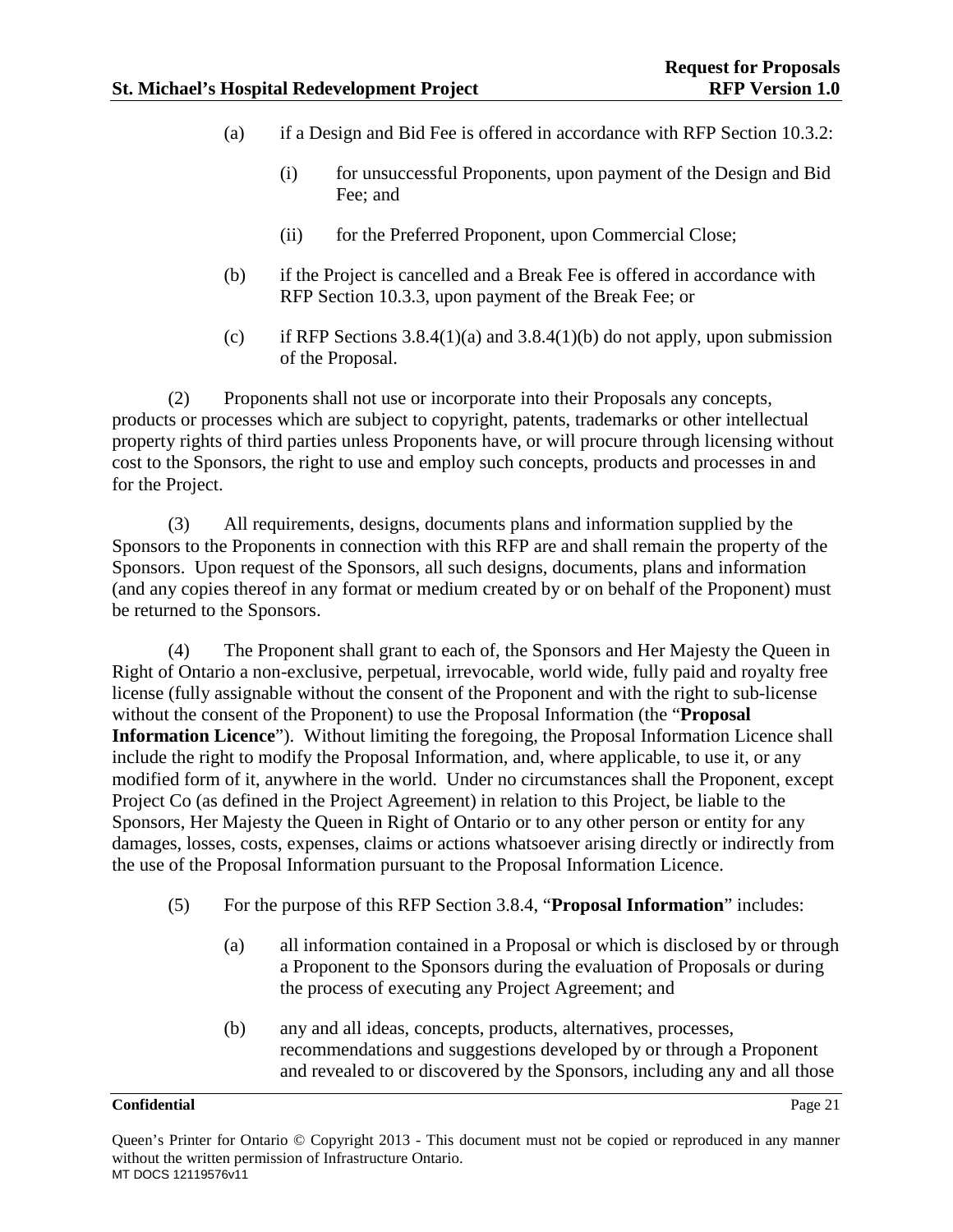which may be connected in any way to the preparation, submission, review or negotiation of any Proposal or the Project Agreement.

(6) Proponents shall ensure that all intellectual property rights associated with any and all of the Proposal Information (including copyright and moral rights but excluding patent rights) provide for and give Infrastructure Ontario, the Client and Her Majesty the Queen in Right of Ontario the rights set out in this RFP Section [3.8.4.](#page-24-0) It is expressly understood and agreed that any actual or purported restriction in the future on the ability of Infrastructure Ontario, the Client or Her Majesty the Queen in Right of Ontario to use any of the Proposal Information, or anything else obtained by or through Proponents, shall be absolutely null and void and unenforceable as against the Sponsors, Her Majesty the Queen in Right of Ontario and each of their respective Advisors, and that the provisions of this RFP Section [3.8.4](#page-24-0) shall take precedence and govern.

## <span id="page-26-0"></span>**3.9 Conflict of Interest and Ineligible Persons**

## <span id="page-26-1"></span>3.9.1 Conflict of Interest

(1) Proponents and Proponent Team Members and each of their Advisors, shall disclose, in their Proposal Submission Form and the Proponent Team Member Declaration (in respect of Proponent Team Members), all perceived, potential and actual Conflicts of Interest.

(2) If a Proponent, a Proponent Team Member or any of their respective Advisors, prior to or following submission of its Proposal, discovers any perceived, potential or actual Conflicts of Interest, the Proponent shall promptly disclose the perceived, potential or actual Conflict of Interest to the Sponsors in a written statement to the Contact Person.

(3) At the request of the Sponsors, the Proponent shall provide the Sponsors with the Proponent's proposed means to mitigate and minimize to the greatest extent practicable any perceived, potential or actual Conflict of Interest. The Proponent shall submit any additional information to the Sponsors that the Sponsors consider necessary to properly assess the perceived, potential or actual Conflict of Interest.

<span id="page-26-2"></span>(4) The Sponsors may, in their sole discretion, exclude any Proponent Team Member or Proponent Advisor on the grounds of Conflict of Interest.

(5) Without limiting the generality of RFP Sections [3.9.1\(4\)](#page-26-2) or [\(6\),](#page-26-3) the Sponsors may, in their sole discretion, require the Proponent, Proponent Team Member or a Proponent's Advisor to substitute a new person or entity for the person or entity giving rise to the Conflict of Interest.

<span id="page-26-3"></span>(6) The Sponsors may, in their sole discretion, waive any and all perceived, potential or actual Conflicts of Interest of Proponents or Proponent Team Members, or any of their respective Advisors. A waiver may be upon such terms and conditions as the Sponsors, in their sole discretion, require to satisfy themselves that the Conflict of Interest has been appropriately managed, mitigated and minimized, including requiring the Proponent to put into place such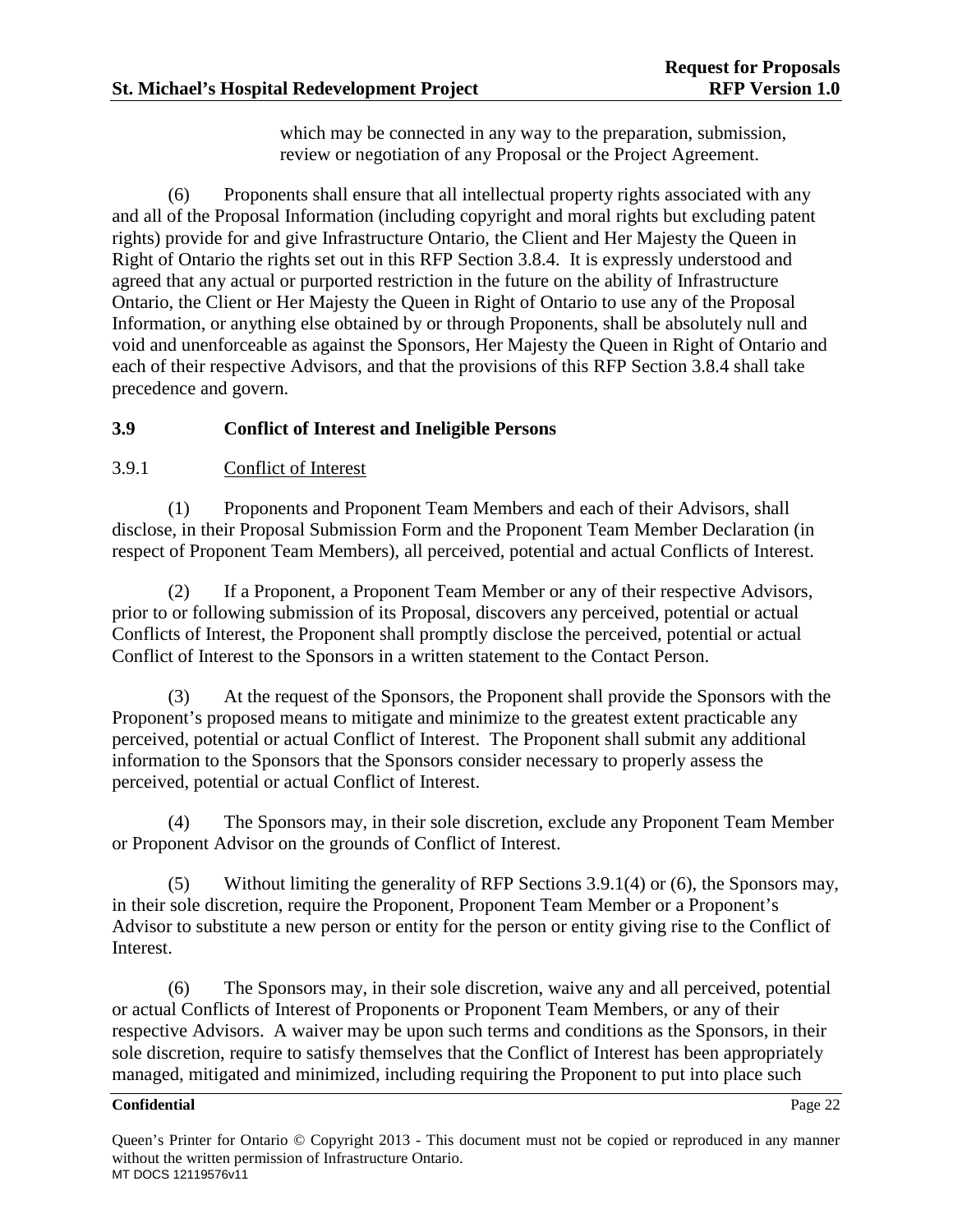## **St. Michael's Hospital Redevelopment Project RFP Version 1.0**

policies, procedures, measures and other safeguards as may be required by and be acceptable to the Sponsors, in their sole discretion, to manage, mitigate and minimize the impact of such Conflict of Interest.

(7) For the purposes of this RFP Process "**Conflict of Interest**" includes any situation or circumstance where, in relation to the Project, a Proponent or any Proponent Team Member or any Proponent Advisor:

- (a) has commitments, relationships or financial interests or involvement in ongoing litigation that:
	- (i) could or could be seen to exercise an improper influence over the objective, unbiased and impartial exercise of the independent judgment by any personnel of the Sponsors or their Advisors; or
	- (ii) could or could be seen to compromise, impair or be incompatible with the effective performance of a Proponent's obligations under the Project Agreement if that Proponent was determined to be the Preferred Proponent under the RFP Process;
- (b) has contractual or other obligations to any of the Sponsors that could or could be seen to have been compromised or impaired as a result of its participation in the RFP Process or the Project; or
- (c) has knowledge of confidential information (other than Confidential Information disclosed by the Sponsors in the normal course of the RFP Process) of strategic and/or material relevance to the RFP Process or to the Project that is not available to other Proponents and that could or could be seen to give the Proponent an unfair competitive advantage.

(8) The final determination of whether a perceived, potential or actual Conflict of Interest exists shall be made by the Sponsors in their sole discretion.

# <span id="page-27-0"></span>3.9.2 Ineligible Persons

(1) As a result of their involvement in the Project, the persons named in the RFP Data Sheet as "**Ineligible Persons**", their employees, and any of their subcontractors, advisors, consultants or representatives engaged in respect of this Project and, subject to RFP Sections [3.9.2\(3\)](#page-28-1) and [3.9.2\(4\)](#page-28-2) any person controlled by, that controls or that is under common control with the Ineligible Persons (each an "**Ineligible Person's Affiliate**") are not eligible to participate as a Proponent Team Member, Advisor to the Proponent, Financial Services Provider or Advisor to a Financial Services Provider.

(2) The Sponsors may amend the Ineligible Persons list in the RFP Data Sheet from time to time during the RFP Process.

Queen's Printer for Ontario © Copyright 2013 - This document must not be copied or reproduced in any manner without the written permission of Infrastructure Ontario. MT DOCS 12119576v11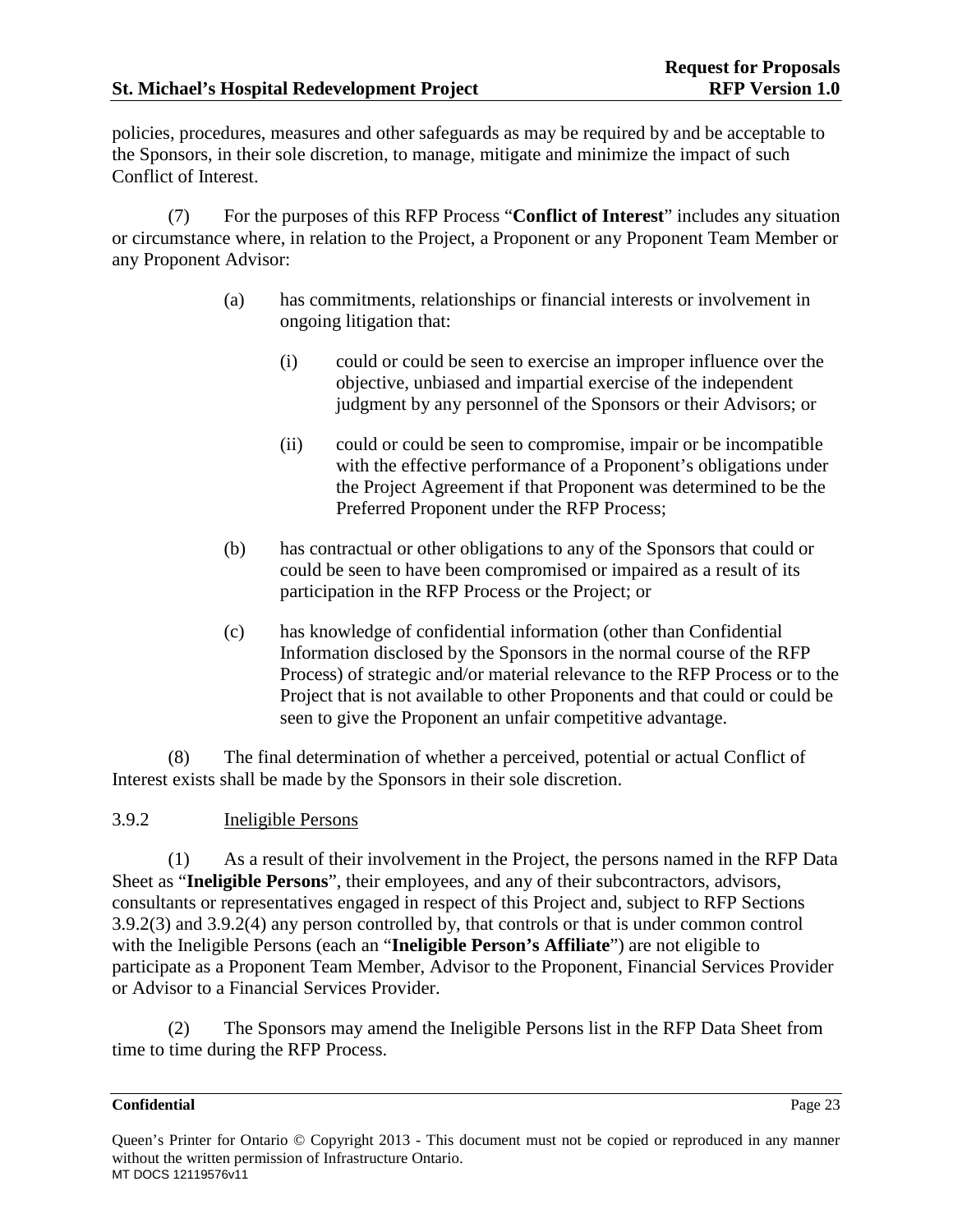<span id="page-28-1"></span>(3) An Ineligible Person's Affiliate may be eligible to participate as a Proponent Team Member, Advisor to the Proponent, Financial Services Provider or Advisor to a Financial Services Provider only after it has obtained a written consent from the Sponsors permitting it to participate as a Proponent Team Member, Advisor to the Proponent, Financial Services Provider or Advisor to a Financial Services Provider. To obtain consent for an Ineligible Person's Affiliate to participate as a Proponent Team Member, Advisor to the Proponent, Financial Services Provider or Advisor to a Financial Services Provider, the Proponent must submit a request for consent to the Contact Person that includes the following information:

- (a) the full legal name of the Ineligible Person's Affiliate that the Proponent wishes to include on its team or as a Proponent Team Member, Advisor to the Proponent, Financial Services Provider or Advisor to a Financial Services Provider;
- (b) information regarding the Ineligible Person's Affiliate's relationship to the Ineligible Person listed in the RFP Data Sheet; and
- (c) a description of the policies and procedures that will be put in place to manage, mitigate or minimize the impact of any perceived, potential or actual Conflict of Interest with respect to the Ineligible Person's Affiliate.

<span id="page-28-2"></span>(4) Upon the Contact Person's receipt of a Proponent's properly completed request for consent in accordance with RFP Section [3.9.2\(3\),](#page-28-1) the Sponsors shall, in their sole discretion, make a determination as to whether they consider there to be a perceived, potential or actual Conflict of Interest and whether the impact of such perceived, potential or actual Conflict of Interest can be appropriately managed, mitigated or minimized. The Proponent shall be notified of the Sponsors' decision by means of a consent letter setting out the nature of the consent and the management, mitigation or minimization measures required as a condition of consent. If the Ineligible Person's Affiliate is considered to have a Conflict of Interest, the impact of which cannot be properly managed, mitigated or minimized, the Sponsors shall add the Ineligible Person's Affiliate to the Ineligible Persons list by Addendum.

# <span id="page-28-0"></span>**3.10 Proponent Costs**

(1) The Proponents and the Proponent Team Members shall bear all costs and expenses incurred by them relating to any aspect of their participation in this RFP Process, including all costs and expenses related to the Proponents' involvement in:

- (a) the preparation, presentation and submission of their Proposals;
- (b) attendance at any Proponents Meeting, Commercially Confidential Meeting or any other meeting with the Sponsors;
- (c) due diligence and information gathering processes;
- (d) Scheduled Visits, Site visits or Existing Facility visits;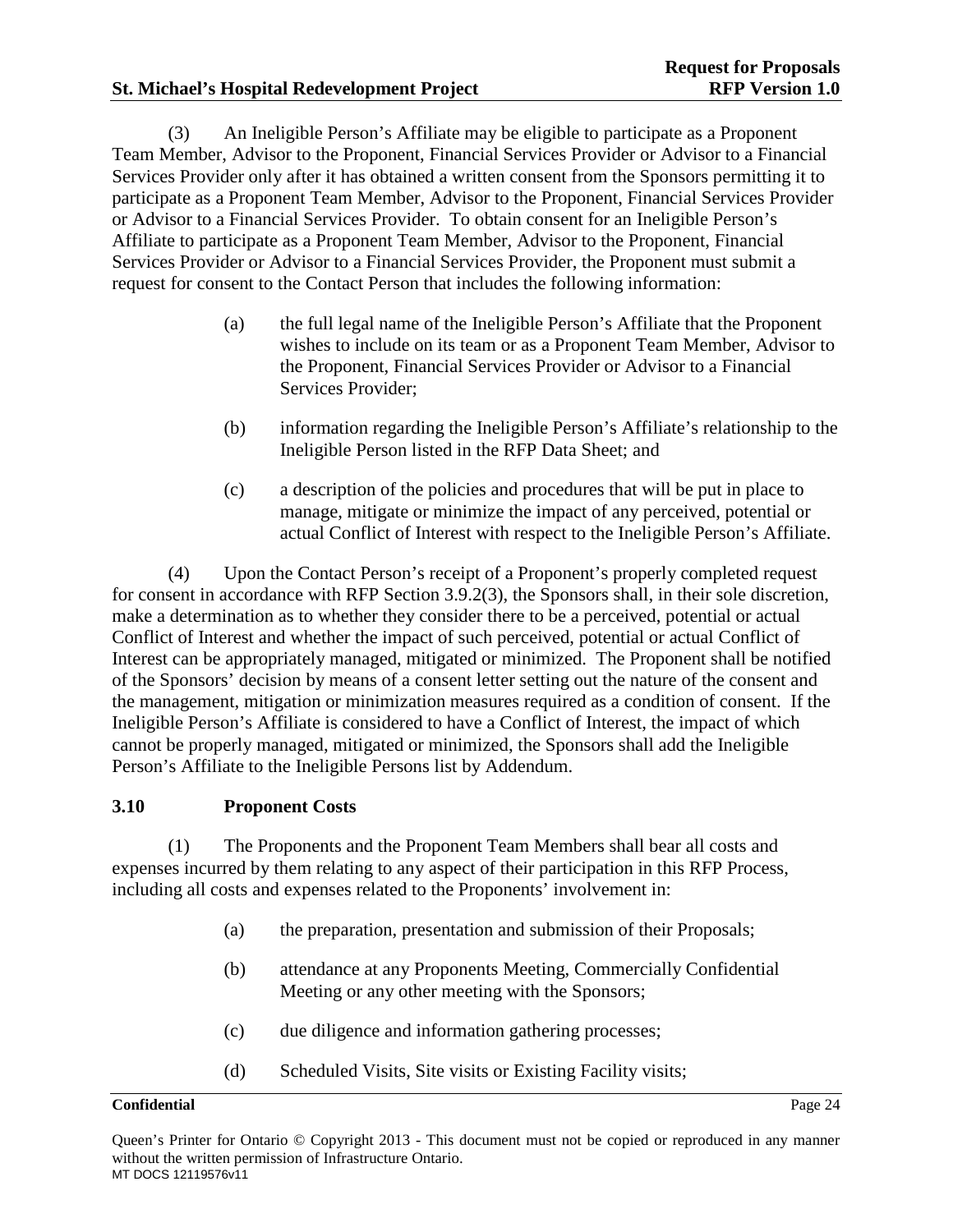- (e) preparation of responses to questions or requests for information from the Sponsors;
- (f) preparation of the Proponent's own RFIs during the clarification process; and
- (g) negotiations.

(2) Except as explicitly provided in RFP Sections [10.3.2,](#page-63-2) [10.3.3](#page-64-0) and [10.4\(3\),](#page-66-3) if applicable, the Sponsors are not liable to pay any costs or expenses of any Proponent or to reimburse or compensate a Proponent under any circumstances, regardless of the outcome of the RFP Process.

## <span id="page-29-0"></span>**3.11 Insurance and Workers Compensation**

## <span id="page-29-1"></span>3.11.1 Insurance Required during the RFP Process

(1) During the RFP Process, the Proponent is required to obtain, and to cause all Proponent Team Members and other persons listed below to obtain, and at all times keep and maintain in force the insurance as set out in RFP Sections [3.11.1\(1\)\(a\)](#page-29-2) and [\(b\),](#page-29-3) whenever the Proponent, a Proponent Team Member, or any of their respective directors, officers, employees, consultants, Advisors, agents or representatives are present at the Site, Existing Facilities or at any facilities or premises of the Sponsors for any purpose whatsoever:

- <span id="page-29-2"></span>(a) Commercial/Comprehensive General Liability insurance, having an inclusive limit of not less than \$5,000,000 for each occurrence or accident and covering all sums which the Proponent, a Proponent Team Member or any other persons listed above may become legally obligated to pay for damages as a result of bodily injury (including death at any time resulting there from) sustained by any person or persons or because of damage to, destruction of, or loss of use of property caused by an occurrence or accident arising out of any operations or activities carried out in connection with this RFP or RFP Process. The policy or policies shall include as insureds or additional insureds each of the Government of Ontario and the Client (and each of their respective directors, officers, employees, legislators, members, officials, consultants and agents), and an endorsement specifying that the policy shall be primary and without right of contribution from any insurance otherwise maintained by or on behalf of the Government of Ontario and the Client; and
- <span id="page-29-3"></span>(b) Motor Vehicle Liability insurance, in the amount of \$2,000,000 per accident, for vehicles used by Proponents or Proponent Team Members (or their respective directors, officers, employees, consultants, Advisors and agents) while on or at the Site, Existing Facilities or on or at any facilities or premises of the Sponsors.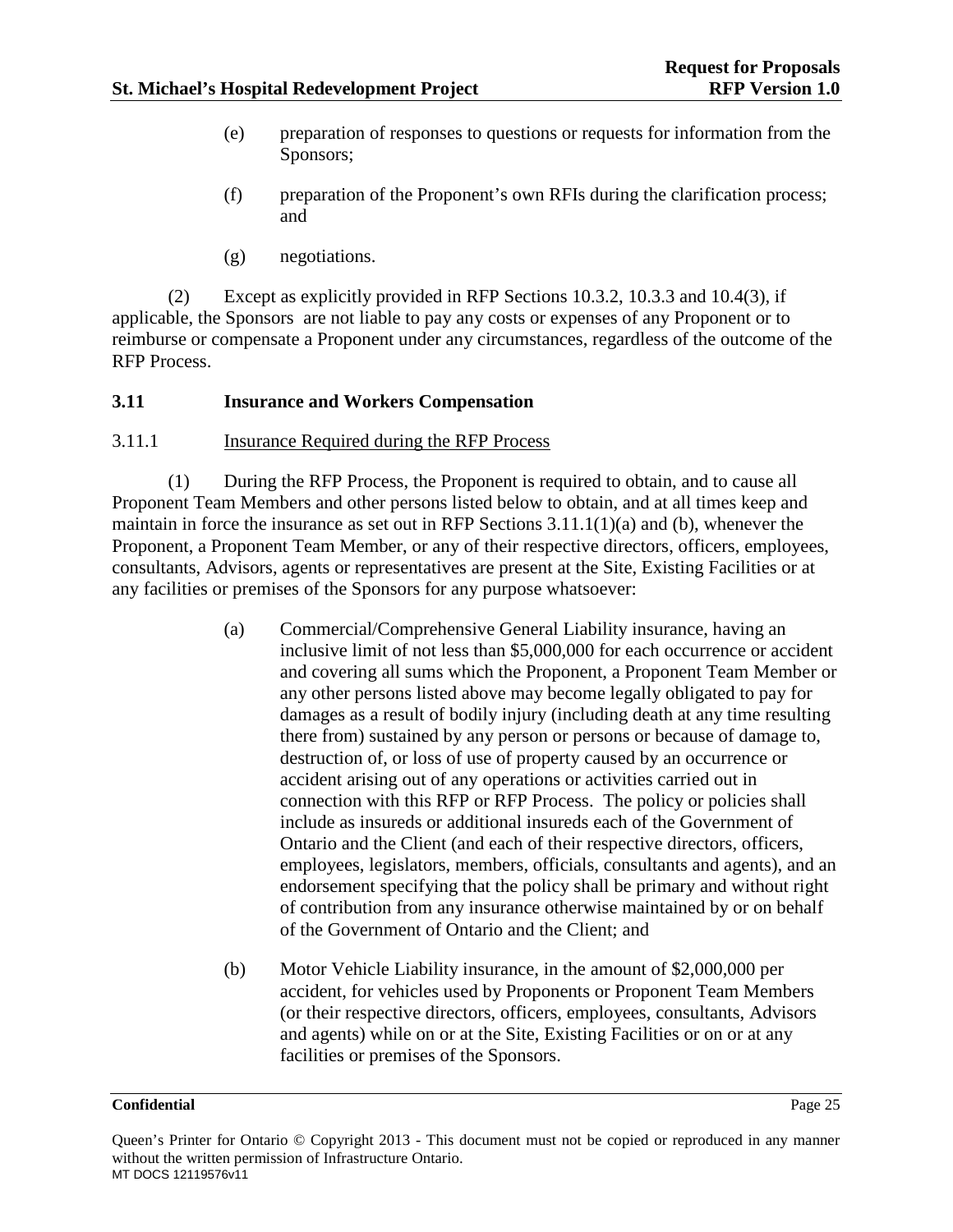(2) As a condition of allowing access to the Site, Existing Facilities or to the facilities or premises of the Sponsors, the Sponsors reserve the right to require Proponents to provide evidence acceptable to the Sponsors that the insurance required by RFP Sections [3.11.1\(1\)\(a\)](#page-29-2) and [\(b\)](#page-29-3) is in place.

(3) If a Proponent proposes to perform any investigations at the Site or Existing Facilities, the risk related to which may not be fully insured under the above policies, the Sponsors may, in their sole discretion, require the Proponent, at its own cost and expense, to obtain insurance additional to that specified in RFP Sections [3.11.1\(1\)\(a\)](#page-29-2) and [\(b\).](#page-29-3)

(4) All insurance policies required to be obtained by Proponents shall provide that the insurance shall not be cancelled, reduced, restricted, modified or changed in any way without the insurer giving at least 30 calendar days prior written notice to the Sponsors.

## <span id="page-30-0"></span>3.11.2 Workplace Safety during the RFP Process

(1) As a condition of allowing access to the Site, Existing Facilities or any facilities or premises of the Sponsors each of the Sponsors may, in its sole discretion, require Proponents to provide evidence acceptable to the Sponsors that the Proponent and its Proponent Team Members are registered with the Workplace Safety Insurance Board of Ontario, if such registration is required under Applicable Law, or, if such registration is not required under Applicable Law, to provide evidence acceptable to it that the Proponent and its Proponent Team Members have employer's liability insurance in amounts and on terms and conditions acceptable to it.

# <span id="page-30-1"></span>3.11.3 Infrastructure Ontario Construction Insurance Program

(1) Infrastructure Ontario may determine that certain construction insurance to be provided during the Works phase under the Project Agreement will be obtained under the Infrastructure Ontario Construction Insurance Program ("**IOCIP**"). If a Project has been designated by Infrastructure Ontario to proceed under IOCIP, a "User Guide" will be posted as Background Information. The User Guide includes the form of confidentiality agreement that must be entered into between a Proponent and the IOCIP Broker of Record and the forms of applications to be completed by a Proponent and submitted to the IOCIP Broker of Record for the Works phase construction insurance.

# <span id="page-30-2"></span>**SECTION 4 − PROPOSAL FORM AND CONTENT REQUIREMENTS, PROPOSAL SECURITY AND SURETY CONSENT**

# <span id="page-30-3"></span>**4.1 Format and Content of the Proposal**

(1) Proponents shall submit Proposals organized in accordance with and in the format set out in Schedules 3 to 6 to this RFP.

(2) Proponents shall submit Proposals in three parts as follows: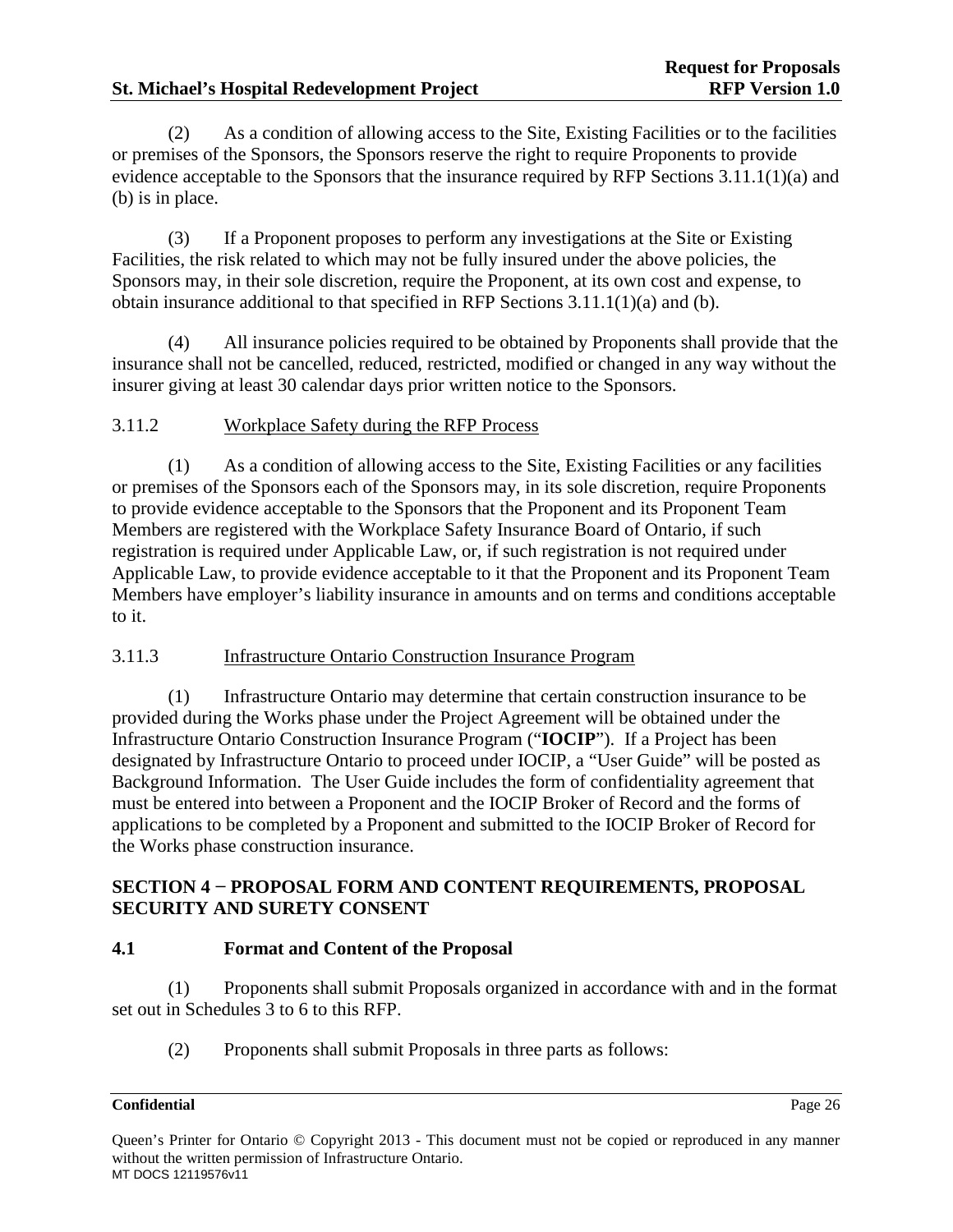- (a) Part A Proposal Submission Form (Schedule 4 to this RFP), a Proponent Team Member Declaration (Schedule 5 to this RFP) for each Proponent Team Member, the Proposal Security and the Surety's Consent;
- (b) Part B Technical Submission consisting of:
	- (i) the Technical Submission Information; and
	- (ii) the Innovation Submissions (Technical) and Preferred Innovation Submissions (Technical).
- (c) Part C Financial Submission consisting of:
	- (i) Guaranteed Price Form (Schedule 6 to this RFP);
	- (ii) Financing Plan, Financial Model and Financial Letter (Part 2 of Schedule 3 to this RFP);
	- (iii) Summary of Proposal Cost Form (Schedule 10 to this RFP);
	- (iv) Innovation Submissions (Financial); and
	- (v) Preferred Innovation Submissions (Financial).

(3) Proponents shall submit each of Parts A, B and C of their Proposals in accordance with the requirements and instructions set out in Schedules 3 to 6 to this RFP.

## <span id="page-31-0"></span>**4.2 Proposal Security and Surety's Consent**

### <span id="page-31-1"></span>4.2.1 Proposal Security

<span id="page-31-2"></span>(1) Each Proponent shall submit a proposal security ("**Proposal Security**") as part of its Proposal and the Proposal Security shall be in the form of the bid bond attached as Schedule 8B. The required amount of the Proposal Security is set out in the RFP Data Sheet. The Sponsors shall be entitled to claim on the Proposal Security if,

- (a) of a Proponent other than a Preferred Proponent, subject to RFP Section [5.2,](#page-33-2) such Proponent withdraws its Proposal prior to the earlier of:
	- (i) Financial Close; and
	- (ii) the expiration of the Proposal Validity Period; and
- (b) of a Preferred Proponent, if such Preferred Proponent fails to provide the Letter of Credit in accordance with RFP Section [9.1\(2\).](#page-57-2)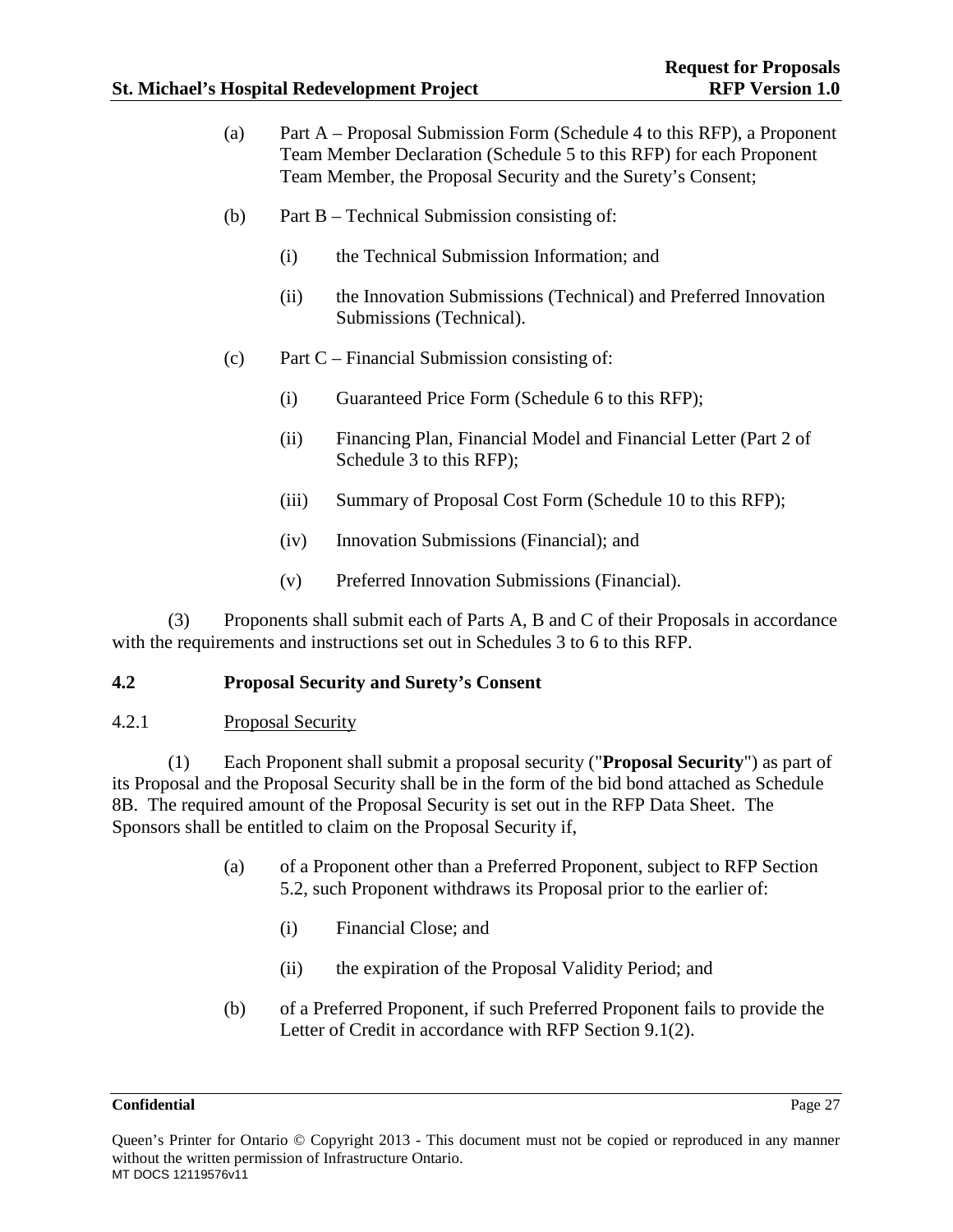(2) No later than five Business Days following the expiry of the Sponsors' entitlement to claim on the Proposal Security of a Proponent other than the Preferred Proponent pursuant to RFP Section [4.2.1\(1\)\(a\),](#page-31-2) the Sponsors shall return the Proposal Security to such Proponent.

(3) No later than five Business Days after the Preferred Proponent provides the Letter of Credit to the Sponsors in accordance with RFP Section [9.1\(2\),](#page-57-2) the Sponsors shall return the Proposal Security to the Preferred Proponent.

(4) Each Proponent acknowledges and agrees that the Proposal Security shall continue to be valid notwithstanding any amendments to the Project Agreement carried out in accordance with the RFP and, in particular, in accordance with RFP Section [8.1](#page-56-1) or [9.2.](#page-58-0)

# <span id="page-32-0"></span>4.2.2 Surety's Consent

(1) Each Proponent must also submit a surety's consent as set out in Schedule 8C (a "**Surety's Consent**") in order to secure the issuance of a performance bond and a labour and material payment bond for the Project as required by the Project Agreement. Proponents are advised that, in submitting the Surety's Consent, the Proponent may submit either,

- (a) a Surety's Consent duly completed by a Surety substantially in the same form and content as set out in Schedule 8C, including the form of performance bond and labour and material payment bond attached; or
- <span id="page-32-1"></span>(b) a Surety's Consent duly completed by a Surety substantially in the form set out in Schedule 8C including attached forms of a performance bond and a labour and material payment bond which, having regard to the intended purpose of the Project Agreement, the Proponent can demonstrate will result in value for money to the Sponsors.

(2) If the Proponent submits a Surety's Consent pursuant to RFP Section  $4.2.2(1)(b)$ the Sponsors may, in their sole discretion, accept or reject the form of Surety's Consent including the proposed form of performance and labour and material payment bonds attached to the Surety's Consent submitted by the Proponent (the "**Bonding Submission**").

(3) If the Sponsors reject a Proponent's Bonding Submission the Sponsors may, in their sole discretion, either reject the Proponent's Proposal in its entirety or advise the Proponent as to any changes that the Sponsors may require to the Bonding Submission and negotiate the form of Surety's Consent (a "**Revised Bonding Submission**") to meet those requirements, including the resubmission of:

- (a) the proposed form of performance and labour and material payment bonds attached to the Surety's Consent;
- (b) any ancillary amendments to the Project Agreement that may be required; and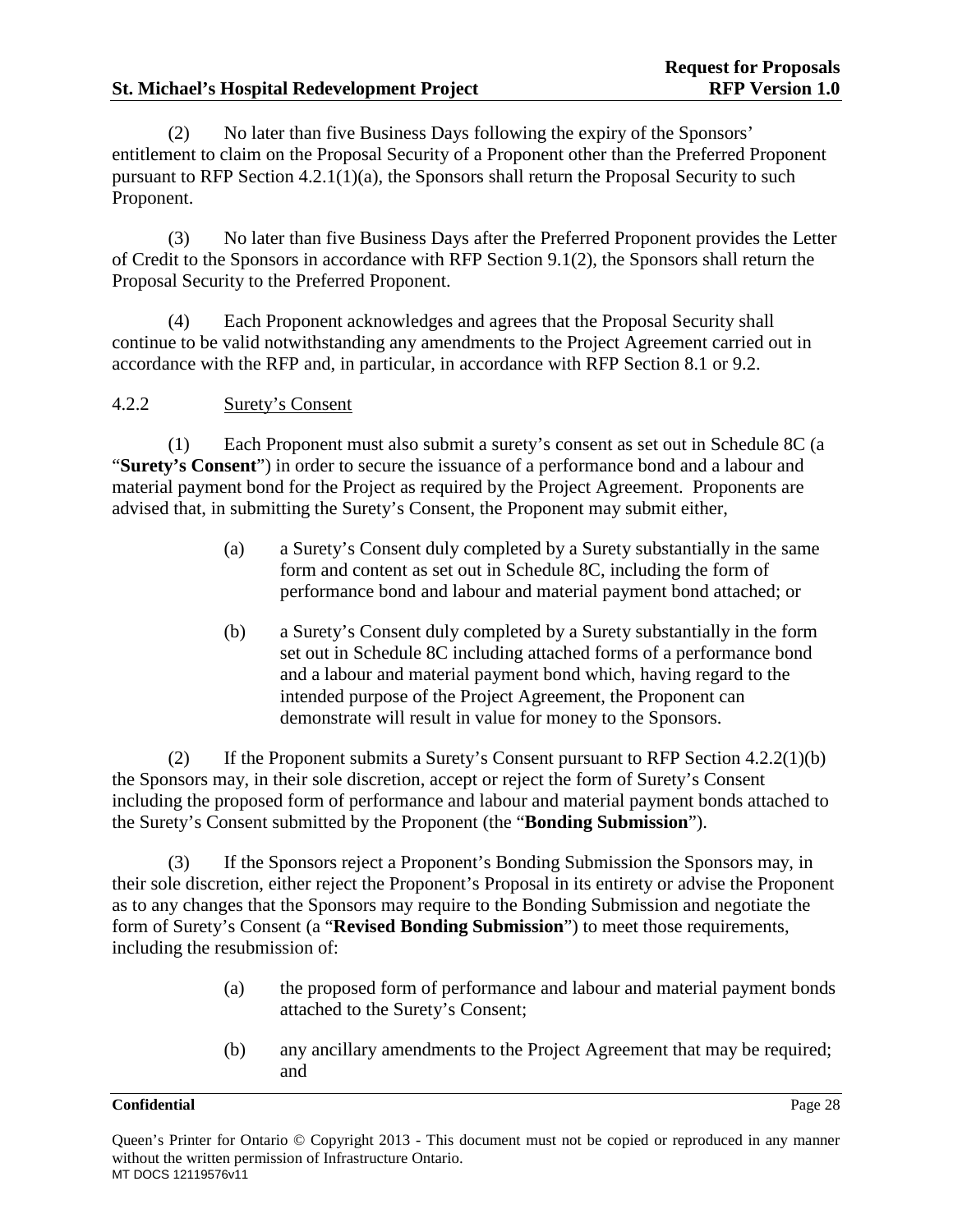(c) any change that may be required in the Guaranteed Price contained in the Proponent's Proposal resulting from the changes to the Bonding Submission.

(4) If the Sponsors and the Proponent agree to a Revised Bonding Submission, the Sponsors may require the Proponent to submit the agreed form of Revised Bonding Submission to the Sponsors prior to the notification of the Preferred Proponent. The Sponsors shall retain the right to accept, at any stage of the negotiations, the Proponent's initial form of Surety Consent, including the proposed form of performance and labour and material payment bonds, submitted in the Proponent's Proposal.

(5) In negotiating the Revised Bonding Submission, the parties shall act reasonably in good faith and if, notwithstanding such good faith efforts, the Proponent and the Sponsors fail to arrive at an agreed form of Revised Bonding Submission and the Sponsors do not elect to accept the Proponent's initial form of Surety's Consent, including the proposed form of performance and labour and material payment bonds submitted in the Proponent's Proposal, then the Sponsors may reject the Proponent's Proposal and the Proponent shall be entitled to the return of its Proposal Security.

# <span id="page-33-0"></span>**SECTION 5 − SUBMISSION, WITHDRAWAL, MODIFICATION OF THE PROPOSAL AND LENDER REQUIREMENTS**

# <span id="page-33-1"></span>**5.1 Submission of Proposal**

(1) Each Proponent shall submit its Proposal on or before the Submission Deadline. For the purposes of the RFP Process, the determination of whether the Proposal is submitted on or before the Submission Deadline shall be based on the time and date stamp the Proponent must ensure it receives from Infrastructure Ontario at the address for submission set out in the RFP Data Sheet. A Proposal received after the Submission Deadline, in each case as documented by the time and date stamp, shall be returned unopened to the sender.

(2) Proponents shall submit their Proposals by sending them by pre-paid courier or hand delivery to Infrastructure Ontario at the address set out in the RFP Data Sheet. It is the sole responsibility of the Proponent to ensure that the Proposal is received by Infrastructure Ontario on or before the Submission Deadline and to ensure it receives a date and time stamp receipt from Infrastructure Ontario confirming the timely delivery of the Proposal. The Sponsors will not accept Proposals delivered by electronic mail.

(3) Proponents shall provide such number and type of hard and electronic copies of Proposals as specified in Schedule 3, Part 4 to this RFP.

(4) If there is any difference whatsoever between the electronic copy of a Proposal and the original hard copy of the Proposal, the original hard copy of the Proposal shall govern.

# <span id="page-33-2"></span>**5.2 Withdrawal of Proposals**

Queen's Printer for Ontario © Copyright 2013 - This document must not be copied or reproduced in any manner without the written permission of Infrastructure Ontario. MT DOCS 12119576v11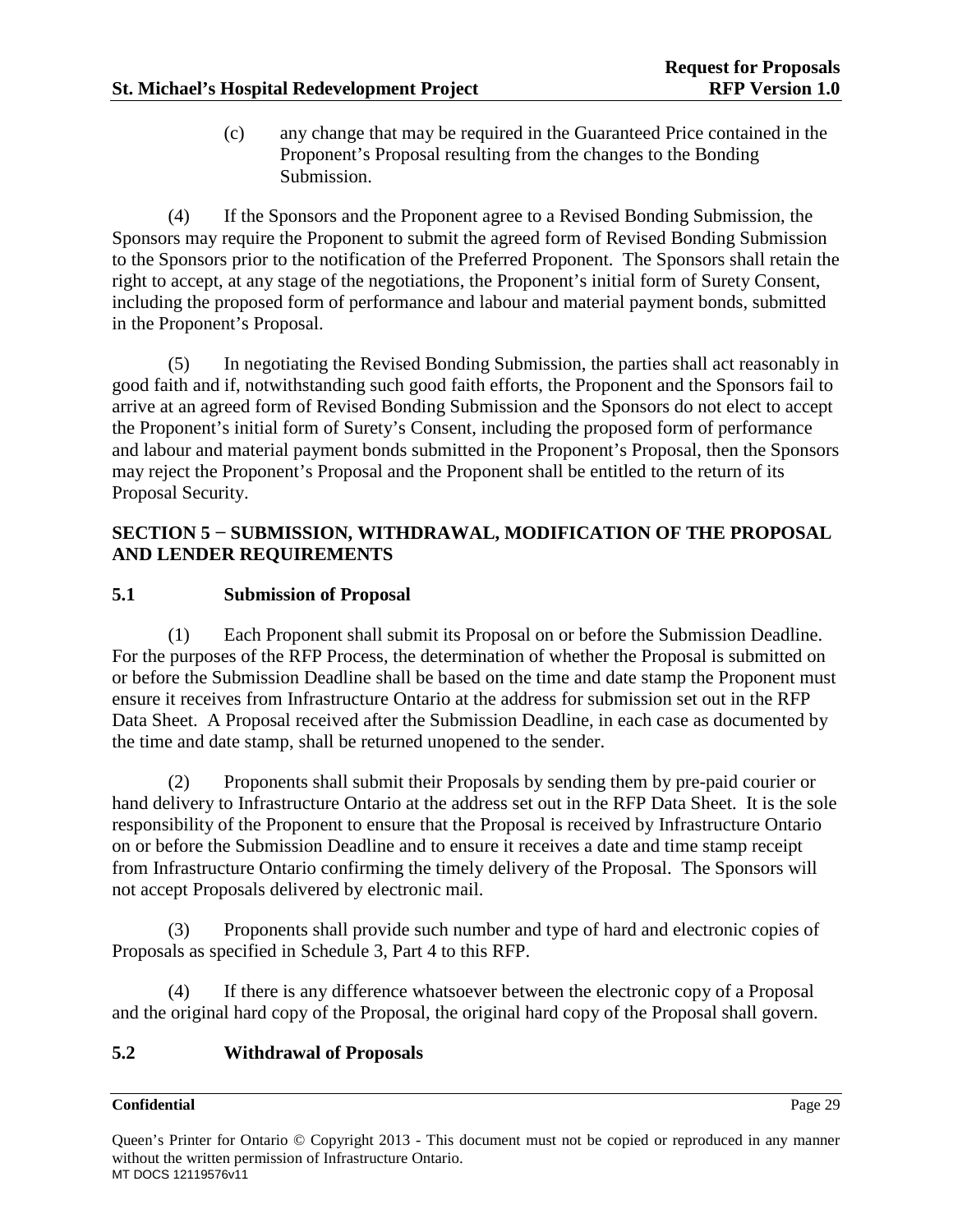## **St. Michael's Hospital Redevelopment Project RFP Version 1.0**

(1) A Proponent may withdraw its Proposal only by giving written notice before the Submission Deadline to the Contact Person. The Sponsors will return, unopened, a Proposal that has been withdrawn in accordance with this RFP Section [5.2.](#page-33-2)

# <span id="page-34-0"></span>**5.3 Amendment of Proposal**

(1) Except as provided in RFP Section [5.5,](#page-34-2) Proponents may amend their Proposals after submission but only if the Proposal is resubmitted on or before the Submission Deadline in accordance with the following:

- (a) the Proponent shall withdraw its original Proposal by notifying the Contact Person in writing before the Submission Deadline; and
- (b) the Proponent shall submit a revised replacement Proposal in accordance with the RFP Documents and on or before the Submission Deadline in accordance with the requirements of RFP Section [5.1.](#page-33-1)

# <span id="page-34-1"></span>**5.4 Proposal Irrevocability**

(1) Except as provided in RFP Sections [5.6\(1\)](#page-49-0) and [5.6\(3\)](#page-49-1) and subject to RFP Section [5.5](#page-34-2) and the Proponent's right to withdraw a Proposal before the Submission Deadline, the Proposals shall be irrevocable and shall remain in effect and open for acceptance for 165 days after the Submission Deadline (the "**Proposal Validity Period**") or until Financial Close, whichever occurs first.

# <span id="page-34-2"></span>**5.5 Credit Spreads and Lenders Commitment Letter**

- <span id="page-34-4"></span><span id="page-34-3"></span>(1) (a) After the Submission Deadline, the Indicative Credit Spread Benchmark(s) (if applicable) and, subject to RFP Section  $5.5(2)(e)$ , the election pursuant to RFP Section [5.5\(1\)\(b\)](#page-34-3) shall not change.
	- (b) On the Submission Deadline, each Proponent shall identify in writing to the Sponsors by way of an election:
		- (i) which form(s) of lending facility and/or debt financing instruments, if any, in respect of which it shall participate in the First Credit Spread Lock-in Date (the "**Credit Spread Election Facilities**"); and
		- (ii) which form(s) of lending facility and/or debt financing instruments, if any, in respect of which it shall hold, subject to RFP Section [5.5\(](#page-34-2)3.1), Credit Spread(s) for from the Submission Deadline to Financial Close (the "**Held Pricing Facilities**"),

and such information shall be reflected in the Financial Model.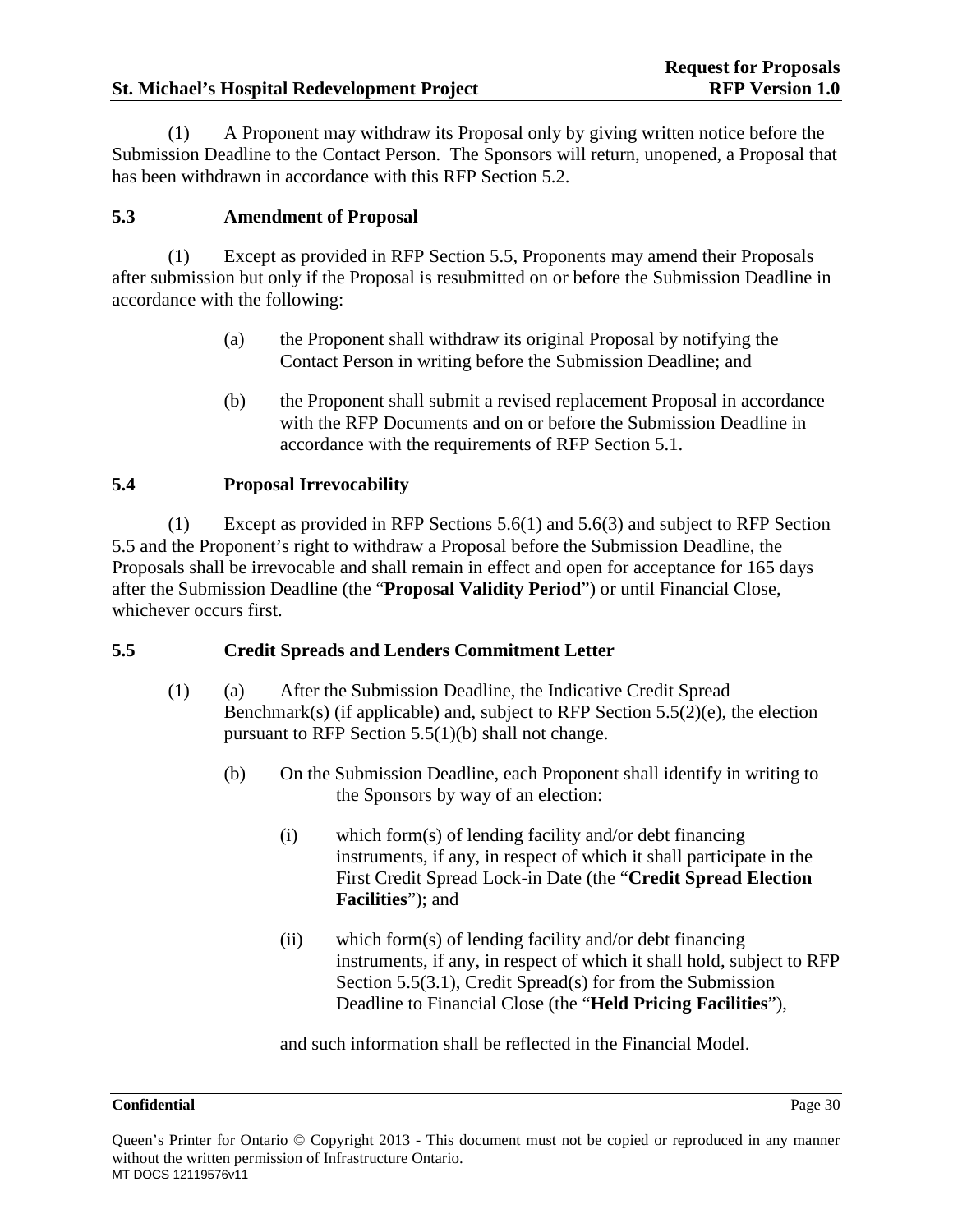(c) In respect of the Credit Spread Election Facilities, a Proponent shall, no later than 10 Business Days prior to the Submission Deadline and using the process set out in Section [3.2.2](#page-11-4) of the RFP, provide to the Sponsors for their review and acceptance, in their sole discretion, a formula in writing describing how its Credit Spread(s) shall move upwards or downwards consistent with the movement in the Indicative Credit Spread Benchmark(s) and the Sponsors shall confirm in writing to such Proponent whether the Sponsors will accept such formula for the purposes of this RFP Section [5.5.](#page-34-2) The Sponsors shall confirm whether or not they accept the formula submitted by the Proponent no later than 5 Business Days prior to the Submission Deadline. Any formula that is accepted by the Sponsors may be used by the Proponent and the Proponent's Lenders to explain (A) why the movement, if any, in the Indicative Credit Spread Benchmark(s) is or is not sufficient to require a change to the Credit Spread(s), and (B) how the change, or lack thereof, to the Credit Spread(s) is consistent with the movement, if any, of the Indicative Credit Spread Benchmark(s). Where the formula is not accepted, the provisions of this RFP Section [5.5](#page-34-2) shall apply as if any such formula had not been provided to the Sponsors by the Proponent.

(2) Each Proponent that has provided notification pursuant to RFP Section [5.5\(1\)\(b\)\(i\)](#page-34-4) shall, prior to the identification of the Preferred Proponent under RFP Section [8.1](#page-56-1) and no later than 12:00:00pm on the first credit spread lock-in date *established by the Sponsors*  in accordance with this RFP (the "**First Credit Spread Lock-in Date**"), confirm or change in respect of the Credit Spread Election Facilities, the Credit Spread(s) set out in Part C of its Proposal in accordance with the following process:

- (a) the Sponsors shall provide at least 7 calendar days prior written notice to the Proponents of the Sponsors' establishment of the First Credit Spread Lock-in Date and provided the Sponsors may revoke their notice and issue a replacement notice in their sole discretion;
- (b) the Proponent shall, no later than the First Credit Spread Lock-in Date, advise the Sponsors of its decision to either confirm or change its Credit Spread(s) in accordance with the following:
	- (i) if there has been upward or downward movement in the Indicative Credit Spread Benchmark(s) sufficient to require a change to its Credit Spread(s) on or before the First Credit Spread Lock-in Date, the Proponent shall change its Credit Spread(s) by submitting to the Sponsors:
		- (A) an updated Financial Model that has been,
			- (i) revised only to reflect the Proponent's changes to its Credit Spread(s); and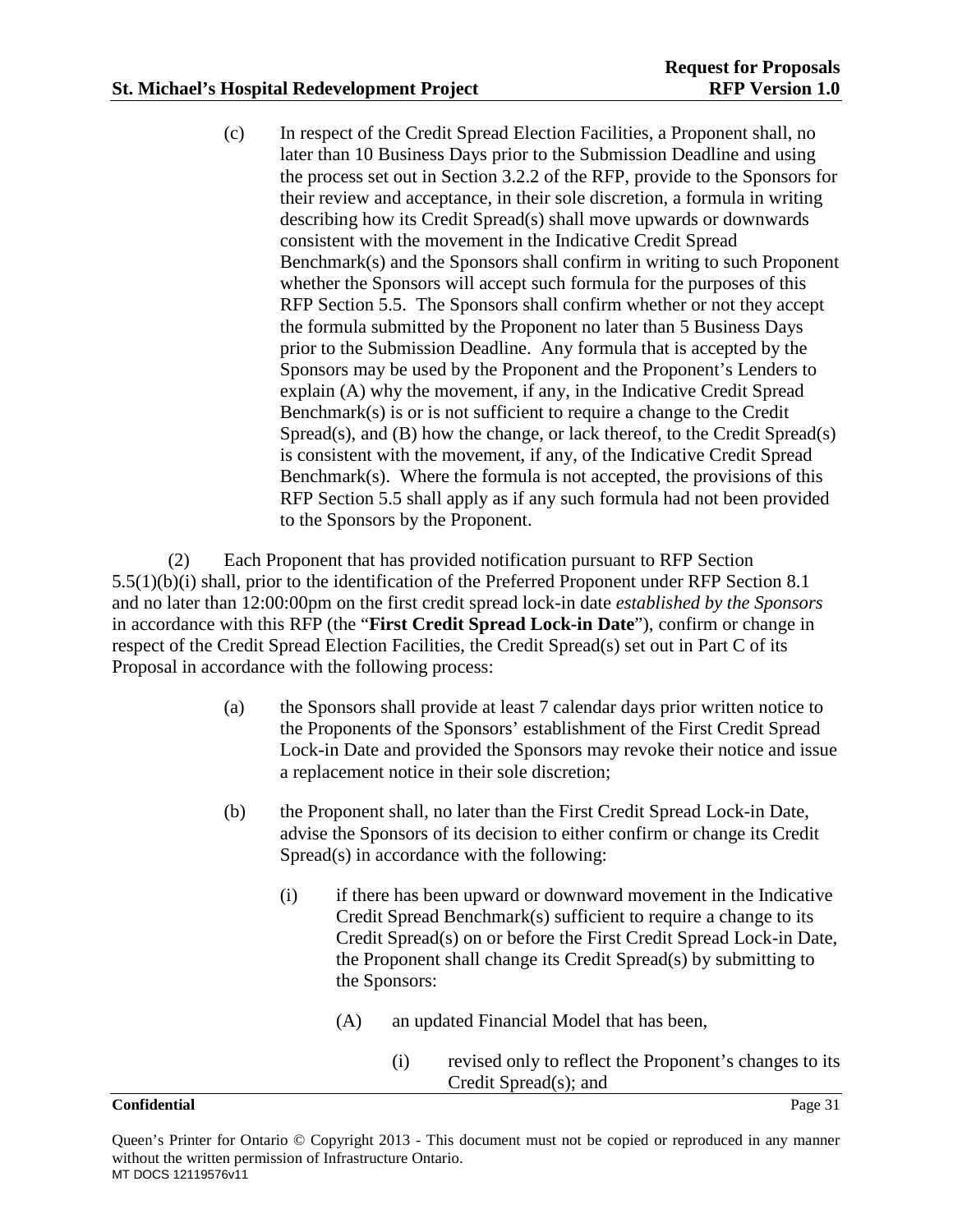(ii) re-optimized to reflect the revised Guaranteed Price resulting from the change to the Proponent's Credit Spread(s).

For greater clarity, no changes shall be made to the Financial Model other than to change the Credit Spread(s) and any resulting changes from the reoptimization of the Financial Model to reflect the revised Credit Spread(s);

- (B) an amended Guaranteed Price Form and Summary of Proposal Cost Form revised only to reflect the Proponent's changes to its Credit Spread(s);
- (C) a written explanation and, where applicable, calculations from the Proponent demonstrating:
	- (i) why the upward or downward movement in the Indicative Credit Spread Benchmark(s) from the Submission Deadline to the First Credit Spread Lock-in Date is sufficient to require a change to the Credit Spread(s); and
	- (ii) that the change to the Credit Spread(s) is consistent with the movement of the Indicative Credit Spread Benchmark(s) of the Proponent from the Submission Deadline to the First Credit Spread Lock-in Date.

For greater clarity, the written explanation shall be supported by facts, justifications and analysis of relevant factors such as new issue spreads, credit default swap spreads, and/or other publicly verifiable spread indices as applicable;

- (D) a written explanation and, where applicable, calculations prepared and executed by the Proponent's Lenders demonstrating:
	- (i) why the upward or downward movement in the Indicative Credit Spread Benchmark(s) from the Submission Deadline to the First Credit Spread Lock-in Date is sufficient to require a change to the Credit Spread(s); and
	- (ii) that the change to the Credit Spread(s) is consistent with the movement of the Indicative Credit Spread Benchmark(s) of the Proponent from the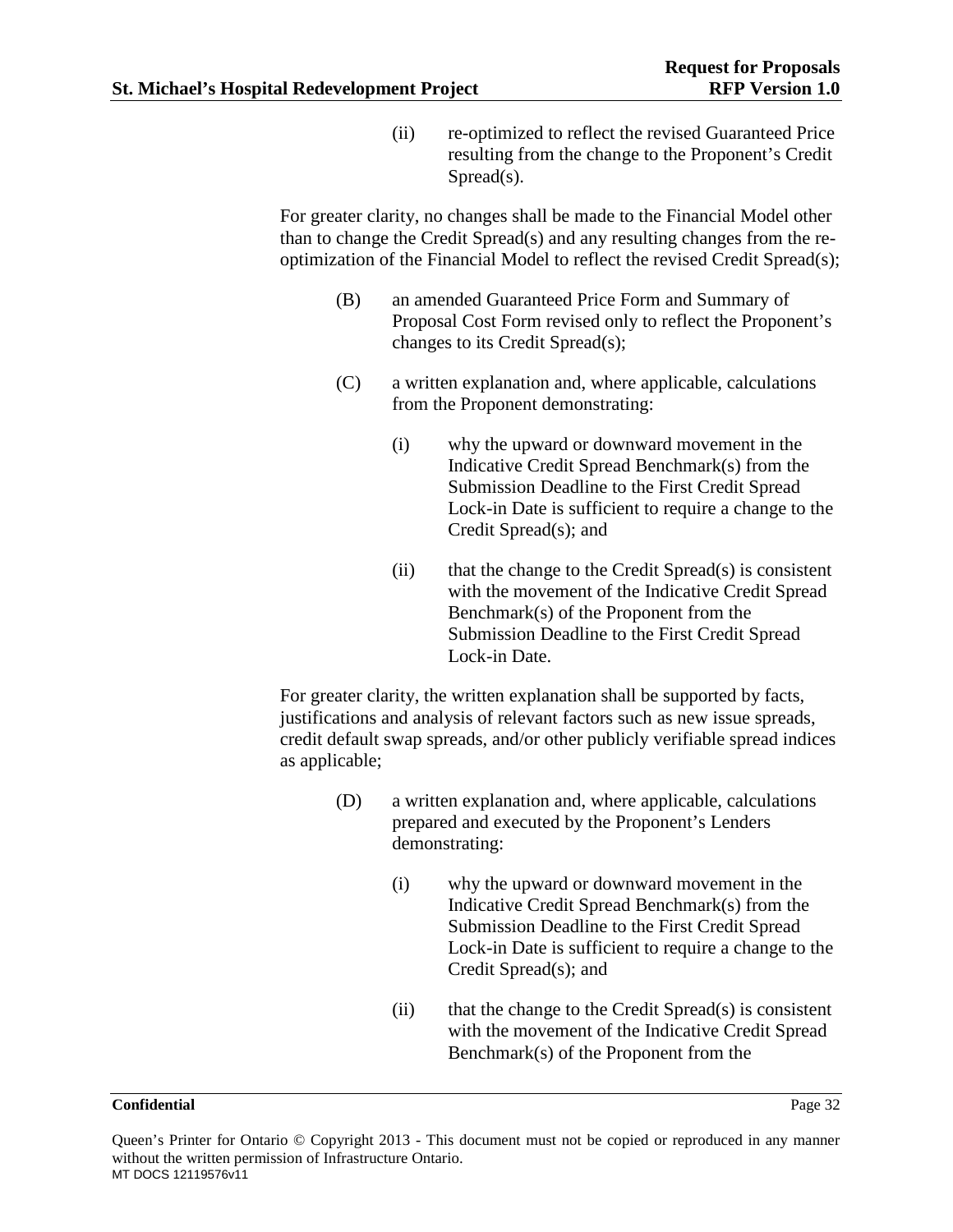Submission Deadline to the First Credit Spread Lock-in Date.

For greater clarity, the written explanation shall be supported by facts, justifications and analysis of relevant factors such as new issue spreads, credit default swap spreads, and/or other publicly verifiable spread indices as applicable; and

- (E) written confirmation that the Proponent has not changed any variables in the Financial Model or made any revisions to Part C of its Proposal, except for the Credit Spread(s) and any resulting changes from the re-optimization of the Financial Model to reflect the revised Credit Spread(s); and
- (F) if applicable and exclusively as a result of a change of Credit Spread(s), any revision in the Guaranteed Price reflecting the financial effect of the Innovation Submission(s) and the Preferred Innovation Submission(s);
- <span id="page-37-0"></span>(ii) if there has not been upward or downward movement in the Indicative Credit Spread Benchmark(s) sufficient to require a change to its Credit Spread(s), on or before the First Credit Spread Lock-in Date, the Proponent shall not change its Credit Spread(s) and shall submit to the Sponsors:
	- (A) a written explanation and, where applicable, calculations from the Proponent demonstrating:
		- (i) why the movement, if any, in the Indicative Credit Spread Benchmark(s) from the Submission Deadline to the First Credit Spread Lock-in Date is not sufficient to require a change to the Credit Spread(s); and
		- (ii) that maintaining the Credit Spread(s) as submitted on the Submission Deadline is consistent with the movement, if any, in the Indicative Credit Spread Benchmark(s) of the Proponent from the Submission Deadline to the First Credit Spread Lock-in Date.

For greater clarity, the written explanation shall be supported by facts, justifications and analysis of relevant factors such as new issue spreads, credit default swap spreads, and/or other publicly verifiable spread indices as applicable; and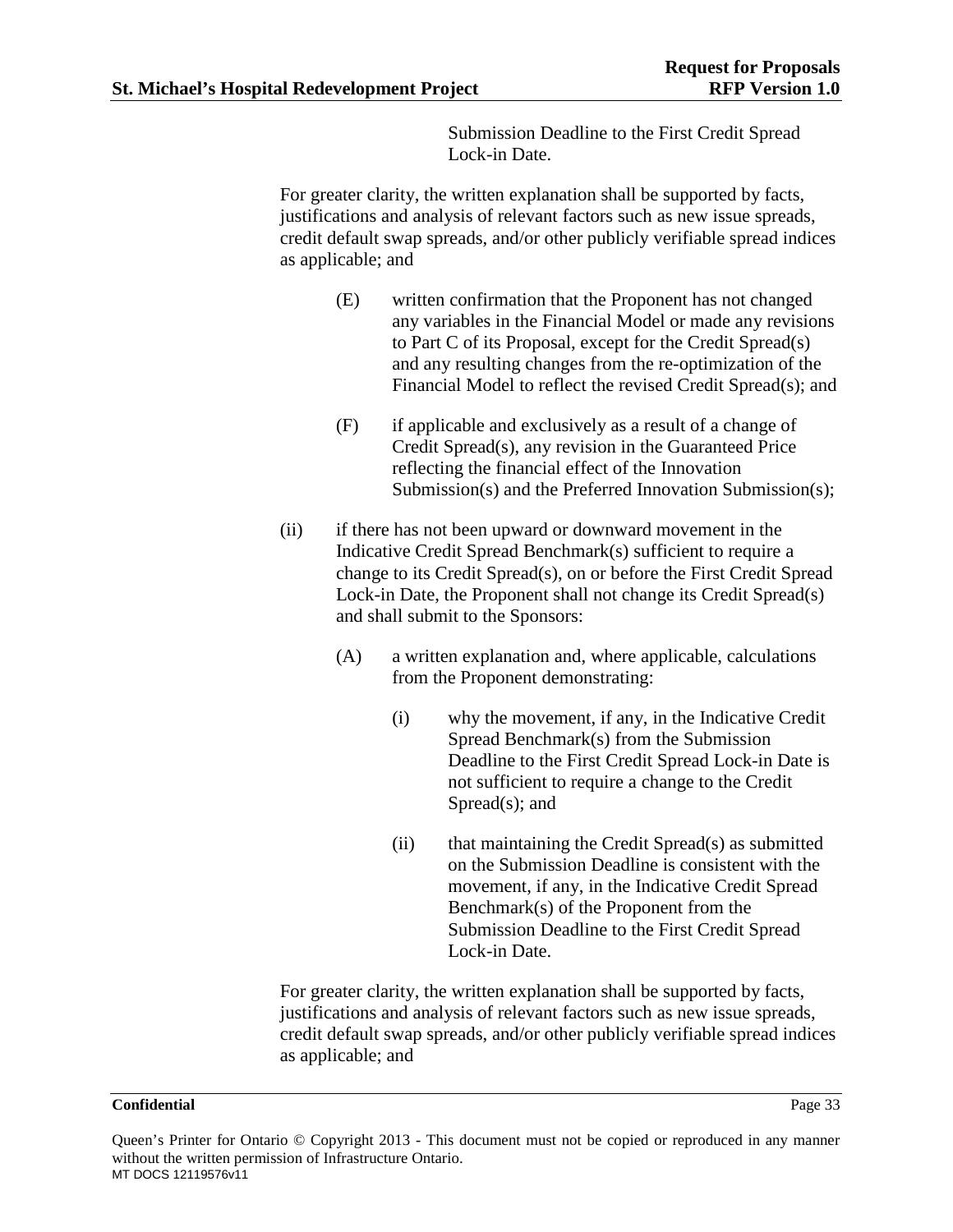- (B) a written explanation and, where applicable, calculations prepared and executed by the Proponent's Lenders demonstrating:
	- (i) why the movement, if any, in the Indicative Credit Spread Benchmark(s) from the Submission Deadline to the First Credit Spread Lock-in Date is not sufficient to require a change to the Credit Spread(s); and
	- (ii) that maintaining the Credit Spread(s) as submitted on the Submission Deadline is consistent with the movement, if any, in the Indicative Credit Spread Benchmark(s) of the Proponent from the Submission Deadline to the First Credit Spread Lock-in Date.

For greater clarity, the written explanation shall be supported by facts, justifications and analysis of relevant factors such as new issue spreads, credit default swap spreads, and/or other publicly verifiable spread indices, as applicable;

- (iii) as of the First Credit Spread Lock-in Date, but subject to RFP Sections [5.5\(3\)](#page-39-0) and [5.6\(2\),](#page-49-0) the revised or unchanged Credit Spread(s), as applicable, and, if applicable, any re-optimization of its Financial Model and any revisions to Part C of its Proposal shall apply until the expiry of the Proposal Validity Period; and
- (c) if a Proponent fails to confirm or submit a change to the Credit Spread(s) in accordance with RFP Section [5.5\(2\)](#page-35-0) on or before the First Credit Spread Lock-in Date, the Sponsors may:
	- (i) deem that the Proponent has amended its Credit Spread(s) to be consistent with the movement of the Indicative Credit Spread Benchmark(s) of the Proponent from the Submission Deadline to the First Credit Spread Lock-in Date and require the Proponent to submit the information set out in RFP Section  $5.5(2)(b)(i)$ , failing which the Sponsors may deem the Proposal materially noncompliant; and/or
	- (ii) deem that the Proponent has made no changes to its Credit Spread(s) subsequent to the Submission Deadline and require the Proponent to submit the information set out in RFP Section [5.5\(2\)\(b\)\(ii\),](#page-37-0) failing which the Sponsors may deem the Proposal materially non-compliant; and/or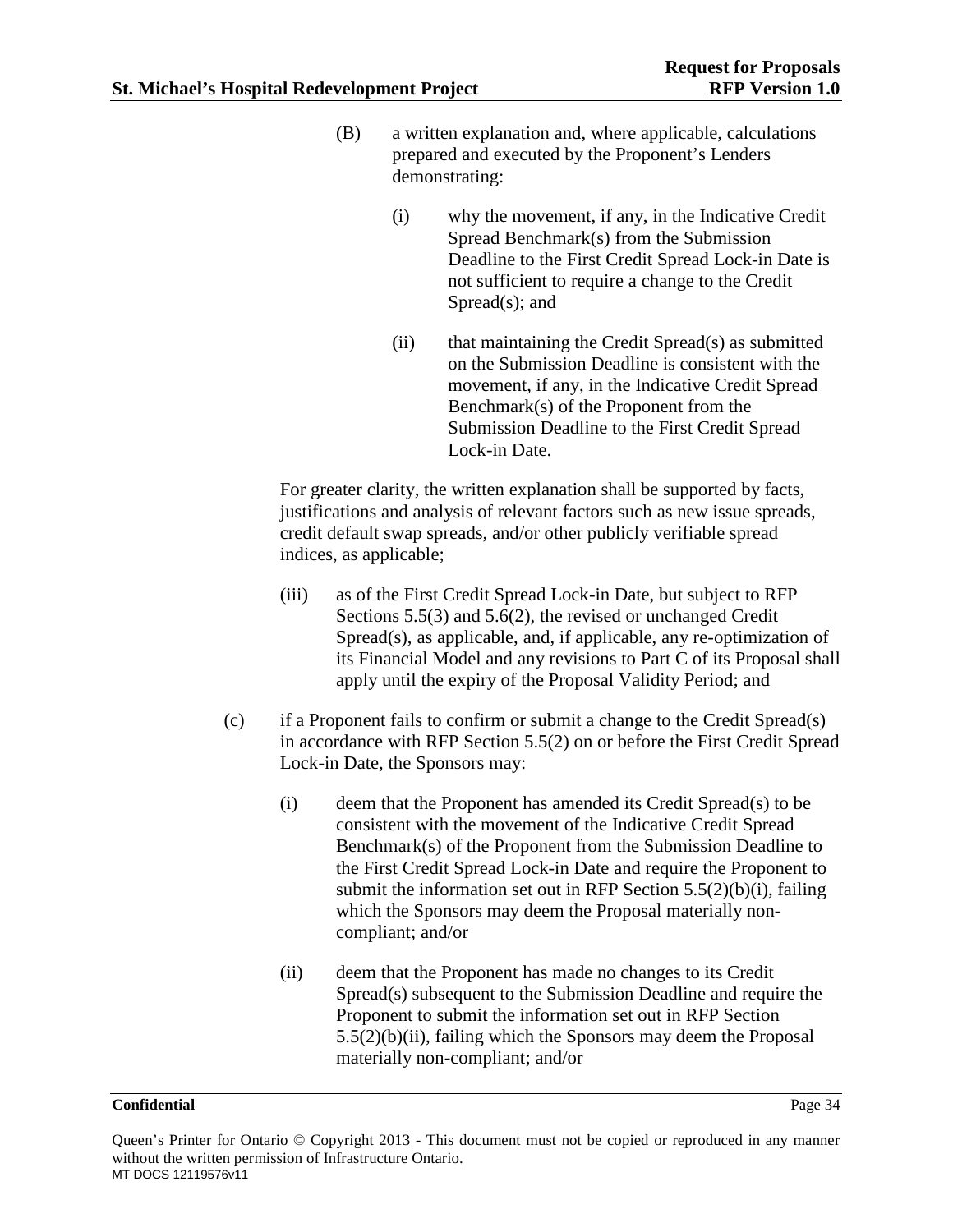- (iii) deem the Proposal materially non-compliant;
- (d) if, in the sole discretion of the Sponsors, the Proponent's amendment or confirmation of the Credit Spread(s) under RFP Section [5.5\(2\)](#page-35-0) is not consistent with the Indicative Credit Spread Benchmark(s), the Sponsors may:
	- (i) require the Proponent to re-submit pursuant to RFP Section [5.5\(2\)\(b\);](#page-35-2) and/or
	- (ii) consider this inconsistency in the evaluation and scoring of the Proponent's Proposal; and/or
	- (iii) decline to select the Proponent as the Preferred Proponent;
- <span id="page-39-2"></span>(e) on the First Credit Spread Lock-in Date, each Proponent that has confirmed or changed its Credit Spread(s) in respect of the Credit Spread Election Facilities in accordance with RFP Section [5.5\(2\)](#page-35-0) shall identify in writing to the Sponsors by way of an election that, if selected as the Preferred Proponent:
	- (i) which, if any, Credit Spread Election Facilities it shall participate in respect of the Final Credit Spread Lock-in Date (the "**Final Credit Spread Election Facilities**"); and
	- (ii) which, if any, Credit Spread Election Facilities it shall hold Credit Spread(s) for from the First Credit Spread Lock-in Date to Financial Close.

<span id="page-39-1"></span><span id="page-39-0"></span>(3) If the Preferred Proponent has provided notification pursuant to RFP Section [5.5\(2\)\(e\)\(i\),](#page-39-1) the Preferred Proponent shall, prior to Commercial Close and no later than the date *established by the Sponsors* as the final credit spread lock-in date in accordance with this RFP (the "**Final Credit Spread Lock-in Date**"), further confirm or change, in respect of the Final Credit Spread Election Facilities, the Credit Spread(s) in Part C of its Proposal and as submitted pursuant to RFP Section [5.5\(2\)](#page-35-0) in accordance with the following process:

- (a) the Sponsors shall provide at least 1 Business Day prior written notice to the Preferred Proponent of the Sponsors' establishment of the Final Credit Spread Lock-in Date and provided the Sponsors may revoke their notice and issue a replacement notice in their sole discretion;
- (b) the Preferred Proponent shall, no later than the Final Credit Spread Lockin Date, advise the Sponsors of its decision to either confirm or change its Credit Spread(s) in accordance with the following:

Queen's Printer for Ontario © Copyright 2013 - This document must not be copied or reproduced in any manner without the written permission of Infrastructure Ontario. MT DOCS 12119576v11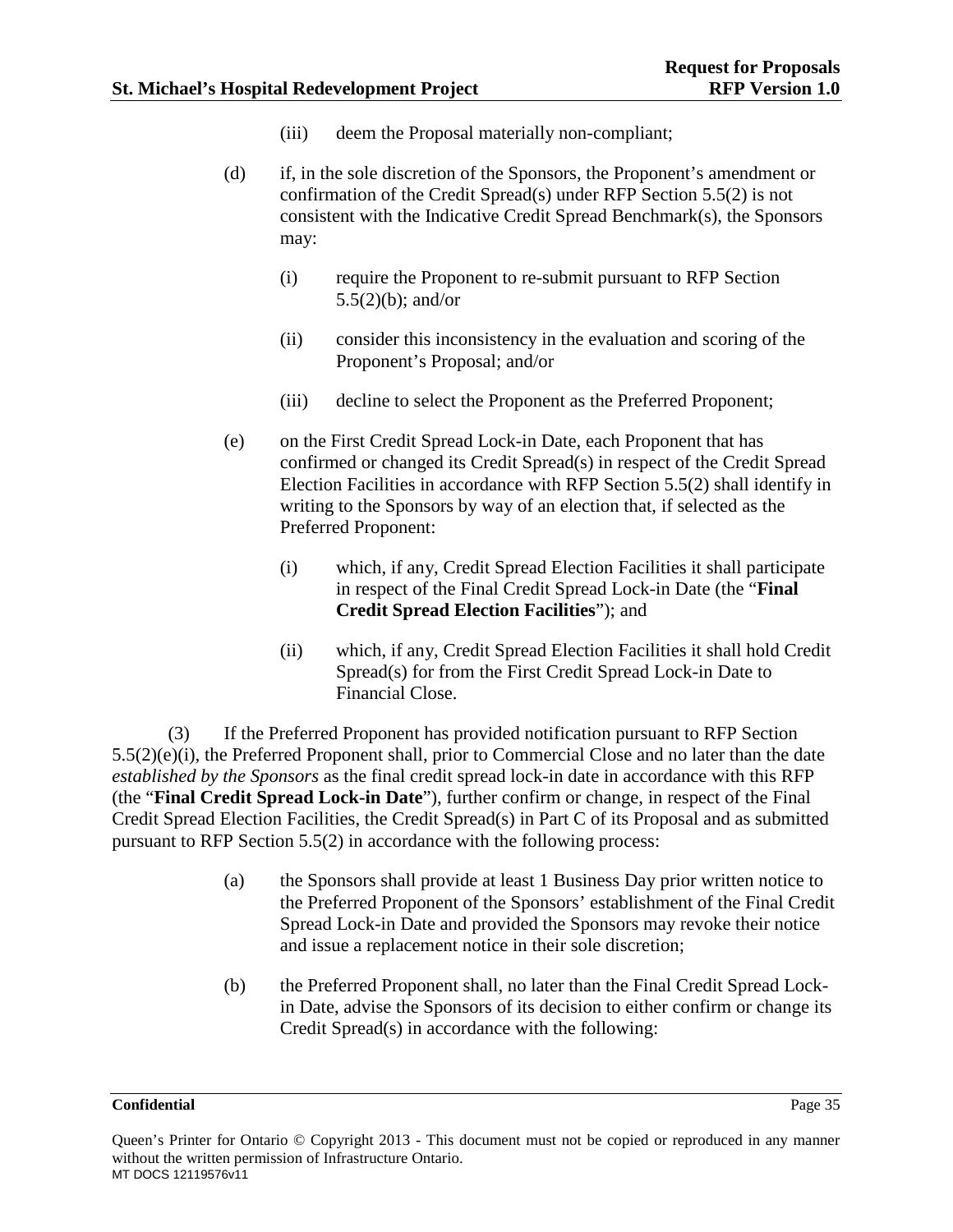- <span id="page-40-0"></span>(i) if there has been upward or downward movement in the Indicative Credit Spread Benchmark(s) sufficient to require a change to its Credit Spread(s) on or before the Final Credit Spread Lock-in Date, the Preferred Proponent shall change its Credit Spread(s) by submitting to the Sponsors:
	- (A) an updated Financial Model that has been,
		- (i) revised only to reflect the Preferred Proponent's changes to its Credit Spread(s); and
		- (ii) re-optimized to reflect the revised Guaranteed Price resulting from the change to the Proponent's Credit Spread(s).

For greater clarity, no changes shall be made to the Financial Model other than to change the Credit Spread(s) and any resulting changes from the reoptimization of the Financial Model to reflect the revised Credit Spread(s);

- (B) an amended Guaranteed Price Form and Summary of Proposal Cost Form revised only to reflect the Preferred Proponent's changes to its Credit Spread(s);
- (C) a written explanation and, where applicable, calculations from the Preferred Proponent demonstrating:
	- (i) why the upward or downward movement in the Indicative Credit Spread Benchmark(s) from the First Credit Spread Lock-in Date to the Final Credit Spread Lock-in Date is sufficient to require a change to the Credit Spread(s); and
	- (ii) that the change to the Credit Spread(s) is consistent with the movement of the Indicative Credit Spread Benchmark(s) of the Preferred Proponent from the First Credit Spread Lock-in Date to the Final Credit Spread Lock-in Date.

For greater clarity, the written explanation shall be supported by facts, justifications and analysis of relevant factors such as new issue spreads, credit default swap spreads, and/or other publicly verifiable spread indices as applicable;

(D) a written explanation and, where applicable, calculations prepared and executed by the Preferred Proponent's Lenders demonstrating:

Queen's Printer for Ontario © Copyright 2013 - This document must not be copied or reproduced in any manner without the written permission of Infrastructure Ontario. MT DOCS 12119576v11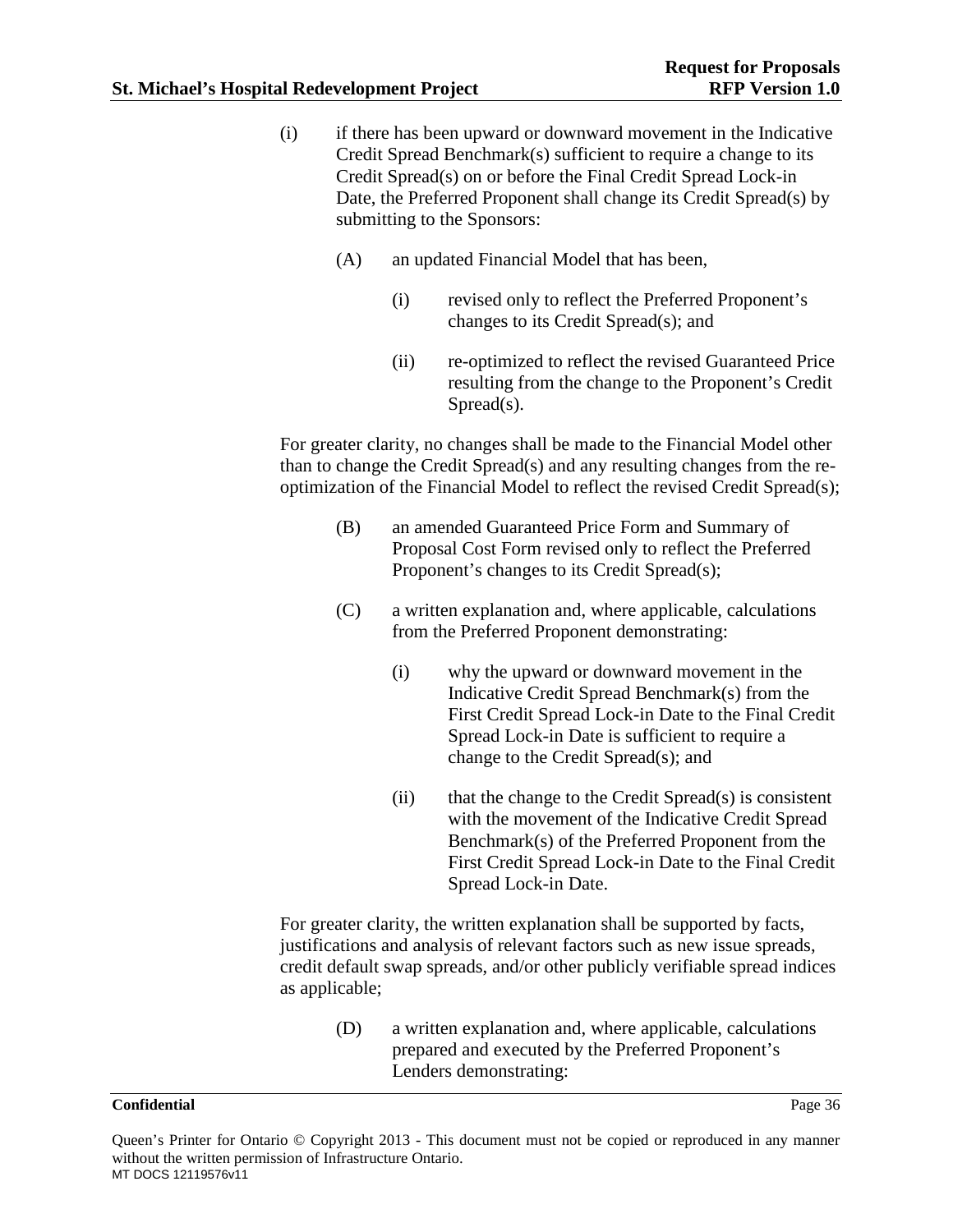- (i) why the upward or downward movement in the Indicative Credit Spread Benchmark(s) from the First Credit Spread Lock-in Date to the Final Credit Spread Lock-in Date is sufficient to require a change to the Credit Spread(s); and
- (ii) that the change to the Credit Spread(s) is consistent with the movement of the Indicative Credit Spread Benchmark(s) of the Preferred Proponent from the First Credit Spread Lock-in Date to the Final Credit Spread Lock-in Date.

For greater clarity, the written explanation shall be supported by facts, justifications and analysis of relevant factors such as new issue spreads, credit default swap spreads, and/or other publicly verifiable spread indices as applicable;

- (E) written confirmation that the Preferred Proponent has not changed any variables in the Financial Model or made any revisions to Part C of its Proposal, except for the Credit Spread(s) and any resulting changes from the reoptimization of the Financial Model to reflect the revised Credit Spread(s); and
- (F) if applicable and exclusively as a result of a change of Credit Spread(s), any revision in the Guaranteed Price reflecting the financial effect of the Innovation Submission(s) and the Preferred Innovation Submission(s);
- <span id="page-41-0"></span>(ii) if there has not been upward or downward movement in the Indicative Credit Spread Benchmark(s) sufficient to require a change to its Credit Spread(s), on or before the Final Credit Spread Lock-in Date, the Preferred Proponent shall not change its Credit Spread(s) and shall submit to the Sponsors:
	- (A) a written explanation and, where applicable, calculations from the Preferred Proponent demonstrating:
		- (i) why the movement, if any, in the Indicative Credit Spread Benchmark(s) from the First Credit Spread Lock-in Date to the Final Credit Spread Lock-in Date is not sufficient to require a change to the Credit Spread(s); and
		- (ii) that maintaining the Credit Spread(s) as submitted on the First Credit Spread Lock-in Date is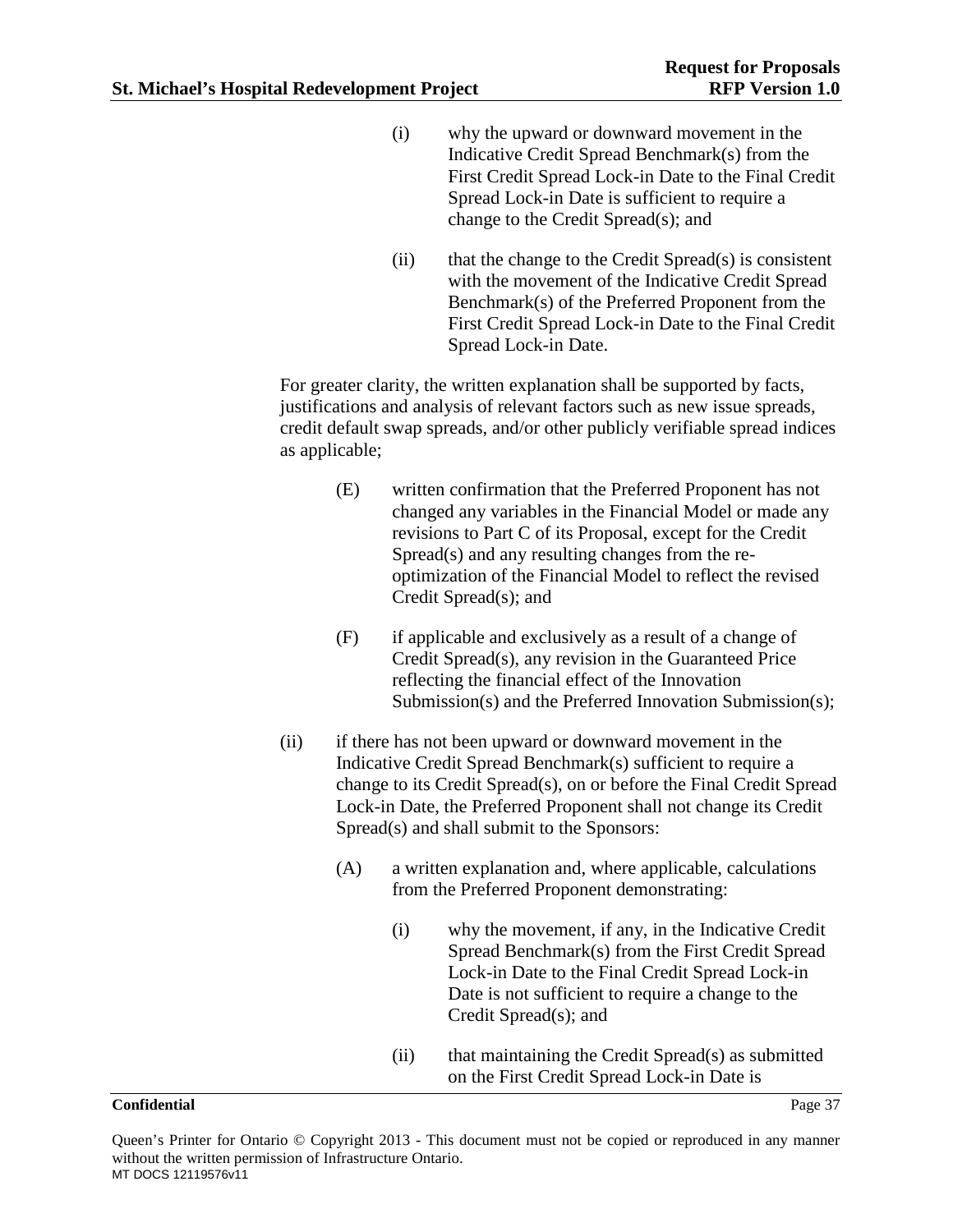consistent with the movement, if any, in the Indicative Credit Spread Benchmark(s) of the Preferred Proponent from the First Credit Spread Lock-in Date to the Final Credit Spread Lock-in Date.

For greater clarity, the written explanation shall be supported by facts, justifications and analysis of relevant factors such as new issue spreads, credit default swap spreads, and/or other publicly verifiable spread indices as applicable; and

- (B) a written explanation and, where applicable, calculations prepared and executed by the Preferred Proponent's Lenders demonstrating:
	- (i) why the movement, if any, in the Indicative Credit Spread Benchmark(s) from the First Credit Spread Lock-in Date to the Final Credit Spread Lock-in Date is not sufficient to require a change to the Credit Spread(s); and
	- (ii) that maintaining the Credit Spread(s) as submitted on the First Credit Spread Lock-in Date is consistent with the movement, if any, in the Indicative Credit Spread Benchmark(s) of the Preferred Proponent from the First Credit Spread Lock-in Date to the Final Credit Spread Lock-in Date.

For greater clarity, the written explanation shall be supported by facts, justifications and analysis of relevant factors such as new issue spreads, credit default swap spreads, and/or other publicly verifiable spread indices, as applicable; and

- (iii) as of the Final Credit Spread Lock-in Date, but subject to RFP Section [5.6\(2\),](#page-49-0) the revised or unchanged Credit Spread(s), as applicable, and, if applicable, any re-optimization of its Financial Model and any revisions to Part C of its Proposal provided by the Preferred Proponent shall apply until Financial Close; and
- (c) if the Preferred Proponent fails to confirm or submit a change to the Credit Spread(s) in accordance with RFP Section [5.5\(3\)](#page-39-0) on or before the Final Credit Spread Lock-in Date, the Sponsors may:
	- (i) deem that the Preferred Proponent has amended its Credit Spread(s):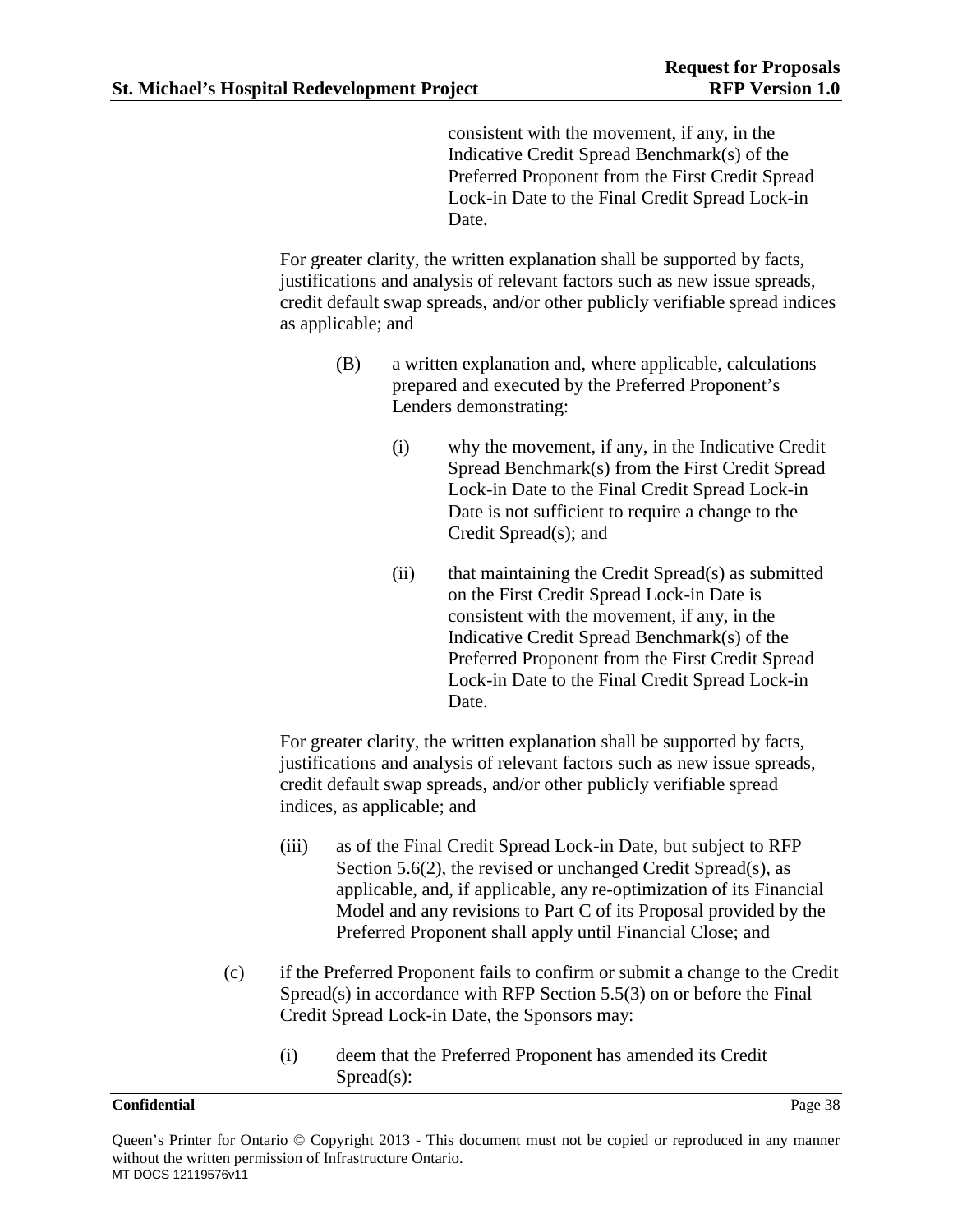- (A) consistent with the movement of the Indicative Credit Spread Benchmark(s) of the Preferred Proponent from the First Credit Spread Lock-in Date to the Final Credit Spread Lock-in Date; and/or
- (B) in the case of bonds, to reflect the Clearing Spread set out in RFP Section [5.5\(4\),](#page-44-0)

and require the Proponent to submit the information set out in RFP Section  $5.5(3)(b)(i)$  and/or RFP Section  $5.5(4)$ ; and/or

(ii) deem that the Preferred Proponent has made no changes to its Credit Spread(s) subsequent to the First Credit Spread Lock-in Date and require the Preferred Proponent to submit the explanations set out in RFP Section [5.5\(3\)\(b\)\(ii\).](#page-41-0)

 $(3.1)$  Each Proponent that has provided notification under RFP Section [5.5\(1\)\(b\)\(ii\)](#page-34-0) or RFP Section [5.5\(1\)\(b\)\(i\)](#page-34-1) that it intends to provide, respectively, Held Pricing Facilities or Credit Spread Election Facilities may, on the First Credit Spread Lock-in Date only, as applicable (i) reduce the Credit Spread(s) set out in the Proponent's Proposal relating to the Held Pricing Facilities (or any of them), or (ii) redesignate the Credit Spread Election Facilities (or any of them) as Held Pricing Facilities conditional upon the redesignation resulting in a reduction of the Credit Spread(s) applicable thereto from those set out in the Proponent's Proposal, and, in each case, shall submit to the Sponsors on the First Credit Spread Lock-in Date:

- (a) the decreased Credit Spread(s) for each of the affected Held Pricing Facilities or Credit Spread Election Facilities and an unconditional confirmation that the decreased Credit Spread(s) will remain in effect for the balance of the Proposal Validity Period with respect to the affected Held Pricing Facilities or Credit Spread Election Facilities;
- (b) an updated Financial Model that has been,
	- (i) revised only to reflect the Proponent's decreases to its Credit Spread(s); and
	- (ii) optimized in accordance with the procedure outlined in Part 2 of Schedule 3 to this RFP.

For greater clarity, no changes shall be made to the Financial Model other than to decrease the Credit Spread(s) and any resulting changes from the re-optimization of the Financial Model to reflect the decreased Credit Spread(s);

Queen's Printer for Ontario © Copyright 2013 - This document must not be copied or reproduced in any manner without the written permission of Infrastructure Ontario. MT DOCS 12119576v11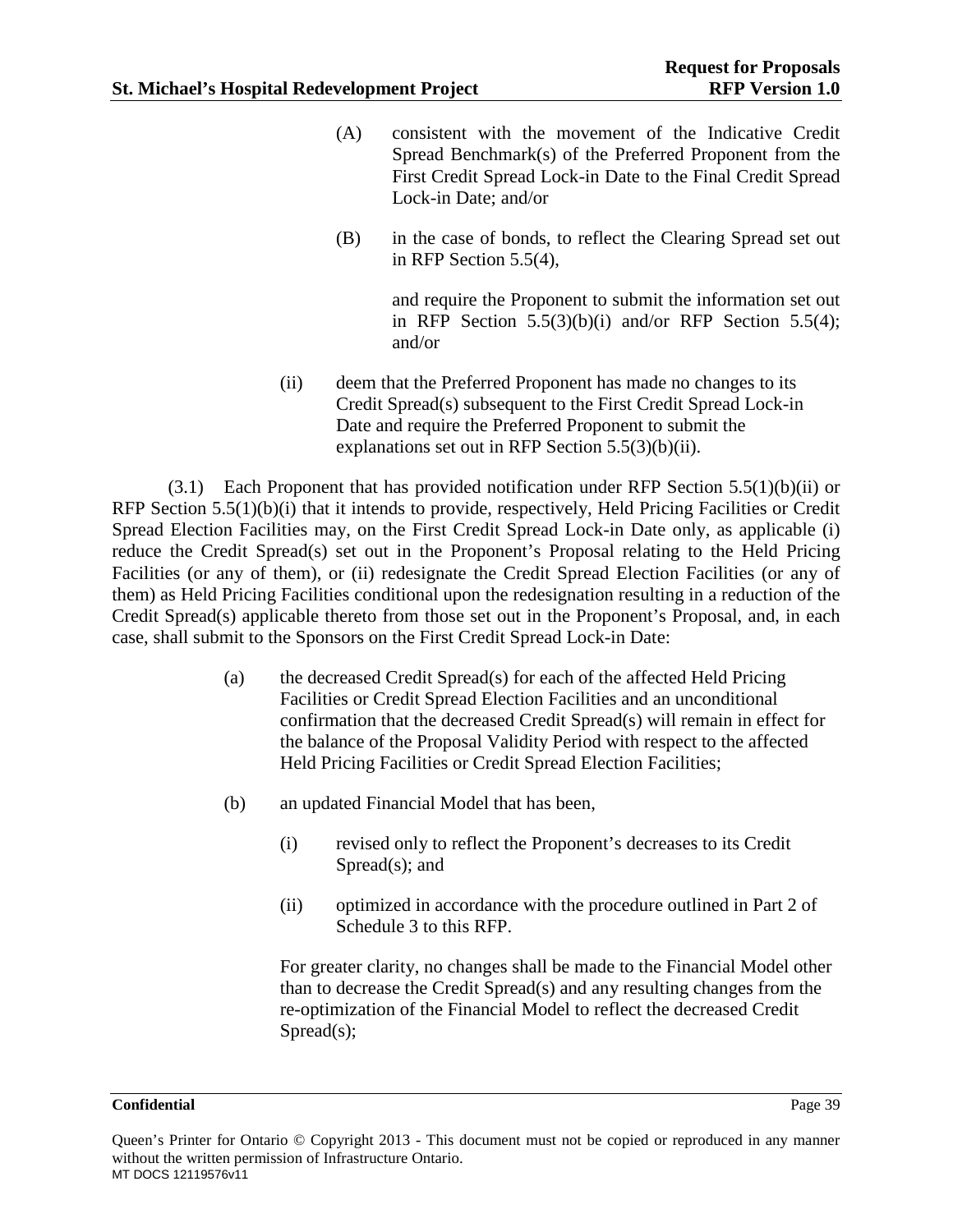- (c) an amended Guaranteed Price Form and Summary of Proposal Cost Form revised only to reflect the Proponent's decrease(s) to its Credit Spread(s);
- (d) written confirmation that the Proponent has not changed any variables in the Financial Model or made any revisions to the Proposal, as applicable, except for the decrease(s) to the Credit Spread(s) and any resulting changes from the re-optimization of the Financial Model to reflect the decreased Credit Spread(s); and
- (e) if applicable and exclusively as a result of the decrease(s) to the Credit Spread(s), any revision in the Guaranteed Price reflecting the financial effect of the Innovation Submission(s) and the Preferred Innovation Submission(s).

(3.2) The Sponsors will evaluate the reasonableness of the Credit Spread(s) for the Credit Spread Election Facilities submitted by the Proponent and as priced as of the Submission Date. If the Sponsors, acting in their sole discretion, do not find such Credit Spread(s) to be reasonable, the Sponsors may,

- (a) either at the First Credit Spread Lock-in Date or at the Final Credit Spread Lock-in Date, as the case may be, deem that the Proponent has amended such Credit Spread(s) to be consistent with the movement of the Indicative Credit Spread Benchmark(s) of the Proponent from the Submission Deadline to the First Credit Spread Lock-In Date and/or from the First Credit Spread Lock-in Date to the Final Credit Spread Lock-in Date; provided that if the Sponsors exercise their rights under this Section [5.5\(](#page-34-2)3.2)(a), any deemed amendment to the Credit Spread(s) shall be equal to the change in the Indicative Credit Spread Benchmark(s) over the applicable period of time; or
- (b) no later than the identification of Preferred Proponent, deem the Proposal materially non-compliant.

<span id="page-44-0"></span>(4) The Preferred Proponent and Lenders (including but not limited to underwriters, mandated lead arrangers and arrangers) acknowledge and agree that if, on the Final Credit Spread Lock-In Date:

> (a) the Clearing Spread for the bonds payable by the Preferred Proponent is less than the Credit Spread derived using Indicative Credit Spread Benchmark(s), the full benefit of such lower Clearing Spread will be passed through to the Sponsors. This Clearing Spread will be reflected in the reduction of the Cost of Financing payable by the Sponsors as set out in the Financial Model submitted by the Preferred Proponent prior to Financial Close using the optimization procedure set out in the RFP Schedule 3 Part 2 Part B Section 6.0; or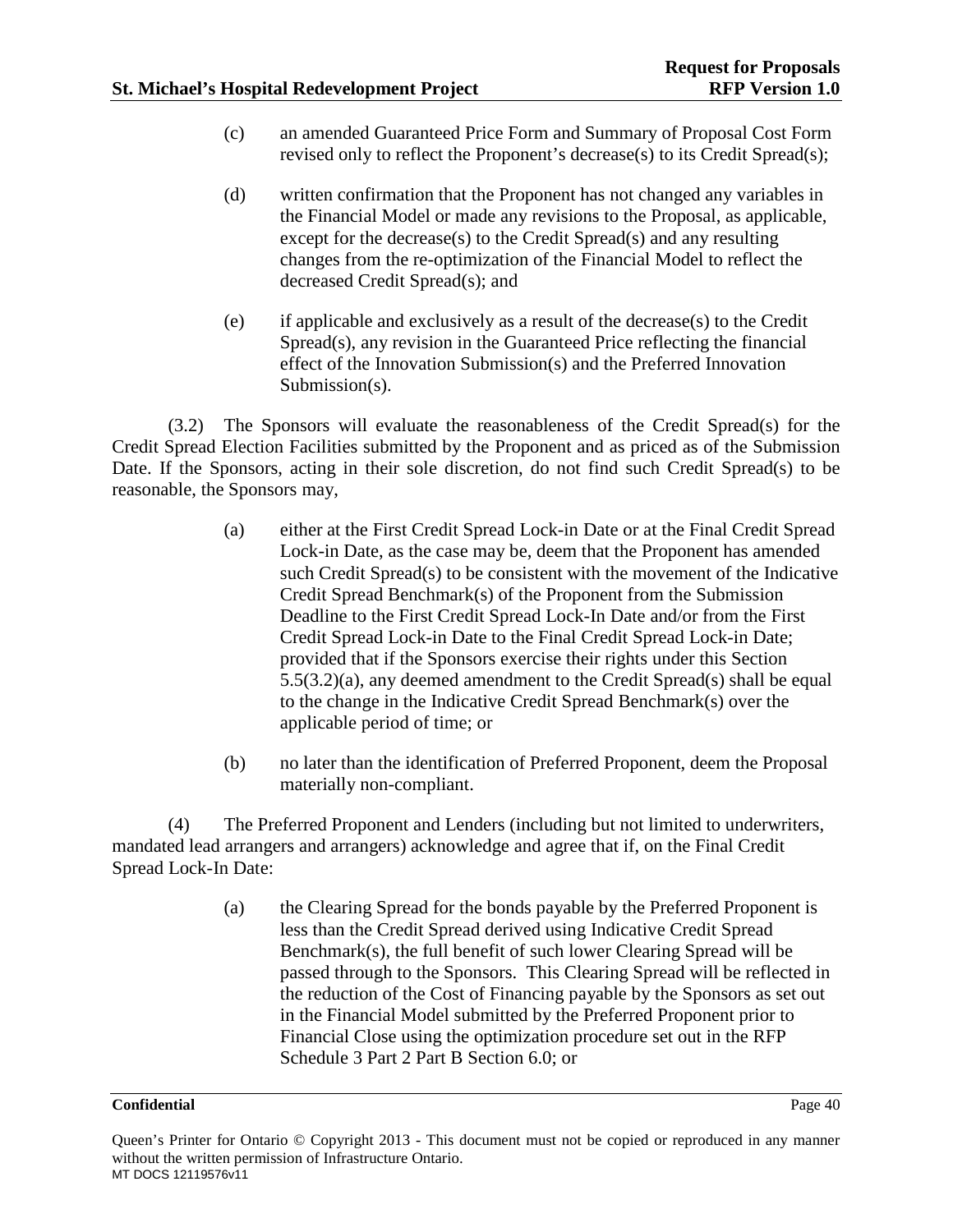- (b) the Clearing Spread for the bonds payable by the Preferred Proponent is higher than the Credit Spread derived using the Indicative Credit Spread Benchmark(s), then the Lenders will be required to provide to Infrastructure Ontario an explanation for such variance between the Clearing Spread and the Credit Spread derived using the Indicative Credit Spread Benchmark(s) described herein in this section of the RFP, supported by facts, justifications and analysis of relevant factors. Only if such explanation is accepted by Infrastructure Ontario, acting in their sole discretion, then such higher Credit Spread will be reflected in the Cost of Financing payable by Infrastructure Ontario as set out in the Financial Model submitted by the Preferred Proponent prior to Financial Close using the optimization procedure set out in the RFP Schedule 3 Part 2 Part B Section 6.0. If such explanation is not accepted by Infrastructure Ontario, acting in their sole discretion, Infrastructure Ontario may exercise their rights set out in RFP Section [5.5\(6\)](#page-46-0) without limiting any other rights under this RFP; and
- (c) to provide complete transparency, between the time of selection of the Preferred Proponent and targeted Financial Close, the Preferred Proponent and the Lenders will provide periodic updates to the satisfaction of Infrastructure Ontario in respect of (i) the expected Clearing Spread for the bonds using the Indicative Credit Spread Benchmark(s) process pursuant to this RFP and (ii) any variances between the expected Clearing Spread for the bonds and the Credit Spread derived using the Indicative Credit Spread Benchmark(s) process pursuant to this RFP.

<span id="page-45-1"></span>(5) In a written notice given to the Preferred Proponent the Sponsors shall prescribe the date (provided the Sponsors may give a further notice of a revised date in their sole discretion) on which the Preferred Proponent shall submit to the Sponsors a letter, the form and substance of which shall be satisfactory to the Sponsors, on the letterhead of its Lenders and executed by the Lenders (the "**Lenders Commitment Letter**") addressed to the Preferred Proponent confirming:

- (a) the Lenders' funding commitment to provide the financing described in the Financial Submission including as revised under RFP Sections [5.5\(2\),](#page-35-0) [5.5\(3\),](#page-39-0) [5.5\(](#page-34-2)3.1) or [5.5\(4\),](#page-44-0) which, subject to Section [5.5\(5\)\(b\),](#page-45-0) may be subject to such reasonable and customary conditions of the Lenders as agreed to by the Sponsors, acting reasonably;
- <span id="page-45-0"></span>(b) that the funding commitment does not contain any material adverse change clause, market flex clause, or any other similar condition which explicitly or implicitly makes the funding commitment by the Lenders conditional on the absence of a material adverse change in the market, or if any such conditions were originally applicable that the Lenders have now waived such conditions; and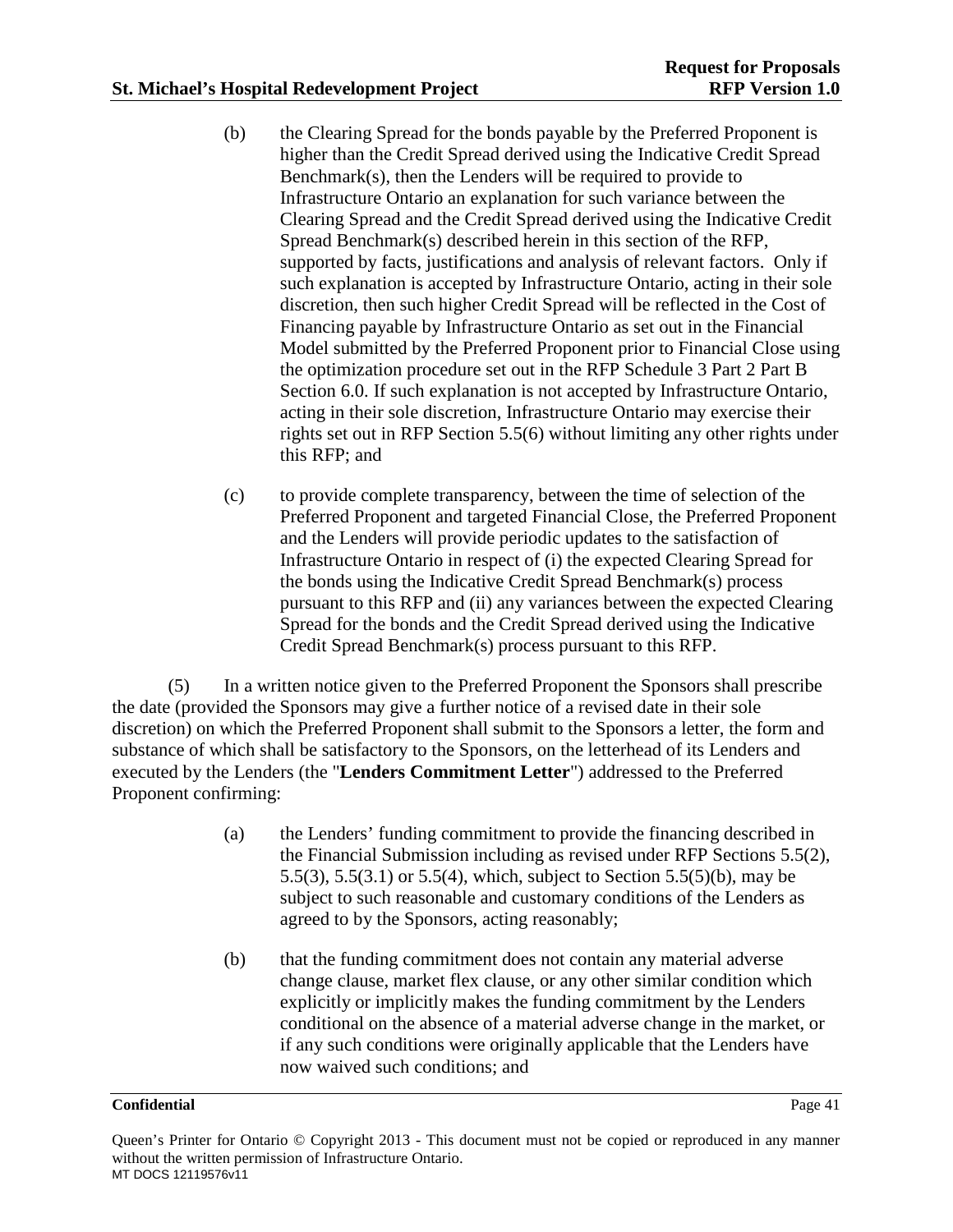(c) that the Lenders accept the Project Agreement without any material change.

Prior to the issuance of the Lenders Commitment Letter, and no later than either the Final Credit Spread Lock-in Date, if applicable, or 5 Business Days prior to the due date of the Lenders Commitment Letter as prescribed by the Sponsors pursuant to this RFP Section [5.5\(5\),](#page-45-1) the Preferred Proponent shall submit a draft thereof (the "**Draft Lenders Commitment Letter"**) to the Sponsors for review and comment by the Sponsors.

<span id="page-46-0"></span>(6) If (i) in respect of the Final Credit Spread Election Facilities, the amendment or confirmation of the Credit Spread(s) under RFP Section [5.5\(3\)](#page-39-0) are not consistent with the Indicative Credit Spread Benchmark(s) of the Preferred Proponent, in the sole discretion of the Sponsors, or (ii) in respect of the Final Credit Spread Election Facilities, the written explanations justifying the amendment or confirmation of the Credit Spread(s) under RFP Section [5.5\(3\)](#page-39-0) are not, in the sole discretion of the Sponsors, acceptable to the Sponsors, or (iii) any other of the requirements respecting the amendment or confirmation of the Credit Spread(s) under RFP Section [5.5\(3\)](#page-39-0) have not, in the sole discretion of the Sponsors, been satisfied or complied with, or (iv) the Preferred Proponent's Lenders have not provided a Lenders Commitment Letter which, in the Sponsors' sole discretion, satisfies the requirements of RFP Section [5.5\(5\),](#page-45-1) then:

- (a) the Sponsors shall, no later than 7 Business Days after the Final Credit Spread Lock-In Date or the date of receipt by the Sponsors of the Lenders Commitment Letter, give written notice to the Preferred Proponent setting out the manner in which any of the foregoing requirements of RFP Sections [5.5\(3\),](#page-39-0) [5.5\(4\)](#page-44-0) or [5.5\(5\)](#page-45-1) have not been satisfied or complied with (the "**Rectification Notice**"). The Preferred Proponent shall have 7 Business Days following the date of the Rectification Notice to rectify the failure to satisfy the requirements as set out in the Rectification Notice (for greater certainty, including the resubmission of an updated Financial Model that provides for revised Credit Spread(s) that are consistent with the changes to the Indicative Credit Spread Benchmark(s) of the Preferred Proponent or the resubmission of the Lenders Commitment Letter) by submitting to the Sponsors a response to the Rectification Notice (the "**Rectification Notice Response**").
- <span id="page-46-1"></span>(b) If the Sponsors, in their sole discretion: (A) are not satisfied with the Rectification Notice Response or with the Lenders Commitment Letter; and/or (B) determine that the Guaranteed Price of Part C of the Preferred Proponent's Proposal as revised by RFP Section [5.5\(3\)](#page-39-0) exceeds the budget for the Project; and/or (C) determine that the Guaranteed Price of Part C of the Preferred Proponent's Proposal as revised by RFP Section [5.5\(3\)](#page-39-0) changes the overall rank of the Preferred Proponent relative to the other Proponents, the Sponsors may, in their sole discretion and without limitation to any other right under this RFP: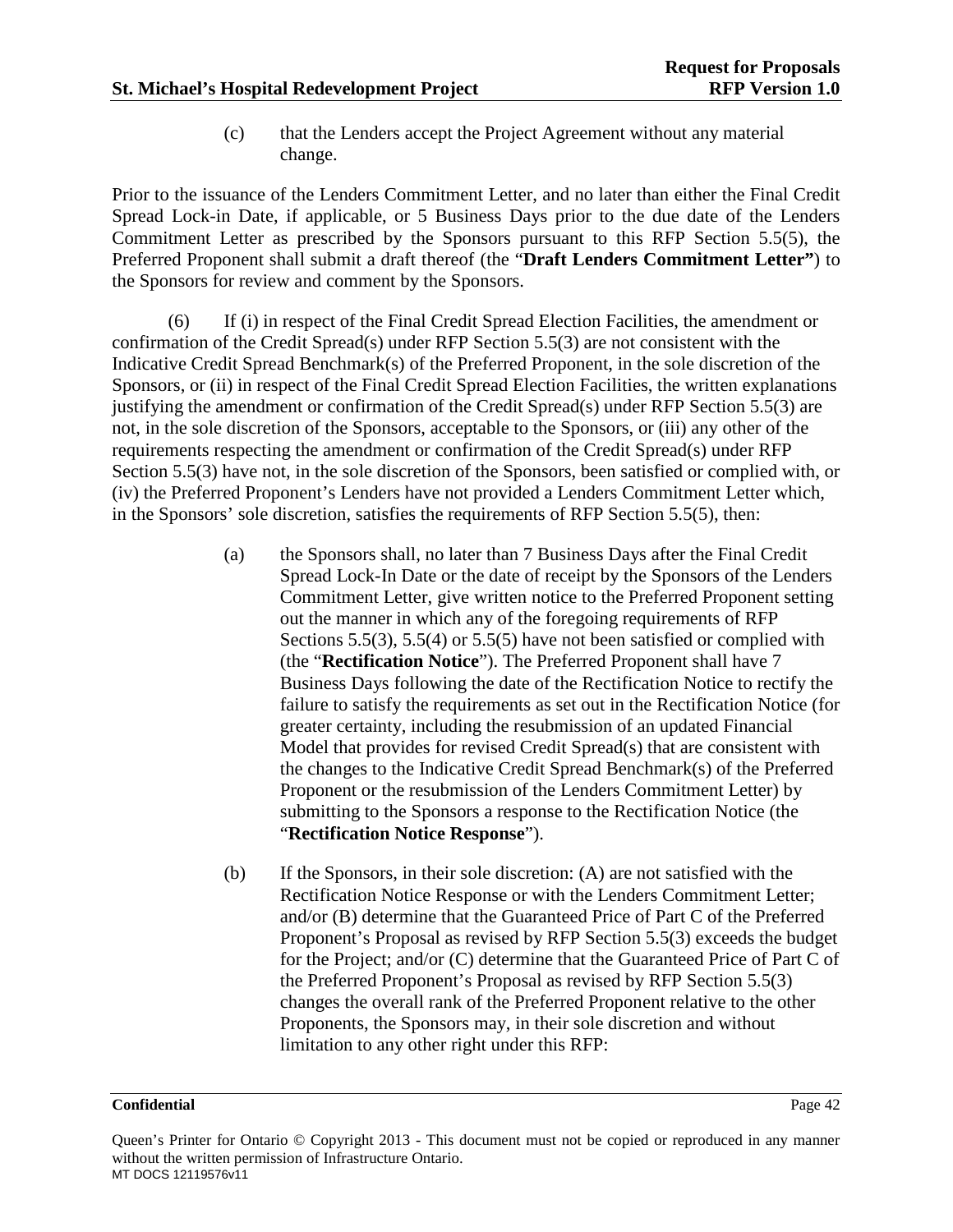- <span id="page-47-0"></span>(i) request the Second Negotiations Proponent (as referred to in RFP Section  $8.1(1)(b)$  to confirm or change its Credit Spread(s) in accordance with RFP Section [5.5\(3\),](#page-39-0) and at the same time request the Preferred Proponent to again confirm or change its Credit Spread(s) in accordance with RFP Section [5.5\(3\),](#page-39-0) and based on the results thereof, re-run the evaluation process to determine which of the Preferred Proponent or the Second Negotiations Proponent is then the highest ranked Proponent. If the Second Negotiations Proponent is then the highest ranked Proponent then the Second Negotiations Proponent shall then become the Preferred Proponent in place of the first selected Preferred Proponent for all purposes of this RFP;
- <span id="page-47-1"></span>(ii) commence negotiations with the Second Negotiations Proponent in accordance with RFP Section [8](#page-56-1) including requesting the Second Negotiations Proponent to confirm or change its Credit Spread(s) in accordance with RFP Section [5.5\(3\).](#page-39-0) If the Second Negotiations Proponent is then the highest ranked Proponent then the Second Negotiations Proponent shall then become the Preferred Proponent in place of the first selected Preferred Proponent for all purposes of this RFP;
- (iii) direct the Preferred Proponent to terminate its relationship with its Lenders, and the Sponsors shall conduct, in conjunction with the Preferred Proponent, a competition amongst prospective lenders to become Lenders to the Preferred Proponent following which the Preferred Proponent shall resubmit Part C of its Proposal to incorporate the financial terms and conditions of the Lenders that are successful in the competition. Based thereon, the Sponsors may, in their sole discretion, continue with the Preferred Proponent in accordance with the provisions of this RFP;
- <span id="page-47-2"></span>(iv) commence separate and distinct but contemporaneous negotiations with the Second Negotiations Proponent and the Preferred Proponent. If the Second Negotiations Proponent is then the highest ranked Proponent then the Second Negotiations Proponent shall then become the Preferred Proponent in place of the first selected Preferred Proponent for all purposes of this RFP; or
- <span id="page-47-3"></span>(v) request the Second Negotiations Proponent and the Preferred Proponent to resubmit their respective Proposals for evaluation under and in accordance with this RFP, and for such purpose shall establish a new Submission Deadline.

Queen's Printer for Ontario © Copyright 2013 - This document must not be copied or reproduced in any manner without the written permission of Infrastructure Ontario. MT DOCS 12119576v11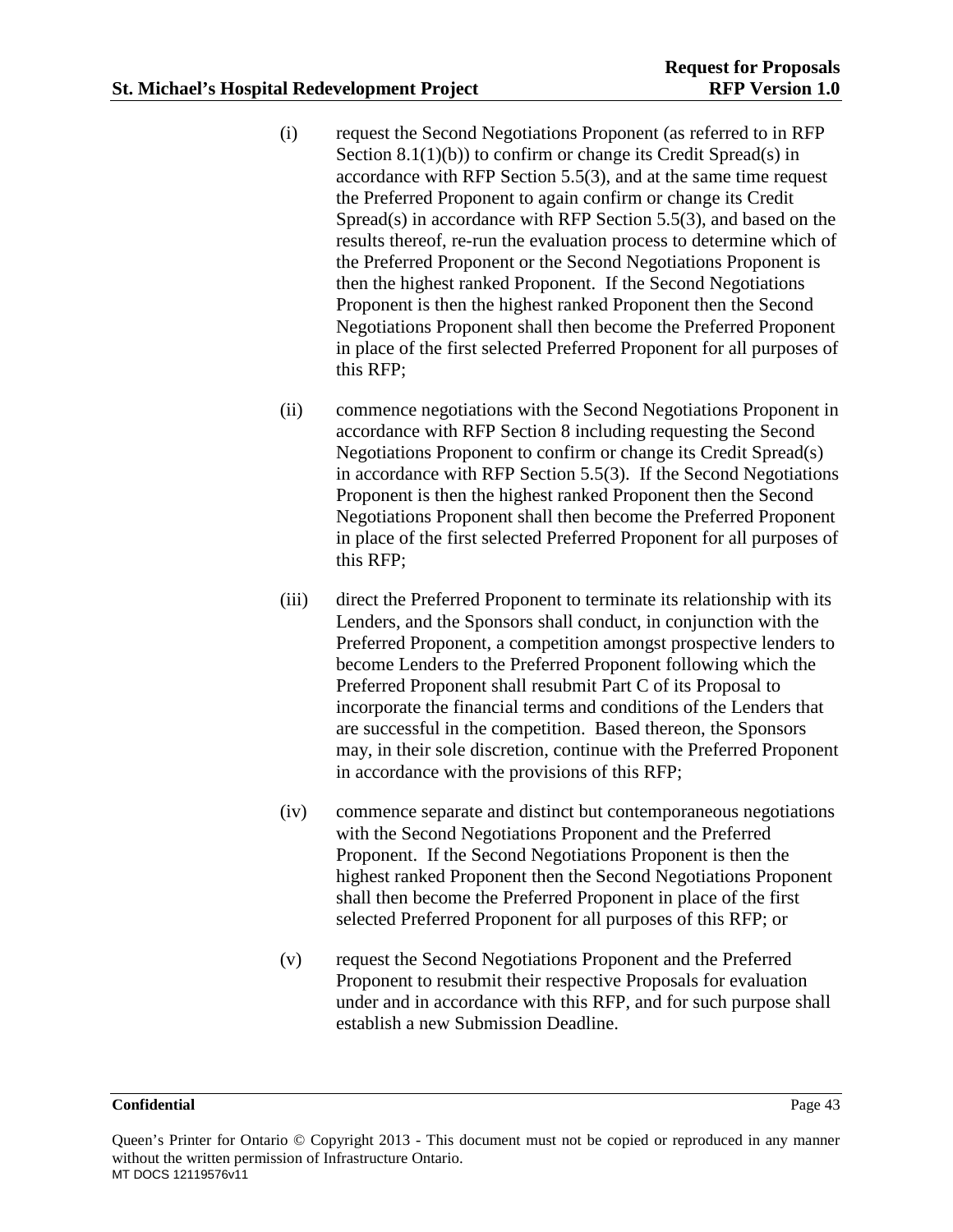The Sponsors may, in their sole discretion and for greater clarity, elect to change which of the RFP Section [5.5\(6\)\(b\)](#page-46-1) processes to employ at any time during the application of RFP Section [5.5\(6\)\(b\).](#page-46-1) In the event that the Sponsors have determined to proceed under any of RFP Sections  $5.5(6)(b)(i)$ , [\(ii\)](#page-47-1) or [\(iv\),](#page-47-2) then the provisions of RFP Sections [8.1\(2\),](#page-56-2) [\(3\)](#page-57-0) and [\(4\)](#page-57-1) shall apply to such processes. Without limitation to the foregoing, and in their sole discretion, the Sponsors may, if they are not satisfied with the Rectification Notice Response or the Lenders Commitment Letter, at any time notify the Preferred Proponent in a written notice (the "**Termination Notice**") that the Preferred Proponent is disqualified and is no longer entitled to participate in the RFP Process. In such latter circumstance, the Sponsors may consider the performance of the Preferred Proponent and the Proponent Team Members of the Preferred Proponent and the fact of the giving of the Termination Notice to the Preferred Proponent in any future requests for qualifications issued by the Sponsors.

- (c) The Sponsors may, in their sole discretion, exercise any of their rights under RFP Section [5.5\(6\)\(b\)\(i\)](#page-47-0) to  $5.5(6)(b)(v)$  in the event that the Sponsors determine, in their sole discretion, that the Lenders have made any change to the Draft Lenders Commitment Letter in the Lenders Commitment Letter.
- (d) In the sole discretion of the Sponsors, the Letter of Credit provided by the Preferred Proponent in accordance with RFP Section [9.1\(2\)](#page-57-2) may be returned to the Preferred Proponent within 3 days of delivery by the Sponsors of the Termination Notice and/or such Preferred Proponent may be paid the amount, if any, of the Design and Bid Fee or the Break Fee under RFP Sections [10.3.2](#page-63-0) and [10.3.3.](#page-64-0) The return of the Letter of Credit and/or the payment of the Design and Bid Fee or the Break Fee to such Preferred Proponent shall represent full and final satisfaction of any obligation or liability of the Sponsors and the Government of Ontario to the Preferred Proponent and the Proponent Team Members of the Preferred Proponent in connection with this RFP, and the Sponsors' decision to return the Letter of Credit and/or pay the Design and Bid Fee and the Break Fee shall be contingent on the receipt of a waiver, in form and substance satisfactory to the Sponsors, from such Preferred Proponent and the Proponent Team Members of the Preferred Proponent to that effect.

(7) The Sponsors reserve the right to request and/or approve a change in financing plan or debt strategy of the Preferred Proponent (for example, fixed or variable rate, the use of synthetics, bank debt or capital market debt) following identification of the Preferred Proponent under RFP Section 8.1 and prior to Financial Close.

## **5.6 Extension of Proposal Validity Period**

### **Confidential** Page 44

Queen's Printer for Ontario © Copyright 2013 - This document must not be copied or reproduced in any manner without the written permission of Infrastructure Ontario. MT DOCS 12119576v11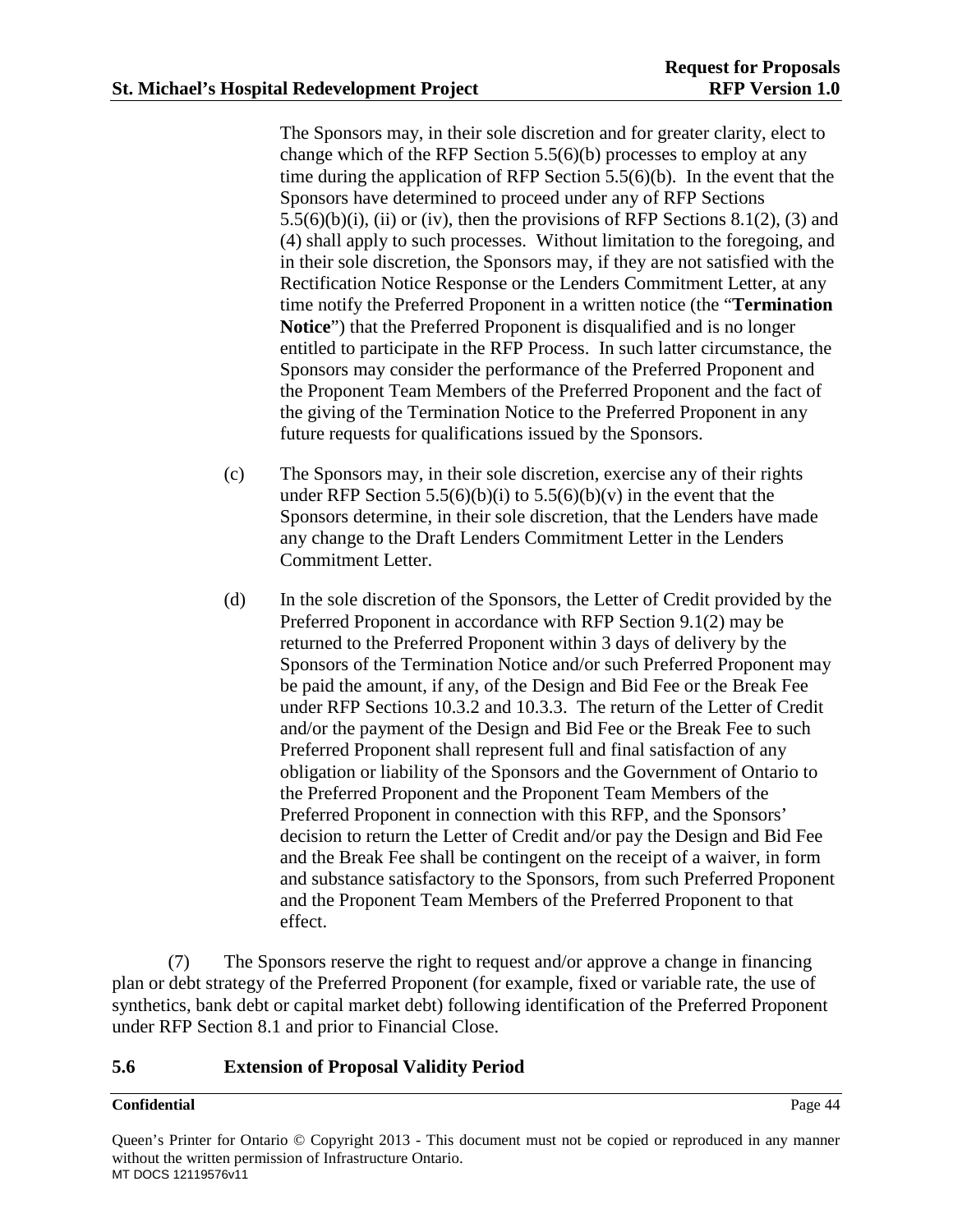## **St. Michael's Hospital Redevelopment Project RFP Version 1.0**

<span id="page-49-1"></span>(1) If the Sponsors wish to extend the Proposal Validity Period, the Sponsors shall submit a request to extend to those Proponents whose Proposals, in the Sponsors' sole discretion, are still under consideration in the RFP Process. For the purpose of greater clarity, the Sponsors may issue a request to extend the Proposal Validity Period after the Negotiations Proponents or the Preferred Proponent have already been identified. A Proponent may, in its discretion, refuse to extend the Proposal Validity Period in accordance with the following:

- (a) notwithstanding a Proponent's refusal to extend the Proposal Validity Period, that Proponent's Proposal shall continue to be valid in accordance with the original Proposal Validity Period; and
- (b) if the Sponsors determine that they will be unable to determine the Preferred Proponent or reach Commercial Close prior to the expiration of the original Proposal Validity Period, the Sponsors may discontinue the evaluation or consideration of a Proponent or may discontinue negotiations with a Negotiations Proponent or finalization of a Project Agreement with a Preferred Proponent if that Proponent has refused the Sponsors' request to extend the Proposal Validity Period and may continue the RFP Process with only those Proponents that have agreed to an extension of the Proposal Validity Period.

<span id="page-49-0"></span>(2) In respect of the Preferred Proponent, the Sponsors shall be considered to have accepted the Preferred Proponent's Proposal, including its revised Credit Spread(s) pursuant to RFP Section [5.5](#page-34-2) prior to the expiration of the Proposal Validity Period if the Signing Parties and the Preferred Proponent reach Commercial Close prior to the expiration of the Proposal Validity Period (or the extended Proposal Validity Period, if applicable). For greater clarity, the Preferred Proponent shall maintain its prices as set out in its Guaranteed Price Form (as submitted on the Submission Deadline or, if applicable, as amended pursuant to RFP Section [5.5](#page-34-2) or during any negotiations process pursuant to RFP Section [5.5\(6\)](#page-46-0) or RFP Section [8.1\)](#page-56-3) from Commercial Close until Financial Close, subject only to the adjustments on Financial Close in accordance with Section 3.1(b) of the Project Agreement.

<span id="page-49-2"></span>(3) Notwithstanding RFP Section [5.6\(1\),](#page-49-1) if, during the course of negotiations between a Negotiations Proponent and the Sponsors, the Negotiations Proponent resubmits prices to the Sponsors or agrees to revised terms and conditions of the Project Agreement or the Negotiations Proponent's Proposal prior to the expiration of the Proposal Validity Period, that Negotiations Proponent is deemed to have agreed to an extension of the Proposal Validity Period for the Negotiations Proponent's amended Proposal for a period of 95 calendar days after the date of the Proponent's submission to the Sponsors of the revised prices or revised terms and conditions, as applicable. For clarity, notwithstanding the submission by a Negotiations Proponent or Preferred Proponent of an amended Proposal in accordance with this RFP Section [5.6\(3\),](#page-49-2) the Proponent's original Proposal as amended by the application or by RFP Section [5.5,](#page-34-2) as applicable, continues to exist in accordance with the original Proposal Validity Period.

Queen's Printer for Ontario © Copyright 2013 - This document must not be copied or reproduced in any manner without the written permission of Infrastructure Ontario. MT DOCS 12119576v11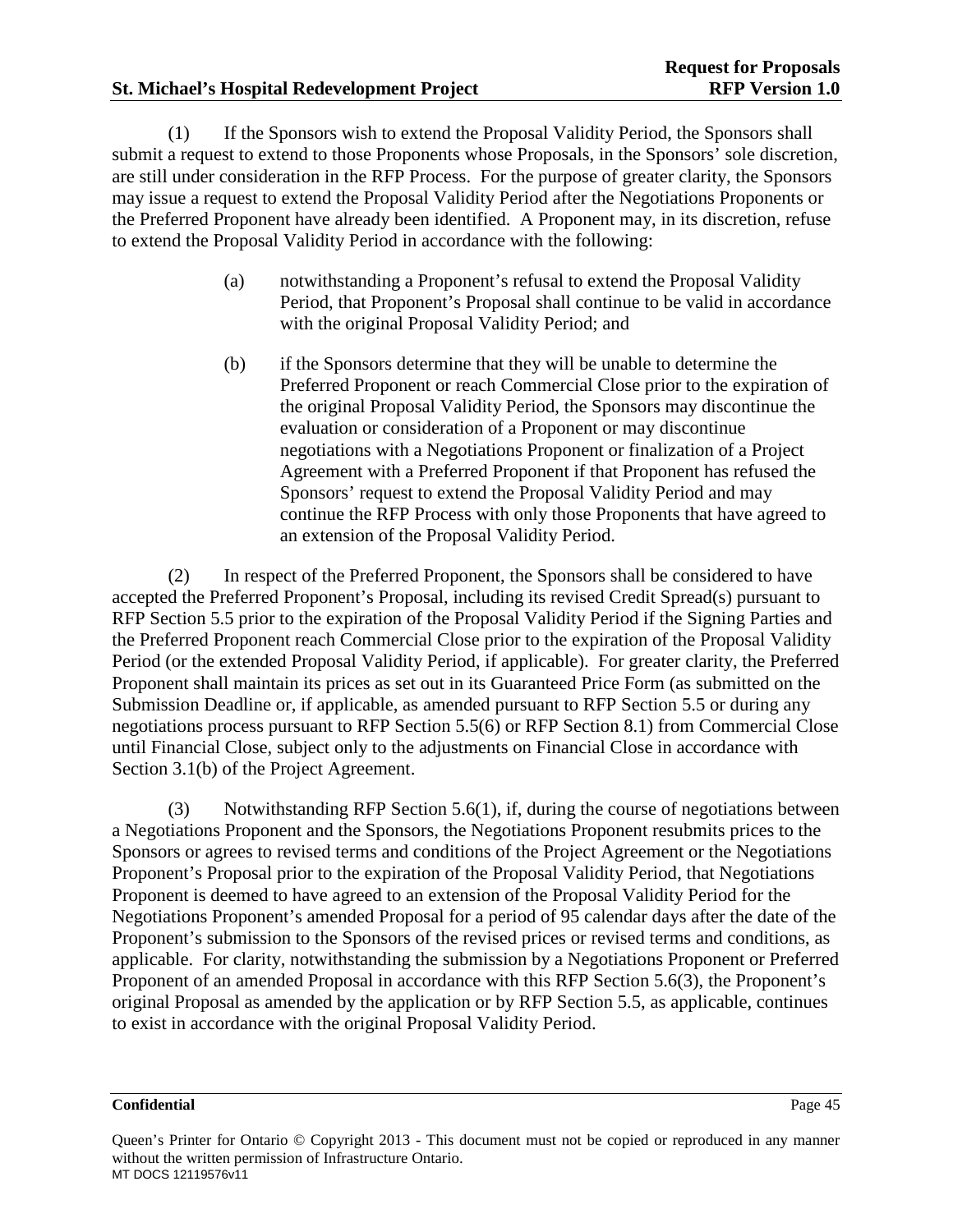(4) Notwithstanding RFP Sections [5.5](#page-34-2) or [5.6\(1\),](#page-49-1) [\(2\)](#page-49-0) or [\(3\),](#page-49-2) the adjustments on Financial Close that are set out in Schedule 3, Part 2 to this RFP shall remain applicable.

## **5.7 Lender Requirements**

(1) At any time in the RFP Process, Proponents shall not enter into exclusivity arrangements with any Lenders, including prospective Lenders. The Proponent or the Proponent's financial advisor will be required to confirm in its letter to be delivered under Part 2 of Schedule 3 of this RFP that the Lenders have not entered into any exclusivity arrangement with the Proponent with respect to the Project. Notwithstanding any other provision of this RFP, but subject to the following proviso, the Lenders may act in the capacity of Lenders for more than one Proponent under this RFP Process provided the Lenders have agreed with each Proponent:

- (a) to establish industry standard confidentiality and conflict of interest screens to ensure that each Proponent is represented by a discrete team of Lender personnel;
- (b) to prohibit any communication regarding this RFP Process between members of different teams of Lender personnel;
- (c) to physically separate all documentation under the control of each team of Lender personnel;
- (d) to keep all computer based information and data discrete and control access to prohibit persons other than on a team of Lender personnel to have access to that Proponent team's information; and
- (e) that any breaches of such confidentiality requirements are appropriately sanctioned including possible dismissal.

<span id="page-50-1"></span>(2) Lenders participating in a Proposal ("**Participating Lenders**") shall not be Affiliates of any of the Proponent Team Members participating in that Proposal ("**Participating Proponent Team Members**") (other than any other Participating Lender or a financial advisor wholly owned by a Participating Lender) and shall act at all times at arm's length to every other Participating Team Member (other than any other Participating Lender or a financial advisor wholly owned by a Participating Lender).

# **SECTION 6 − EVALUATION, CLARIFICATION AND VERIFICATION OF PROPOSALS**

## <span id="page-50-0"></span>**6.1 Evaluation Committee and Advisors**

(1) The Sponsors will establish an evaluation committee (the "**Evaluation Committee**") for the purpose of evaluating Proposals in accordance with the RFP Documents. The Sponsors, in their sole discretion, will determine the size, structure and composition of the

Queen's Printer for Ontario © Copyright 2013 - This document must not be copied or reproduced in any manner without the written permission of Infrastructure Ontario. MT DOCS 12119576v11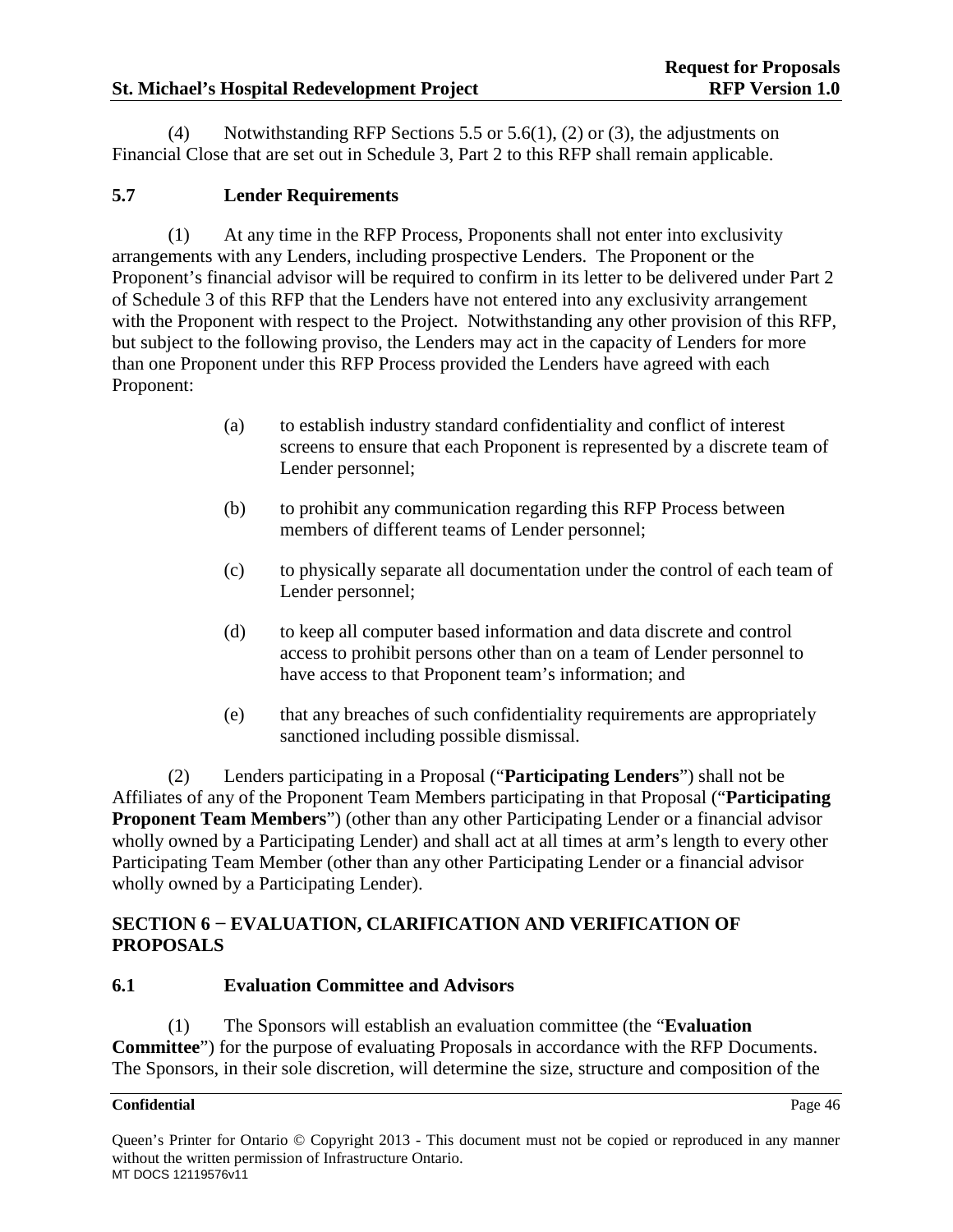## **St. Michael's Hospital Redevelopment Project RFP Version 1.0**

Evaluation Committee and any sub-committees of the Evaluation Committee. The Evaluation Committee may be assisted by and receive advice from any of the Sponsors' Advisors, and any other employees or representatives of the Sponsors in any manner determined necessary or desirable by the Sponsors.

(2) If a member of the Evaluation Committee or, if applicable, an evaluation subcommittee becomes unable to continue serving on the Evaluation Committee or evaluation subcommittee before the completion of a step in the evaluation process, the evaluation comments and scores of that individual, in respect of the uncompleted steps in the evaluation process only, shall be ignored. For clarity, if an Evaluation Committee or sub-committee member becomes unable to continue serving on the Evaluation Committee or a sub-committee after the full completion of a step in the evaluation process, the results of the completed steps of the evaluation process are unaffected and remain valid. Whether or not an Evaluation Committee or sub-committee member, in these circumstances, is replaced is in the sole discretion of the Sponsors.

## **6.2 Sponsors' Clarification and Verification of Proposals**

- (1) The Sponsors may:
	- (a) require the Proponent to clarify or verify the contents of its Proposal or any statement made by the Proponent;
	- (b) require the Proponent to submit supplementary documentation clarifying or verifying any matters contained in its Proposal; and
	- (c) seek a Proponent's acknowledgement of the Sponsors' interpretation of the Proposal or any part of the Proposal.

(2) The Sponsors are not obliged to seek clarification or verification of any aspect of a Proposal or any statement by a Proponent, including an ambiguity in a Proposal or in a statement made by a Proponent.

(3) Any written information received by the Sponsors from a Proponent pursuant to a request for clarification or verification from the Sponsors as part of the RFP Process may, in the Sponsors' sole discretion, be considered as an integral part of the applicable Proposal.

# **6.3 Steps in the Evaluation Process**

<span id="page-51-0"></span>6.3.1 Step 1 – Compliance of Proposals

(1) In Step 1, the Sponsors will open each Proposal and will review the contents of the Proposal to assess whether it is in compliance with the terms and conditions of the RFP Documents, including whether all documents required to be submitted have been appropriately submitted.

Queen's Printer for Ontario © Copyright 2013 - This document must not be copied or reproduced in any manner without the written permission of Infrastructure Ontario. MT DOCS 12119576v11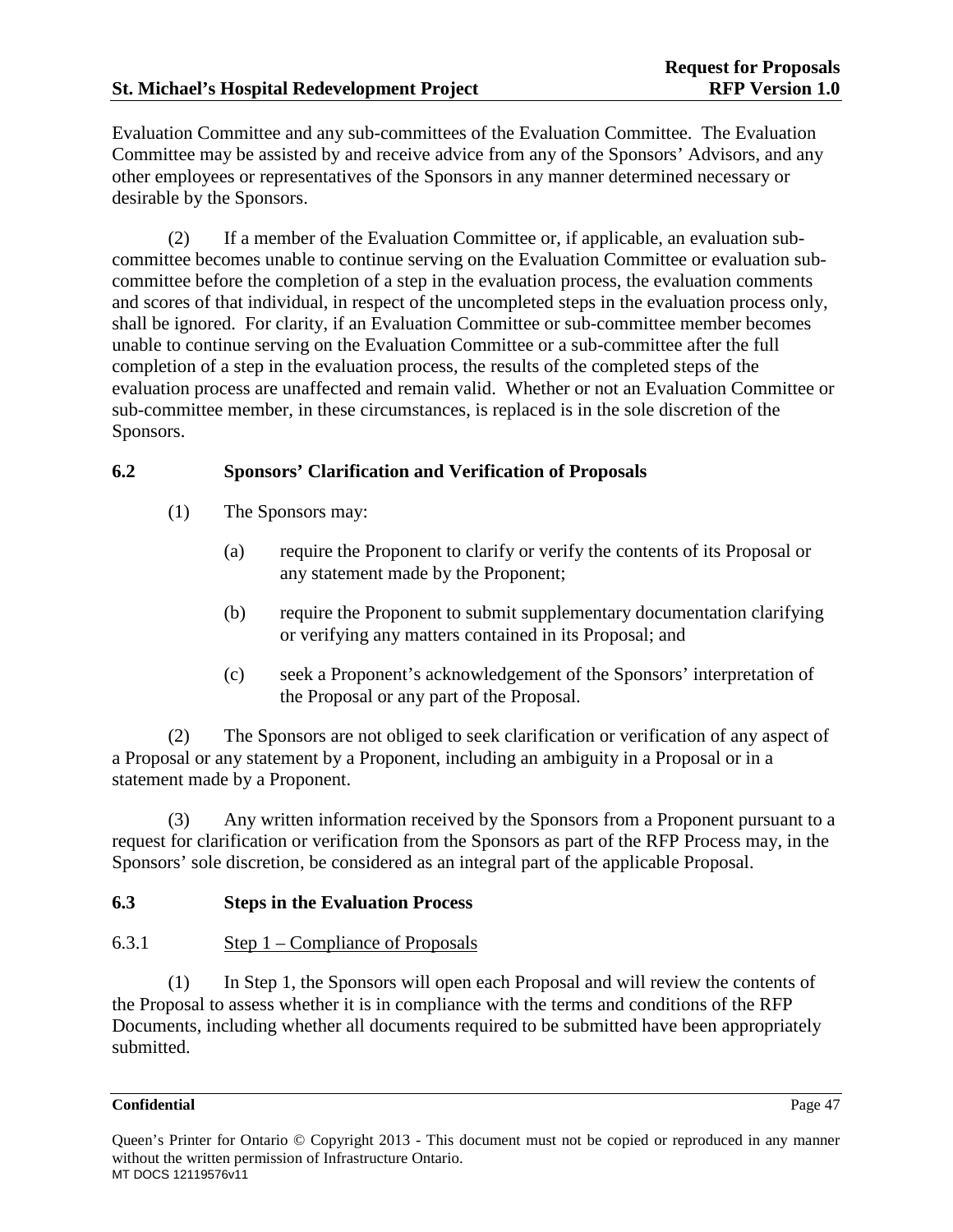## **St. Michael's Hospital Redevelopment Project RFP Version 1.0**

(2) If, in the sole discretion of the Sponsors, a Proposal does not comply with the requirements set out in the RFP Documents, the Sponsors may, in their sole discretion, without liability, cost or penalty, eliminate the Proposal and the Proposal shall not be given any further consideration.

(3) For purposes of this RFP, "comply" and "compliance" mean that the Proposal conforms to the requirements of the RFP Documents without material deviation. A "material deviation" in a Proposal is any failure to comply with an RFP Document requirement that, in the sole discretion of the Sponsors:

- (a) impedes, in any material way, the ability of the Sponsors to evaluate the Proposal;
- (b) affects the Sponsors' ability to enforce the Proponent's obligations pursuant to the RFP Documents; or
- (c) constitutes an attempt by the Proponent to revise the Sponsors' or the Proponent's rights or obligations under the RFP Documents in a way not permitted by this RFP.

(4) A requirement in either this RFP or in the Schedules to this RFP that a Proponent "must" or "shall" do anything is not intended to supersede this RFP Section [6.3.1](#page-51-0) or, for greater clarity, to supersede the concepts of "comply", "compliance" or "material deviation" set out in this RFP Section [6.3.1.](#page-51-0)

(5) A Proponent's submission of a complete but poor quality Proposal shall not be considered a failure to comply but may affect the Proponent's evaluated score.

(6) If, during Step 1 of the evaluation process or at any time during the RFP Process, the Sponsors determine that a Proposal is non-compliant pursuant to this RFP Section [6.3.1,](#page-51-0) the Sponsors may, in their sole discretion and without liability, cost or penalty, declare the Proposal to be non-compliant and the Proposal shall not be given any further consideration.

(7) For the purpose of clarity, each Proponent acknowledges and agrees that the Sponsors' evaluation of compliance with the RFP Documents is not an evaluation of absolute compliance and that the Sponsors may waive failures to comply that, in the Sponsors' sole discretion, do not constitute a material deviation in accordance with this RFP Section [6.3.1.](#page-51-0) For clarity, the Sponsors may also waive a material deviation under RFP Section [10.2\(3\).](#page-63-1)

(8) For the purpose of clarity, "design compliance" in this RFP Process is a matter which is evaluated and scored as part of the evaluation process. Design compliance may, in the Sponsors' sole discretion, be the subject of a minimum score requirement (in accordance with Schedule 3 to the RFP) but (notwithstanding the similarity of the terminology) it is not the same concept as the compliance review set out in this RFP Section [6.3.1.](#page-51-0)

## 6.3.2 Step 2 – Review of the Proposal Submission Form

### **Confidential** Page 48

Queen's Printer for Ontario © Copyright 2013 - This document must not be copied or reproduced in any manner without the written permission of Infrastructure Ontario. MT DOCS 12119576v11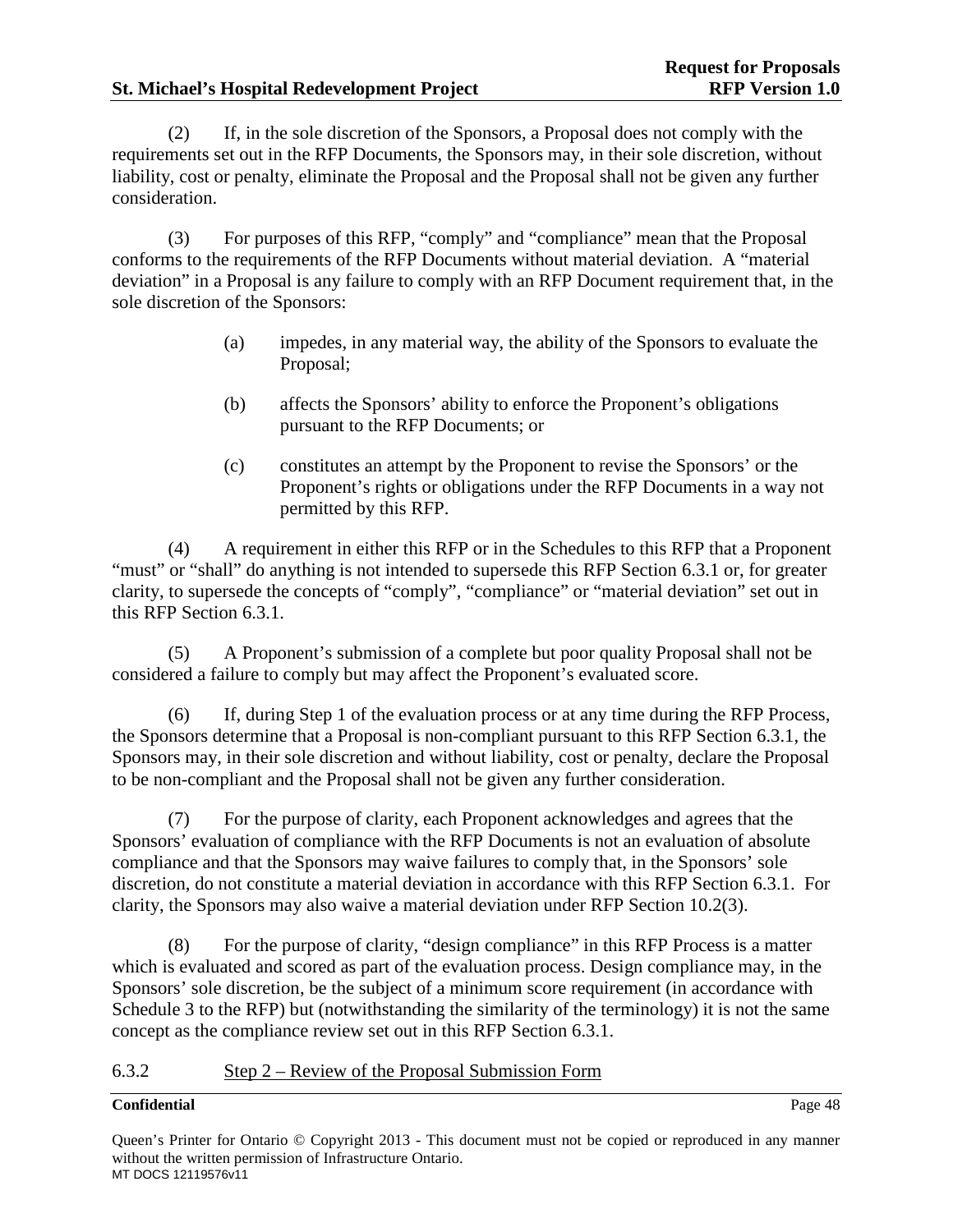- (1) In Step 2, the Sponsors shall review the Proposal Submission Form to:
	- (a) ensure that the form has been properly completed and signed;
	- (b) ensure that there have been no changes to the Proponent or Proponent Team Members from their Prequalification Submissions, except for changes that have been approved by the Sponsors in accordance with RFP Section [3.6;](#page-19-0) and
	- (c) assess the Conflict of Interest and Confidential Information section of the Proposal Submission Form.
- 6.3.3 Step 3 Review of the Acceptability of Innovation Submissions and Preferred Innovation Submissions

(1) The Innovation Submissions and the Preferred Innovation Submissions will be reviewed for acceptability by the Sponsors.

| 6.3.4 | Step 4 – Review and Scoring of the Technical Submissions and Accepted |
|-------|-----------------------------------------------------------------------|
|       | <b>Innovation Submissions</b>                                         |

(1) The Technical Submissions and any accepted Innovation Submissions and accepted Preferred Innovation Submissions will be evaluated and scored in accordance with Parts 1, 3 and 4 of Schedule 3 to this RFP.

6.3.5 Step 5– Review of the Financing Plan, Financial Model, Financing Letter, Innovation Submissions

(1) In Step 5 of the evaluation process the Sponsors will review the Proponent's Financing Plan, Financial Model, Financing Letter and any other information submitted in response to Part 2 of Schedule 3 of this RFP, and any accepted Innovation Submissions (Financial) and accepted Preferred Innovation Submissions (Financial), to assess whether the Financing Plan, Financial Model, Financing Letter and other financial information submitted establish, to the Sponsors' satisfaction, that the Proponent has the ability to obtain satisfactory financing and achieve Financial Close in a timely fashion.

(2) If the Sponsors, in their sole discretion, determine that the Proponent is unlikely to obtain satisfactory financing to achieve Financial Close, they may, in their sole discretion, reject the Proponent's Proposal or may require a Proponent to submit additional or alternate financing information.

(3) The Guaranteed Price will be evaluated in accordance with Section 3.1 of RFP Schedule 3, Part 4.

<span id="page-53-0"></span>6.3.6 Step 6 – Establishing a Final Proposal Score

Queen's Printer for Ontario © Copyright 2013 - This document must not be copied or reproduced in any manner without the written permission of Infrastructure Ontario. MT DOCS 12119576v11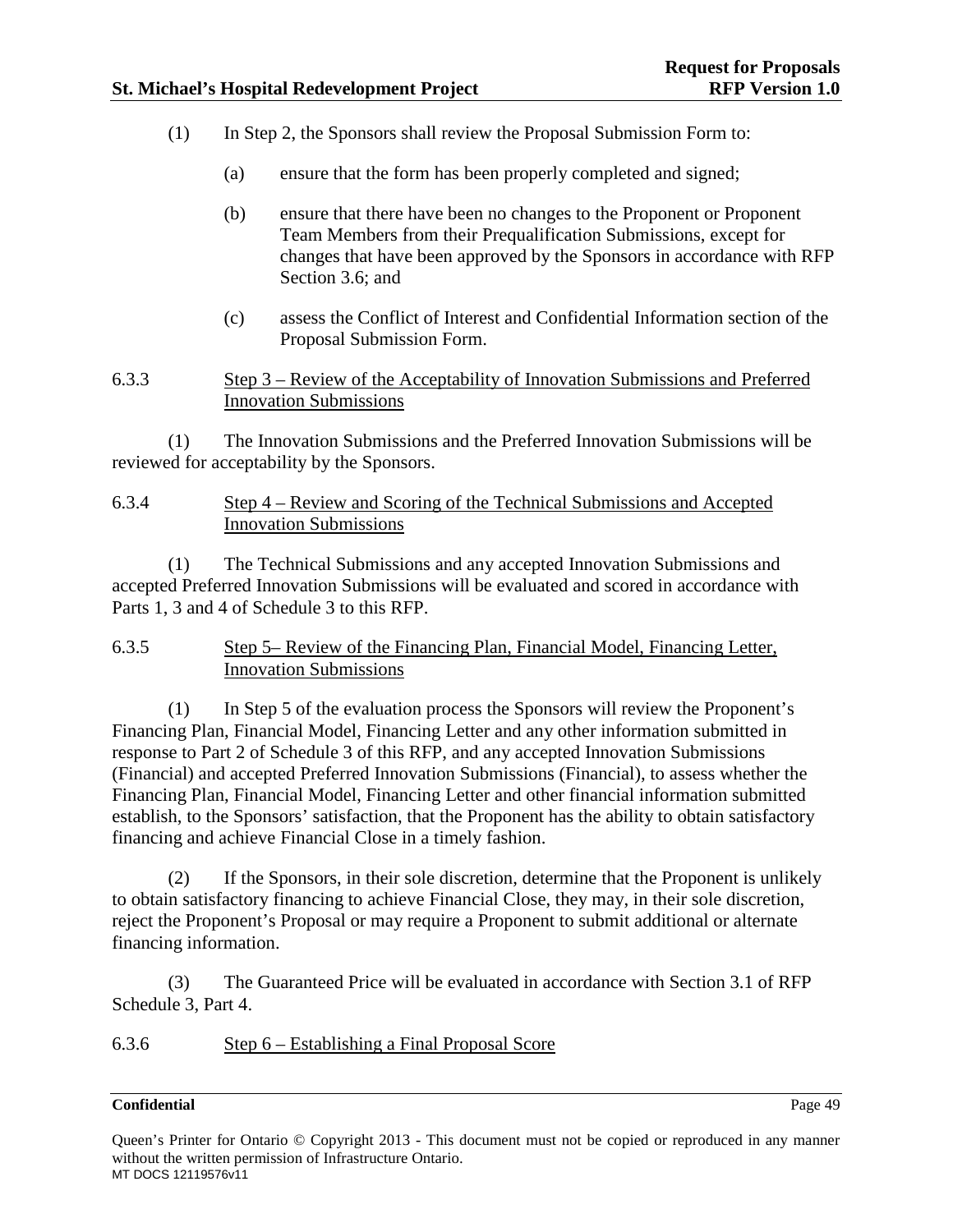<span id="page-54-1"></span>(1) For the purpose of the evaluation process, the weightings and scoring set out in Schedule 3, Part 4 to this RFP will apply.

(2) Subject to Section [6.3.6\(3\)](#page-54-0) of this RFP, the score established based on RFP Section [6.3.6\(1\)](#page-54-1) shall be the **"Final Proposal Score"**.

<span id="page-54-0"></span>(3) If the Sponsors receive approval to proceed with an Innovation Submission and/or Preferred Innovation Submission, the Final Proposal Score will be amended to reflect the inclusion of such approved innovation submission(s).

## 6.3.7 Step 7 – Ranking the Proponents

(1) In Step 7, the Evaluation Committee shall rank only those Proponents that have met all requirements in Steps 1 through 6 and shall base the ranking on the Final Proposal Score.

(2) In the event of a tie in the Final Proposal Score between two Proponents the Sponsors may, in their sole discretion, give the higher ranking to the Proponent with the higher Financial Score.

## **SECTION 7 − GENERAL EVALUATION AND DISQUALIFICATION PROVISIONS**

7.1.1 Sponsors' Discretion in Determining Compliance, Scoring and Ranking

- (1) The Sponsors shall, in their sole discretion, determine:
	- (a) the membership of the Evaluation Committee and any sub-committees of the Evaluation Committee;
	- (b) whether a Proposal is compliant with the RFP Documents;
	- (c) whether a failure to comply constitutes a material deviation;
	- (d) whether Key Individuals who were not named in a Prequalification Submission are acceptable to the Sponsors;
	- (e) whether any proposed Innovation Submissions or Preferred Innovation Submissions will or will not be accepted by the Sponsors;
	- (f) the Final Proposal Score of a Proposal;
	- (g) the rankings of the Proposals; and
	- (h) whether a Proposal or a Proponent,
		- (i) is disqualified; or
		- (ii) will cease to be considered in the evaluation process.

Queen's Printer for Ontario © Copyright 2013 - This document must not be copied or reproduced in any manner without the written permission of Infrastructure Ontario. MT DOCS 12119576v11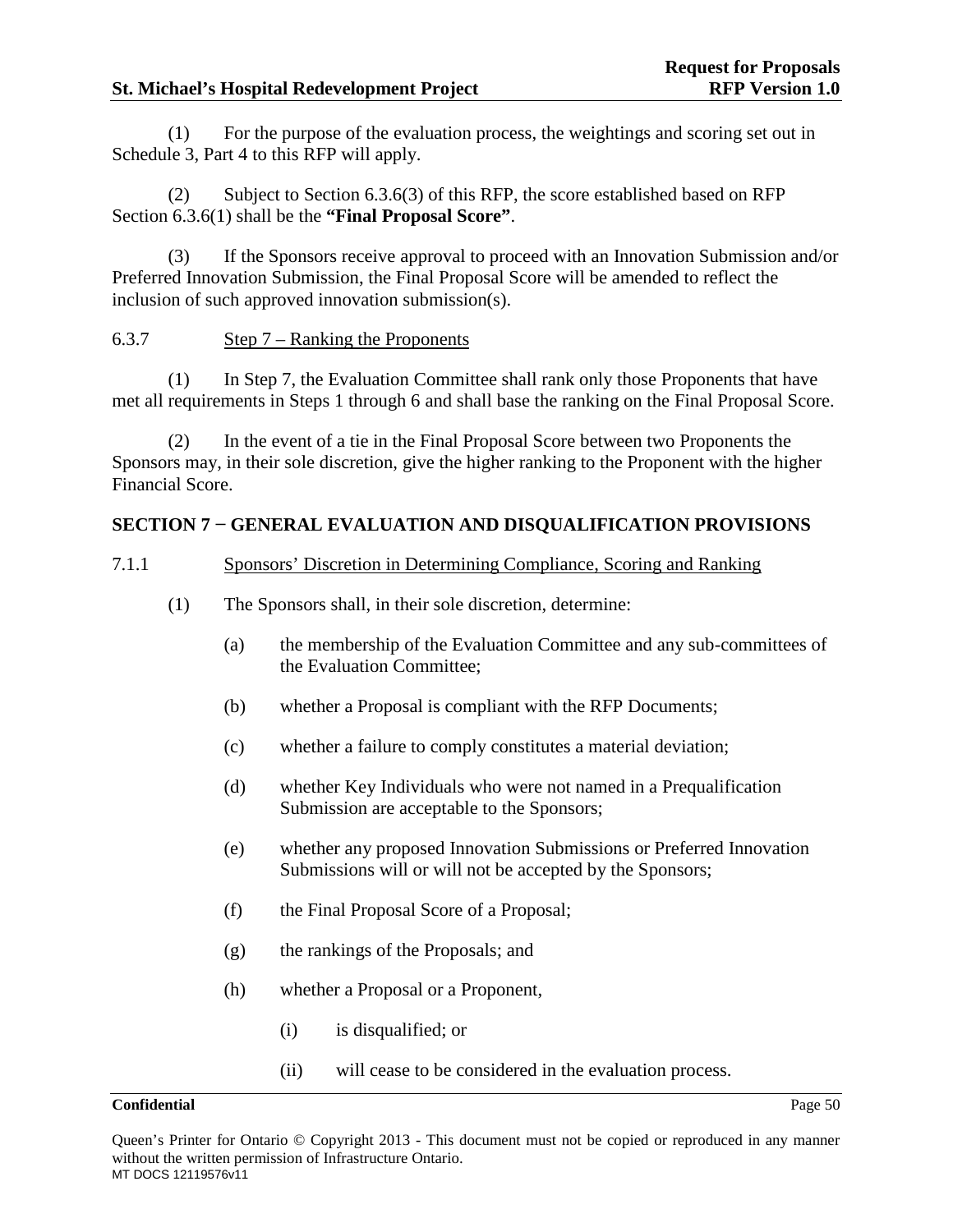(2) The Sponsors' discretion in determining compliance, scores, ranking and disqualification of the Proponents and their Proposals is not limited or restricted in any way by the fact that a prequalification process preceded this RFP Process.

(3) The Sponsors have the right, at any time and in their sole discretion, to consider in the evaluation of the Proposals or in the exercise of any of the Sponsors' rights under this RFP:

- (a) any instances of poor performance by a Proponent or a Proponent Team Member that the Sponsors have experienced; and/or
- (b) any publicly available information about a Proponent or a Proponent Team Member that is, in the Sponsors' sole discretion, credible information.

# 7.1.2 Disqualification

(1) The Sponsors may, in their sole discretion, disqualify a Proponent, a Proponent Team Member or a Proposal or reverse their decision to make an award (even if the award has already been made to a Preferred Proponent under this RFP) at any time prior to Commercial Close with respect to the Preferred Proponent and at any time prior to Financial Close with respect to the remaining Proponents, if,

- (a) the Proposal is determined to be non-compliant pursuant to RFP Section [6.3.1;](#page-51-0)
- (b) the Proponent fails to cooperate in any attempt by the Sponsors to verify any information provided by the Proponent in its Proposal or interview;
- (c) the Proponent contravenes RFP Section [3.3.2](#page-13-0) or [3.3.3;](#page-14-0)
- (d) the Proponent fails to comply with Applicable Law;
- (e) the Proposal contains false or misleading information or a misrepresentation;
- (f) the Proposal, in the opinion of the Sponsors, reveals a material Conflict of Interest as described in RFP Section [3.9](#page-26-0) and the Proponent,
	- (i) does not receive a waiver from the Sponsors in accordance with RFP Section [3.9.1\(6\)](#page-26-1) or does not receive a consent in accordance with RFP Section [3.9.2\(4\),](#page-28-0) as applicable; or
	- (ii) fails to substitute the person or entity giving rise to the Conflict of Interest in accordance with RFP Section [3.9.1\(5\);](#page-26-2)
- (g) if, in the opinion of the Sponsors, acting reasonably, the Proponent or a Proponent Team Member or any of their respective Advisors, employees or representatives directly or indirectly colluded with one or more other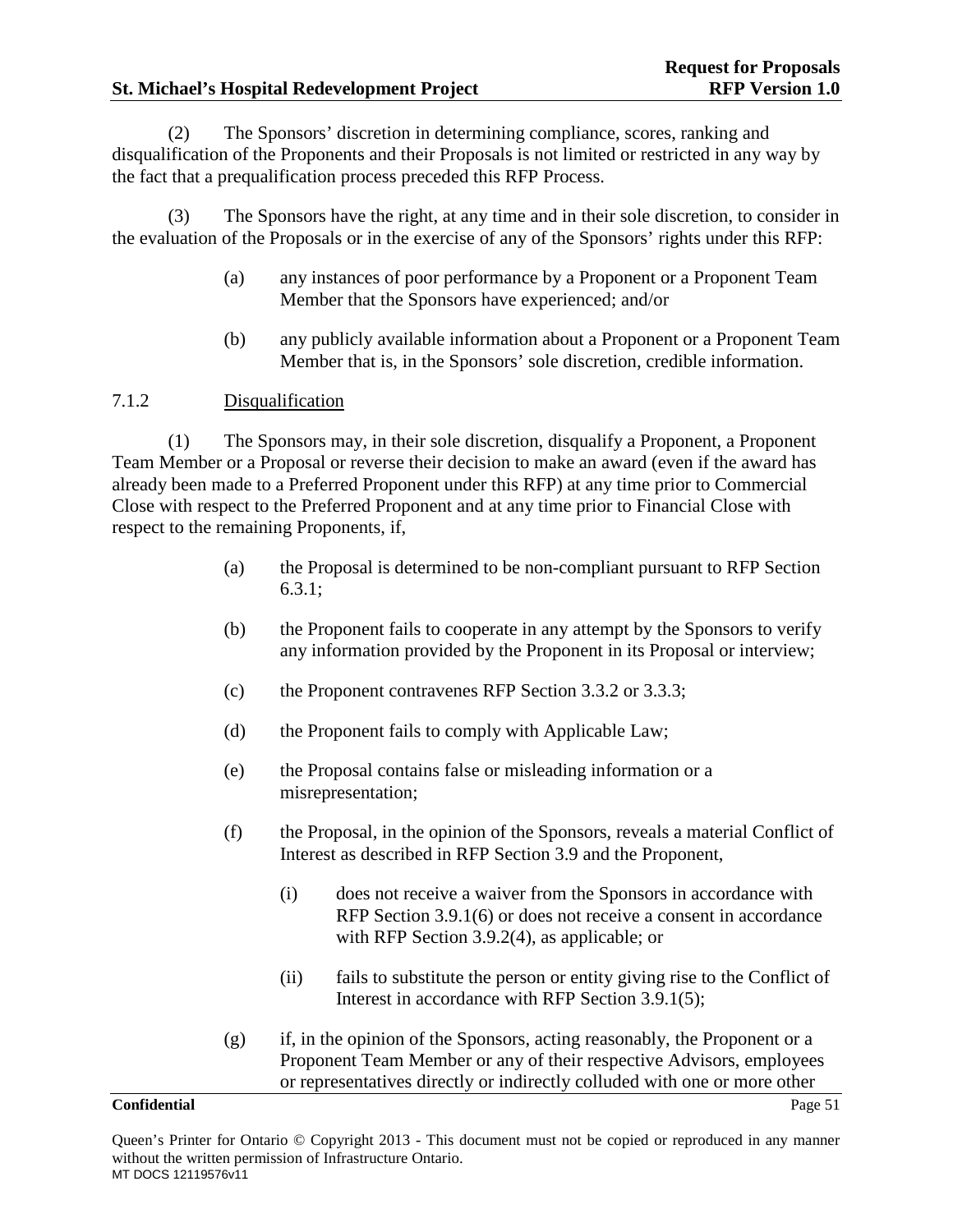Proponents or its Proponent Team Members or any of their respective Advisors, employees or representatives in the preparation or submission of a Proponent's Proposal or otherwise contravened RFP Section [3.3.4;](#page-15-0)

- (h) the Proponent has committed a material breach of any existing agreement between the Proponent and a Sponsor;
- (i) the Proponent or any Proponent Team Member has been convicted of an offence in connection with, or any services rendered to the Sponsors or any Ministry, agency, Board or Commission of the Government of Ontario; or
- (j) there are any convictions related to inappropriate bidding practices or unethical behaviour by a Proponent or a Proponent Team Member or any of their Affiliates in relation to a public or broader public sector tender or procurement in any Canadian jurisdiction.

## <span id="page-56-1"></span>**SECTION 8 − COMPETITION, NEGOTIATIONS AND THE IDENTIFICATION OF A PREFERRED PROPONENT**

## <span id="page-56-3"></span>**8.1 Evaluation Results and the Identification of a Preferred Proponent or Negotiations Proponents**

- <span id="page-56-5"></span><span id="page-56-0"></span>(1) Based on the Final Proposal Scores, the Sponsors may, in their sole discretion:
	- (a) at any time prior to the expiration of the Proposal Validity Period, identify the highest ranked Proponent as the Preferred Proponent and either negotiate with such Proponent or accept such Proponent's Proposal as submitted, including or excluding its Innovation Submissions, if any;
	- (b) identify the two highest ranking Proponents as the first negotiations proponent (the "**First Negotiations Proponent**") (highest ranked) and the second negotiations proponent (the "**Second Negotiations Proponent**") (second highest ranked) (collectively, the "**Negotiations Proponents**") and enter into negotiations with the First Negotiations Proponent and, failing successful negotiations, enter into negotiations with the Second Negotiations Proponent and identify the Proponent with whom the Sponsors conclude successful negotiations as the Preferred Proponent; or
	- (c) enter into separate and distinct but contemporaneous negotiations with the First and Second Negotiations Proponents and identify a Preferred Proponent as a result of those negotiations.

<span id="page-56-4"></span><span id="page-56-2"></span>(2) The Sponsors may use the negotiations process to negotiate any aspect of a Negotiations Proponent's Proposal (including any Innovation Submission) or the Project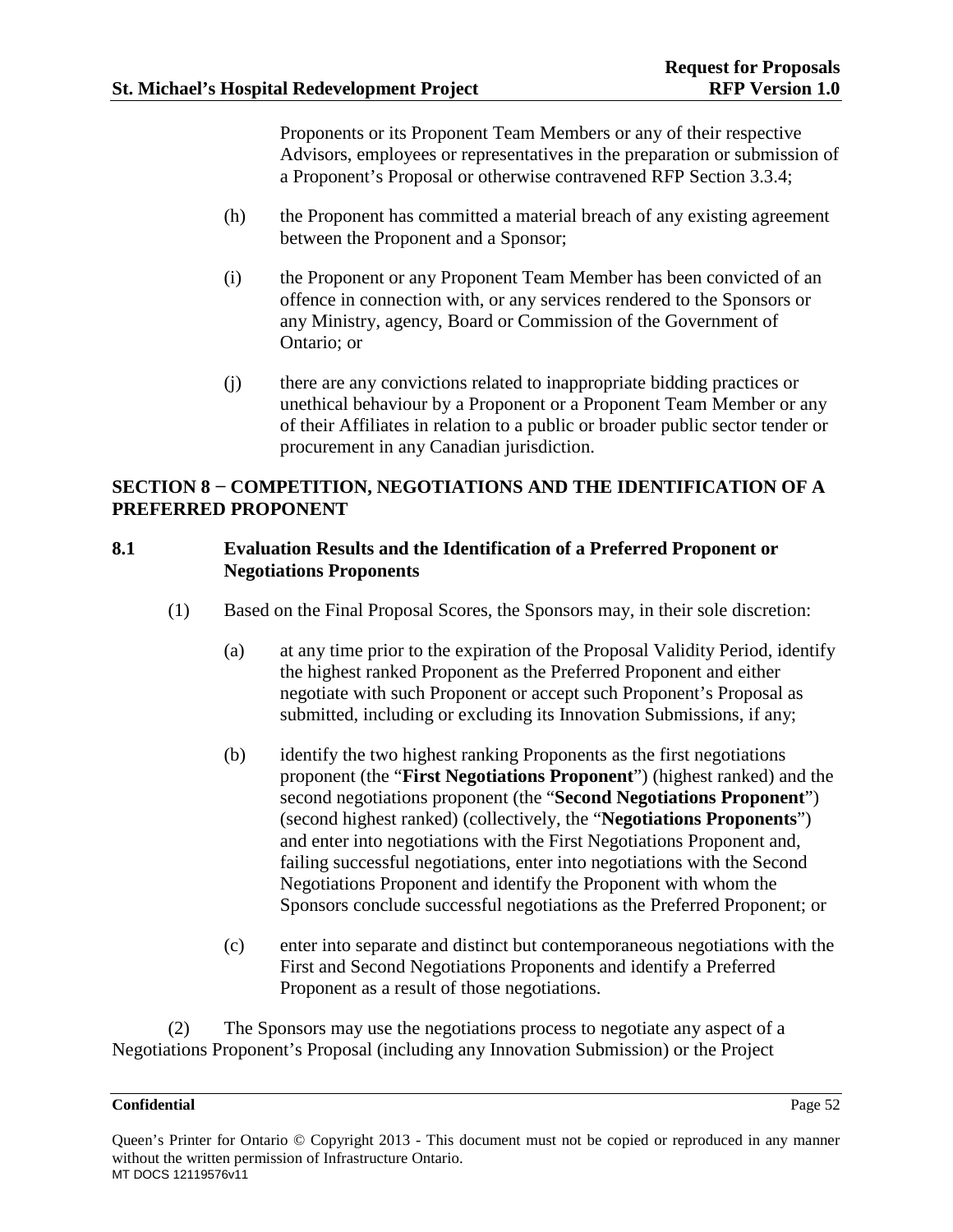Agreement, or both, including, for greater clarity, any amendments to the Project Agreement that are reasonably required to:

- (a) accommodate a Negotiations Proponents' financing arrangements; or
- (b) revise the scope of the Project in the event that all Proposal prices have exceeded the Sponsors' Project budget.

<span id="page-57-0"></span>(3) Except as provided in RFP Section [5.6\(3\),](#page-49-2) notwithstanding any negotiations between the Sponsors and a Negotiations Proponent, the Proposals of all Proponents shall remain valid and irrevocable until the expiration of the Proposal Validity Period or until Financial Close, in accordance with RFP Section [5.4\(1\).](#page-34-3)

<span id="page-57-1"></span>(4) If, in accordance with RFP Sections  $8.1(1)(b)$  or [\(c\)](#page-56-4) the Proponent and the Sponsors negotiate revisions to the Project Agreement, the Sponsors and the Preferred Proponent shall develop a revised Project Agreement and, for the purposes of RFP Section [9,](#page-57-3) the revised Project Agreement shall be the "**Project Agreement**".

(5) The Sponsors may, in their sole discretion and for greater clarity, elect to change the selection of which of the Section [8.1\(1\)](#page-56-5) negotiations processes to employ at any time during the application of Section [8.](#page-56-1)

# <span id="page-57-3"></span>**SECTION 9 − PREFERRED PROPONENT**

# <span id="page-57-4"></span>**9.1 Identification of the Preferred Proponent and the Letter of Credit**

(1) Subject to RFP Sections [10.1](#page-60-0) and [10.2,](#page-62-0) the Sponsors intend to identify a Preferred Proponent in accordance with RFP Section [8.1](#page-56-3) or Section [5.5\(6\).](#page-46-0)

<span id="page-57-2"></span>(2) No later than three (3) Business Days after a Proponent's receipt of a notice from the Contact Person that the Proponent is the Preferred Proponent, the Preferred Proponent shall provide an irrevocable standby letter of credit (the "**Letter of Credit**") in the amount specified in the RFP Data Sheet and in the form attached as Schedule 8A to this RFP to secure the Preferred Proponent's obligations in accordance with RFP Section [9.1\(5\).](#page-58-0)

(3) If the Preferred Proponent does not provide the Letter of Credit to the Sponsors as required by this RFP Section [9.1](#page-57-4) the Sponsors may, in their sole discretion, by written notice to the Preferred Proponent, cease all discussions with the Preferred Proponent, terminate any obligations of the Sponsors to the Preferred Proponent under any agreement or understanding relating to the Project and, for greater certainty, the Preferred Proponent will not be entitled to or receive any payment or compensation of any kind relating to the Project.

(4) Subject to the Sponsors' right to retain and apply the Letter of Credit as liquidated damages as provided in this RFP or in the Project Agreement, the Letter of Credit shall be returned to the Preferred Proponent as follows:

Queen's Printer for Ontario © Copyright 2013 - This document must not be copied or reproduced in any manner without the written permission of Infrastructure Ontario. MT DOCS 12119576v11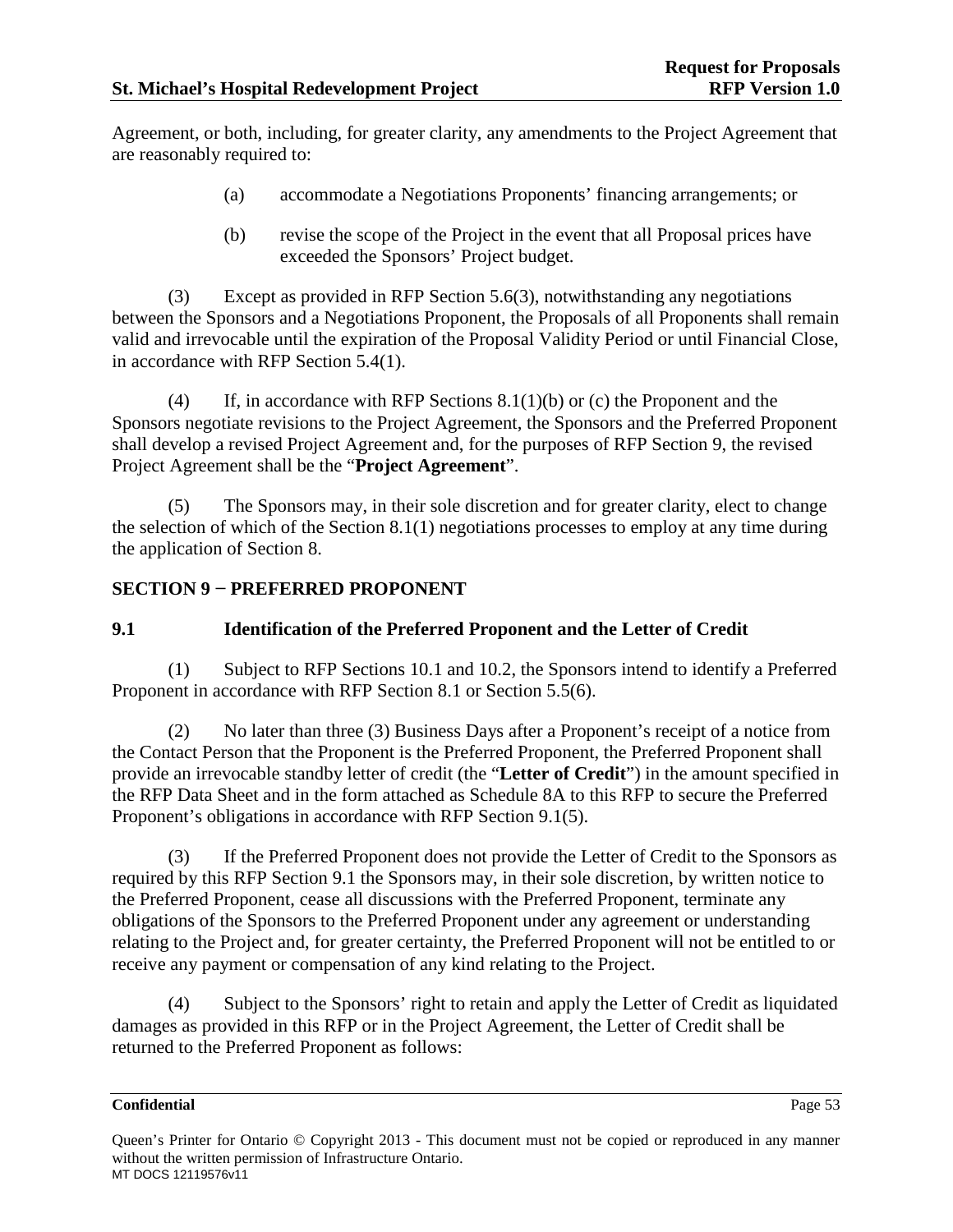- (a) if the Sponsors give notice to the Preferred Proponent that they are cancelling or discontinuing the RFP Process, no later than 10 days after receipt by the Sponsors of a written demand for the Letter of Credit by the Preferred Proponent; or
- (b) unless the Sponsors and the Preferred Proponent agree that the Letter of Credit shall be amended and delivered to Infrastructure Ontario in satisfaction of Project Co's obligations in accordance with the Project Agreement, upon Commercial Close.

<span id="page-58-0"></span>(5) The Sponsors shall be entitled to draw on the Letter of Credit and retain and apply the proceeds thereof as liquidated damages if,

- (a) there is a breach of the Preferred Proponent obligations set out in RFP Section [9.2](#page-58-1) by the Preferred Proponent;
- (b) a Termination Notice has been given to the Preferred Proponent under RFP Section [5.5\(6\)\(b\);](#page-46-1)
- (c) Commercial Close has not occurred (for reasons other than the failure of the Signing Parties to execute the Project Agreement in accordance with its terms),
	- (i) on or before the Commercial Close Target Date; or
	- (ii) if the Commercial Close Target Date has passed and the Sponsors have given their consent, on or before the expiration of the Proposal Validity Period (or the extended Proposal Validity Period, if applicable); or
- (d) the Preferred Proponent has notified the Sponsors in writing that it wishes to cease all discussions with the Sponsors relating to the Project.

(6) The Sponsors shall not be required to give any prior written notice to the Preferred Proponent of their intention to draw on the Letter of Credit. If the Preferred Proponent notifies the Contact Person in writing that the Preferred Proponent disputes the Sponsors' right to draw on the Letter of Credit and to retain the proceeds as liquidated damages, then the Sponsors shall nonetheless be entitled to draw on the Letter of Credit, but will remain liable to repay all or a portion of the amount drawn, together with interest charges at the rate prescribed on that amount, until such dispute has been finally resolved. If the Preferred Proponent fails to renew or extend the Letter of Credit at least 30 days prior to its expiry date, the Sponsors may, at any time without notice to the Preferred Proponent, draw on the Letter of Credit and hold the proceeds thereof in the same manner and for the same purposes as the Letter of Credit.

# <span id="page-58-1"></span>**9.2 Preferred Proponent Obligations**

Queen's Printer for Ontario © Copyright 2013 - This document must not be copied or reproduced in any manner without the written permission of Infrastructure Ontario. MT DOCS 12119576v11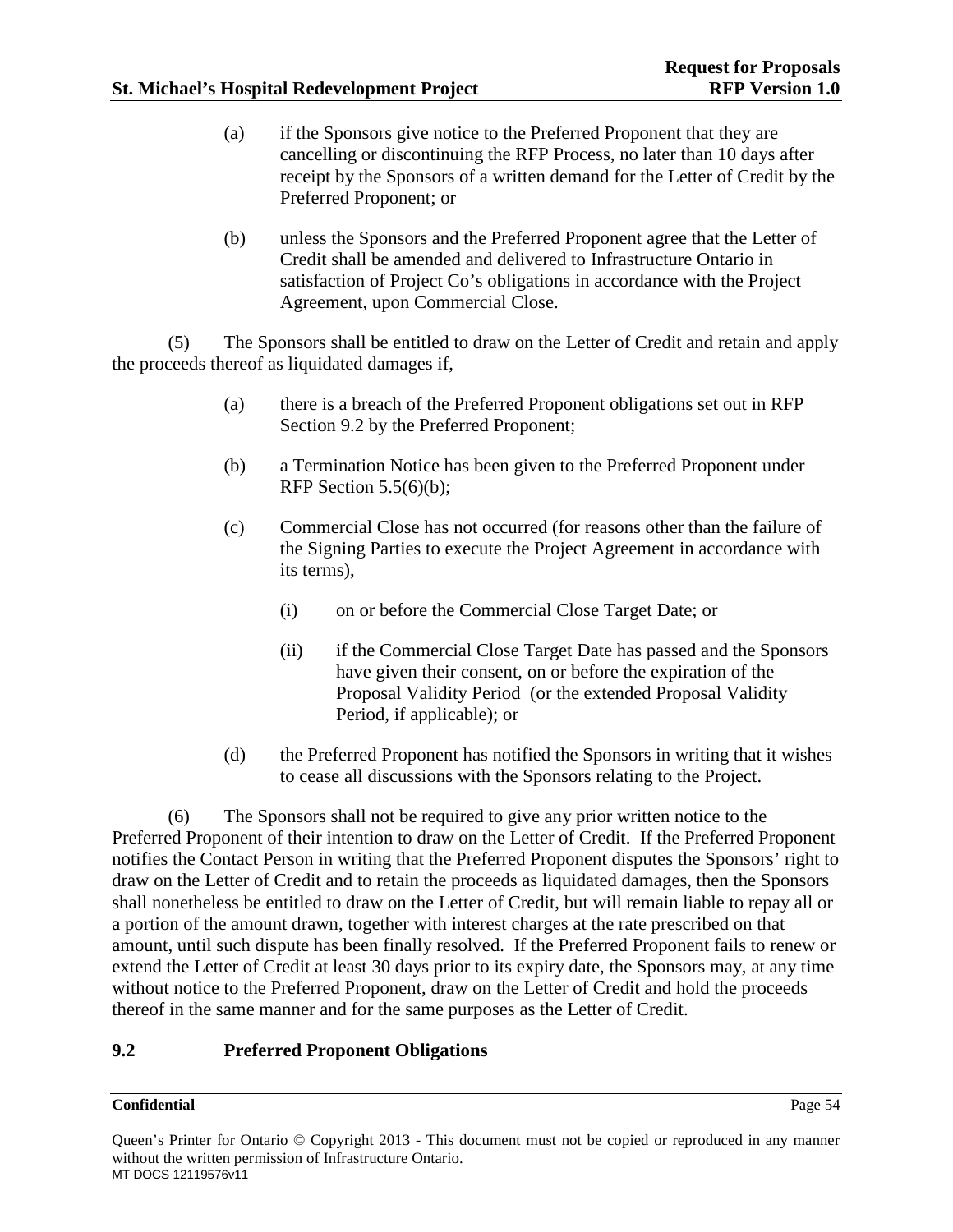- (1) The Preferred Proponent shall,
	- (a) achieve Commercial Close,
		- (i) prior to the Commercial Close Target Date; or
		- (ii) if the Commercial Close Target Date has passed and the Sponsors have given their consent, prior to the expiration of the Proposal Validity Period (or the extended Proposal Validity Period, if applicable)

based on the Project Agreement in substantially the same form and content as finalized prior to the Submission Deadline or on the Project Agreement as revised and agreed to by the Proponent and the Sponsors;

- <span id="page-59-0"></span>(b) execute the Project Agreement, subject only to revision in respect of the following:
	- (i) minor changes, additions and modifications necessary to create a legally complete and binding agreement;
	- (ii) changes, additions and modifications to those provisions which require,
		- (A) the insertion or addition of information relating to the Preferred Proponent's corporate and funding structure which are not inconsistent with the principles set out in the Project Agreement;
		- (B) the insertion or addition of information or the modification of provisions of the Project Agreement required in order to reflect accurately the nature of the Preferred Proponent's relationships with its principal subcontractors; or
		- (C) the revision of provisions in the Project Agreement to more accurately reflect the result of negotiations in accordance with RFP Section [8.1;](#page-56-3)
	- (iii) changes, additions and modifications required in order to complete (based on the Proposal) any provision of the Project Agreement (where contemplated in or required under the terms of the RFP Documents) or to complete any Schedules to the Project Agreement; and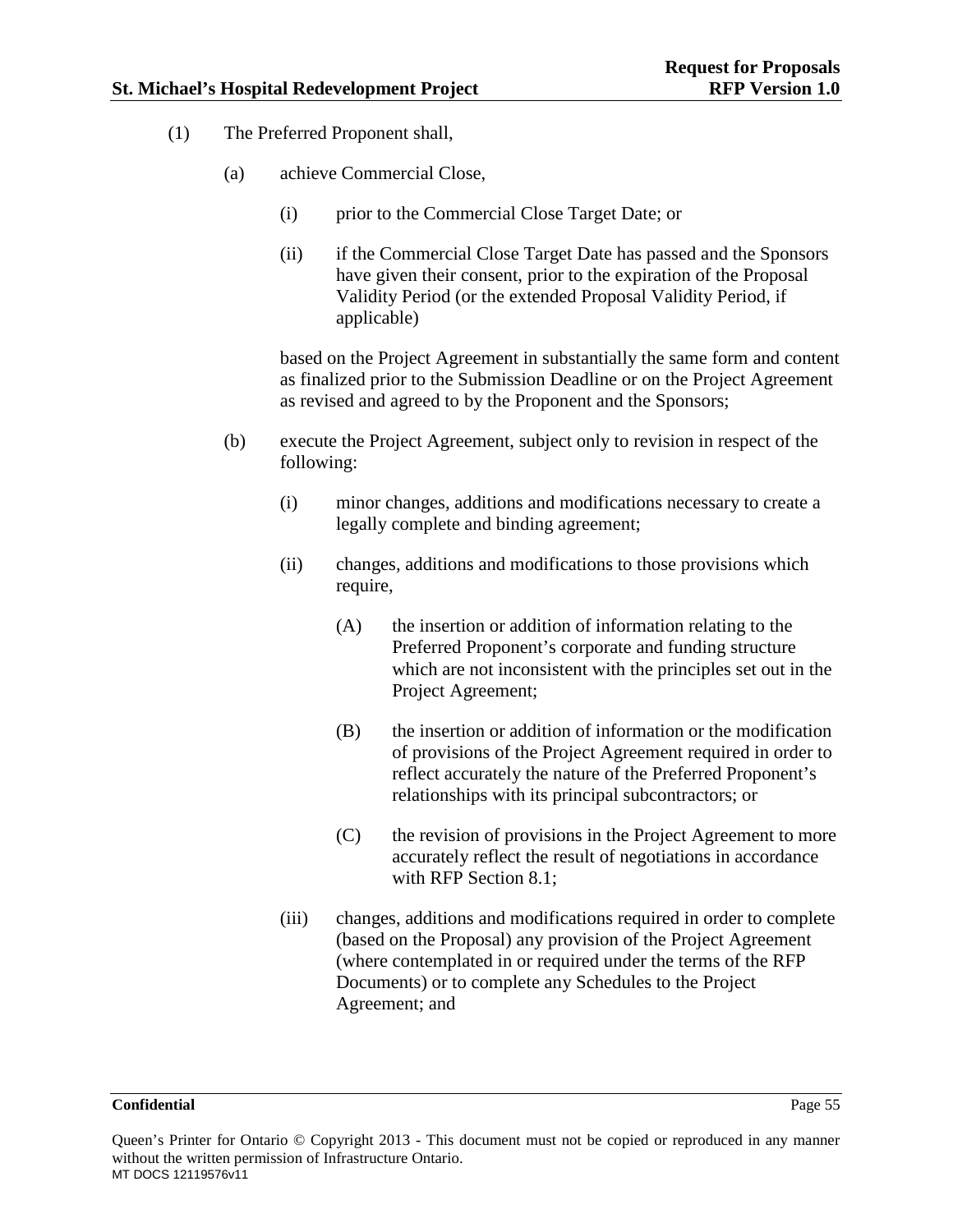(iv) changes, additions and modifications to those parts of the Project Agreement which are indicated in the Project Agreement as being subject to completion or finalization,

provided, that, in each case the changes, additions or modifications identified in RFP Section [9.2\(1\)\(b\)](#page-59-0) are consistent with the principles set out in the Project Agreement and otherwise acceptable to the Sponsors, acting reasonably; and

(c) maintain its prices in accordance with the terms and conditions of this RFP, subject only to (i) revisions to the Credit Spread(s), if any, in accordance with, as applicable, RFP Section  $5.5(3)$  or  $5.5(3.1)$ ; and (ii) revisions to the price explicitly agreed to by the Sponsors.

<span id="page-60-1"></span>(2) The Preferred Proponent shall not later than five days after receipt of notice from the Sponsors that it is the Preferred Proponent, deliver to the Contact Person a timetable setting out its schedule for achieving the following Financial Close milestone dates:

- (a) commencement and completion of financing documentation;
- (b) receipt of final ratings from rating agencies (if applicable); and
- (c) final pricing of the financing,

for review and approval by the Sponsors, acting reasonably (the "**Financing Timetable**"). The Sponsors may elect, in their sole discretion, to extend one or more of the dates identified in the Financing Timetable.

(3) The Preferred Proponent shall provide access and shall promptly make available to the Sponsors and their Advisors, agents and representatives such documentation, financial and technical information as may be reasonably requested by the Sponsors from time to time in connection with the Sponsors' due diligence investigations. The Preferred Proponent shall provide to the Sponsors, in a timely fashion, final draft versions of all documents required to be delivered by the Preferred Proponent in accordance with the Project Agreement, together with such other documentation as Infrastructure Ontario may reasonably request from time to time.

## **9.3 The Sponsors Authorization and Approvals**

(1) The Preferred Proponent acknowledges and agrees that the entering into of the Project Agreement by the Signing Party or Parties is conditional on and subject to the Signing Party or Parties obtaining any necessary authorizations and approvals required in connection with the Project, including, for certainty, the approval of any relevant government authority.

# **SECTION 10 − GENERAL LEGAL MATTERS AND RIGHT TO ACCEPT OR REJECT**

## <span id="page-60-0"></span>**10.1 General Rights of the Sponsors**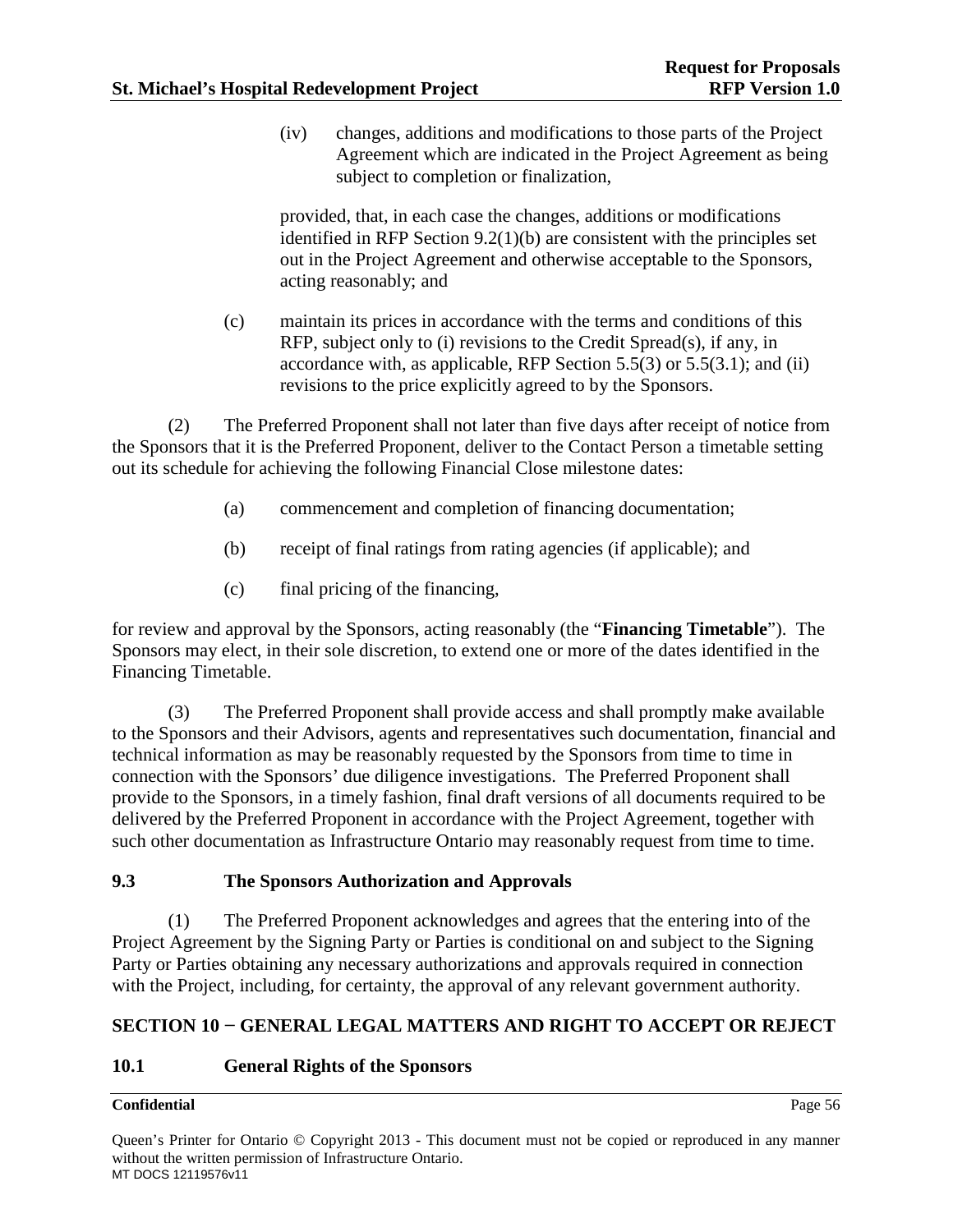- <span id="page-61-0"></span>(1) The Sponsors may, in their sole discretion:
	- (a) reject any or all of the Proposals;
	- (b) reject a general Innovation Submission or a Preferred Innovation Submission in any Proposal;
	- (c) reject the Key Individuals proposed in a Proposal and, if not satisfactorily substituted, reject the Proposal;
	- (d) reject the Financing Plan contained in a Proposal and thereby reject the Proposal;
	- (e) request a replacement Financing Plan if the Financing Plan contained in the Proposal is, in the opinion of the Sponsors, uncompetitive or incomplete, or both;
	- (f) accept any Proposal;
	- (g) if only one Proposal is received, elect to accept or reject it or enter into negotiations with the Proponent;
	- (h) elect to discontinue the RFP Process at any time before the end of the RFP Process, including after the identification of a Preferred Proponent but before Commercial Close;
	- (i) alter the Timetable, the RFP Process or any other aspect of this RFP, which , for greater certainty, includes the right to schedule Financial Close on the day after Commercial Close; and
	- (j) cancel this RFP Process and subsequently advertise or call for new submissions for the same or different subject matter of these RFP Documents with the same or different participants.

<span id="page-61-1"></span>(2) Without limitation to any other rights of the Sponsors hereunder, in order to ensure the integrity, openness and transparency of the RFP Process, the Sponsors may, in their sole discretion:

> (a) impose at any time on all Proponents and any Proponent Team Members additional conditions, requirements or measures, including without limitation, a certificate of an officer from any Proponent Team Member in the form attached as Schedule 5A – Certificate Of Officer to this RFP, with respect to bidding practices or ethical behaviour of the Proponents and Proponent Team Members; and

Queen's Printer for Ontario © Copyright 2013 - This document must not be copied or reproduced in any manner without the written permission of Infrastructure Ontario. MT DOCS 12119576v11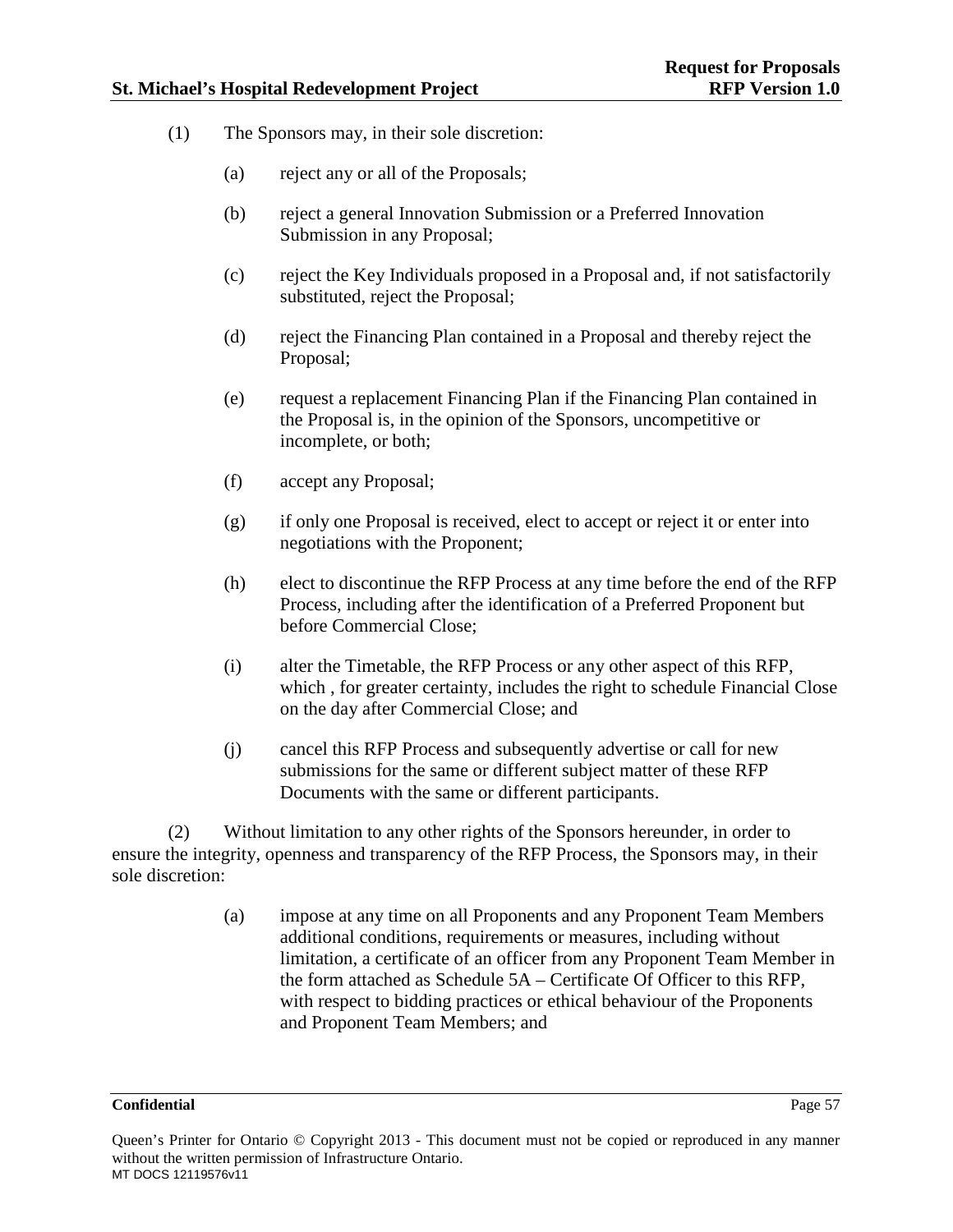(b) require that any or all Proponents and/or any Proponent Team Member at any time during the RFP Process provide the Sponsors with copies of its internal policies, processes and controls establishing ethical standards for its bidding practices and evidence of compliance by the Proponent and all Proponent Team Members with such policies, processes and controls.

If a financial institution put forward as a Proponent Team Member and acting in a financial advisory capacity is not an Affiliate of any of the Proponent Team Members of the Applicant ("**Exempt Financial Institution**"), then this Section [10.1\(2\)](#page-60-0) shall not apply to any such Exempt Financial Institution.

(3) Further to RFP Section [10.1\(2\),](#page-60-0) and in the event that any Proponent and/or Proponent Team Member:

- (a) fails to comply with any requirement prescribed by the Sponsors pursuant to RFP Section [10.1\(2\);](#page-60-0) or
- (b) complies with Sponsors' requirement as prescribed in accordance with RFP Section [10.1\(2\),](#page-60-0) but the Sponsors determine that any Proponent and/or Proponent Team Member has or may have engaged in inappropriate bidding practices or unethical behaviour,

the Sponsors shall have the right, at any time and in their sole discretion to reject and not consider a Proposal from a Proponent, or pursuant to RFP Section [3.6](#page-19-0) require the Proponent to remove and/or replace any Proponent Team Member.

## <span id="page-62-0"></span>**10.2 Special Circumstances**

(1) If the Sponsors determine that all of the Proposals submitted are non-compliant in accordance with RFP Section [6.3.1,](#page-51-0) the Sponsors may, in their sole discretion:

- (a) take any action in accordance with RFP Section [10.1;](#page-60-0)
- (b) carry out a process whereby all Proponents are directed to correct the material deviations in their Proposals for re-submission, without a change in their Guaranteed Prices (as set out in the Guaranteed Price Form) or their Works Schedule; or
- (c) enter into negotiations with any one of the Proponents to attempt to finalize an agreement.
- (2) If the Sponsors receive,
	- (a) one Proposal and that Proposal is compliant; or
	- (b) more than one Proposal, but only one compliant Proposal,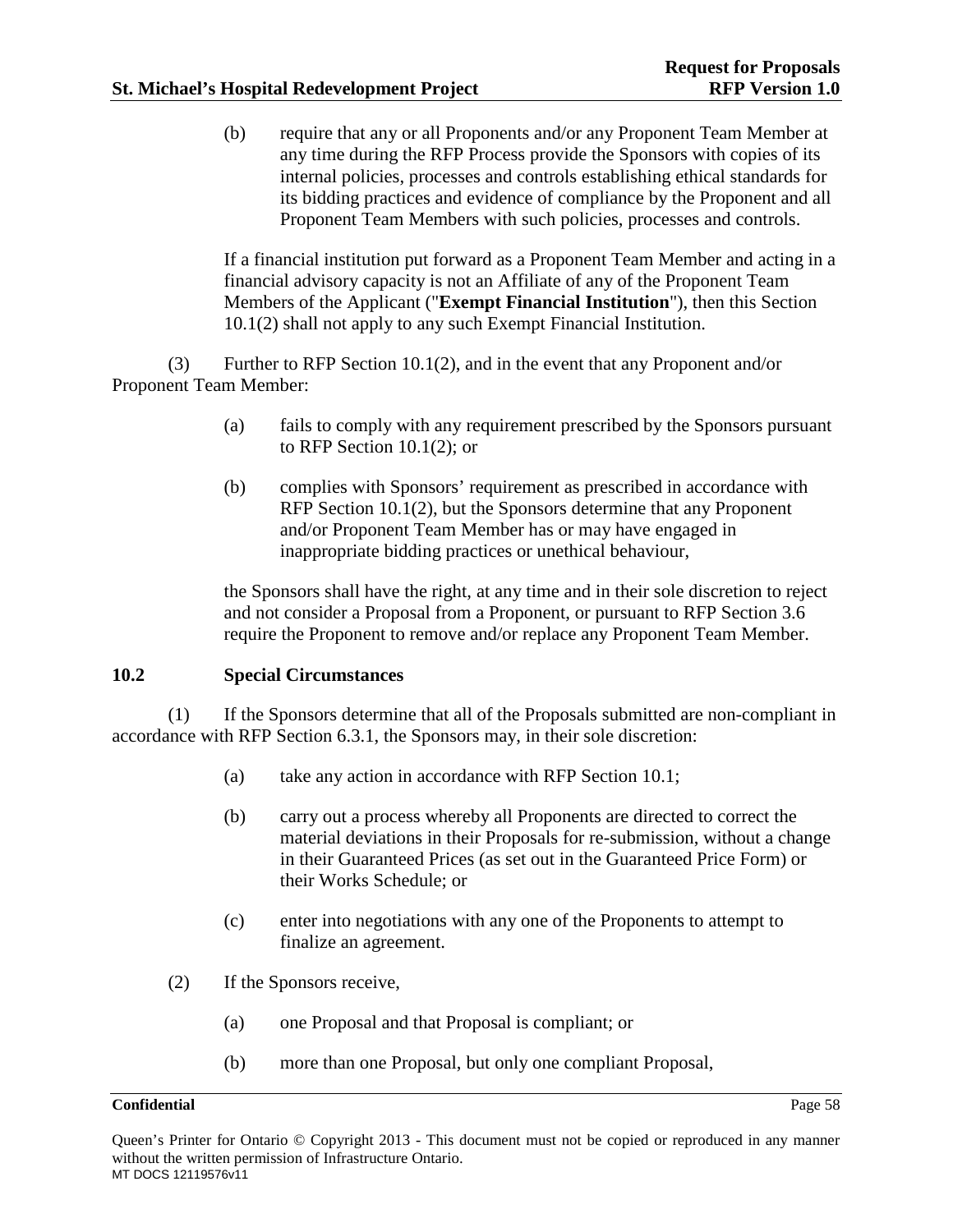the Sponsors may, in their sole discretion:

- (c) take any action in accordance with RFP Section [10.1\(1\);](#page-61-0) or
- (d) cancel this RFP and subsequently enter into negotiations with the Proponent that submitted a compliant Proposal.

<span id="page-63-1"></span>(3) The Sponsors, in their sole discretion, may waive a material deviation in a Proposal and, therefore, waive a material failure to comply with the requirements of the RFP Documents. The Sponsors may, in their sole discretion, decline to disqualify a non-compliant Proposal.

(4) If at any time prior to the Submission Deadline, a Proponent withdraws from the RFP Process, the Sponsors may, in their discretion, invite a Reserve Prequalified Party to participate in the RFP Process. Prior to and as a condition of becoming a Prequalified Party and a Proponent under this RFP, such Reserve Prequalified Party shall be required to satisfy the requirements of RFQ Section 5.2(2) of the RFQ. Upon the satisfaction of such conditions, such Reserve Prequalified Party shall become a Prequalified Party and a Proponent under this RFP.

## **10.3 Sponsors' Liability for Proponent's Costs**

## 10.3.1 General

(1) Except as provided in RFP Sections [10.3.2](#page-63-0) and [10.3.3,](#page-64-0) none of the Sponsors and the Government of Ontario shall be liable for any expense, cost, loss or damage incurred or suffered by any Proponent, any Proponent Team Member, any Proponent Advisor or any person connected with any one of them, as a result of any action taken by the Sponsors in accordance with RFP Sections [10.1](#page-60-0) or [10.2.](#page-62-0)

## <span id="page-63-0"></span>10.3.2 Design and Bid Fee

<span id="page-63-2"></span>(1) If the Sponsors specify in the RFP Data Sheet that they offer a Design and Bid Fee for this Project, such Design and Bid Fee plus any applicable HST shall be paid to each Proponent other than the Proponent that achieves Commercial Close under the Project Agreement to this RFP, subject to the following conditions:

- (i) a Proponent must submit a full and proper Proposal for that Proponent to be eligible for the Design and Bid Fee, provided that the Sponsors shall determine whether a Proposal is full and proper based on factors that include whether the Proposal is compliant with this RFP (as determined in accordance with RFP Section [6.3.1\)](#page-51-0) and whether the Proposal received a Final Proposal Score with respect to its Technical Submission of at least 50%;
- (ii) a Proponent must not withdraw from this RFP Process after the Submission Deadline in contravention of this RFP;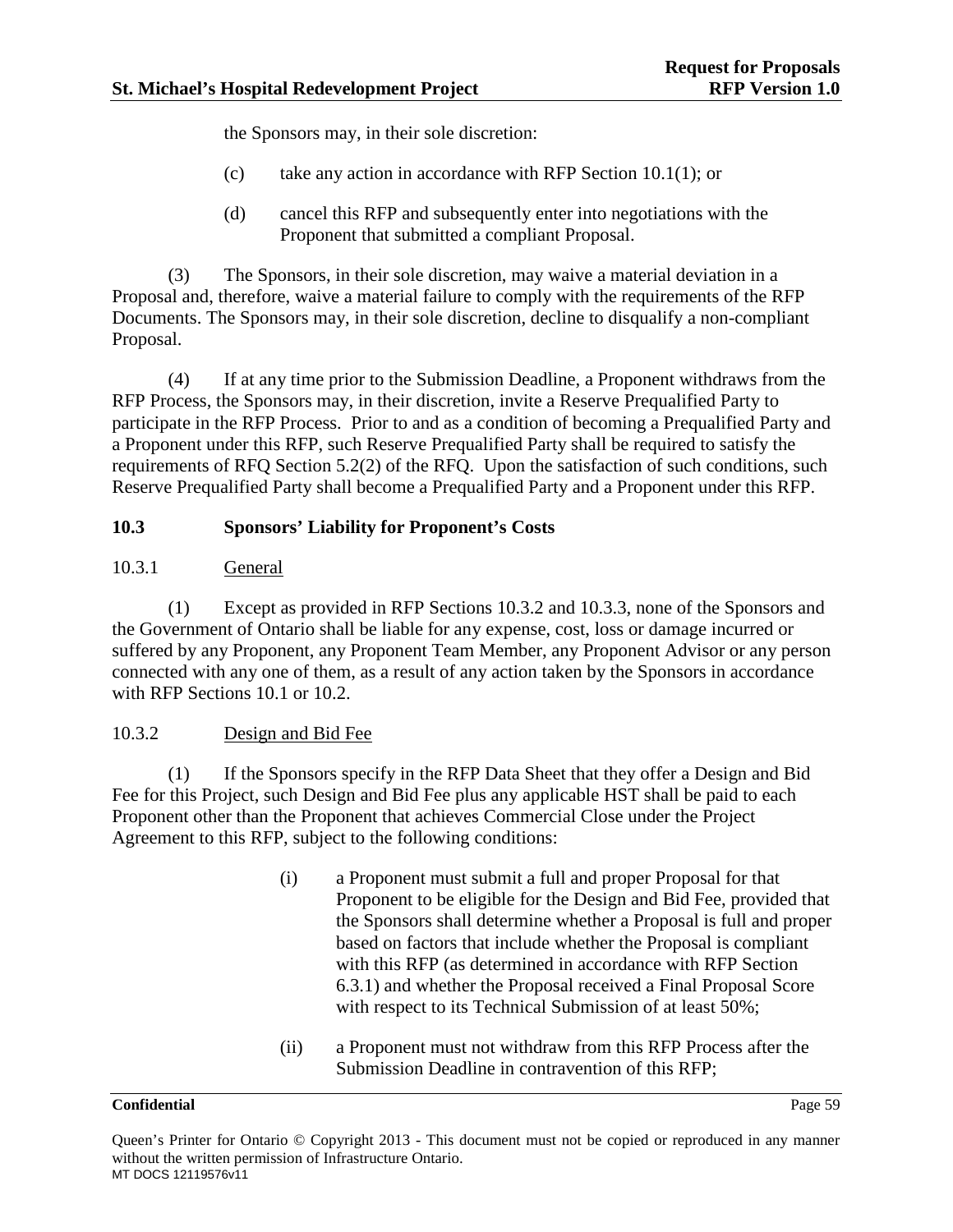- (iii) if Infrastructure Ontario draws upon a Proponent's Letter of Credit in accordance with this RFP or the Proponent's Standby Letter of Credit in accordance with the Project Agreement, then such Proponent will not be eligible for the Design and Bid Fee;
- (iv) Financial Close must be achieved with a Proponent under the Project Agreement to this RFP, provided that in the event that Financial Close is not achieved with a Proponent under the Project Agreement because Infrastructure Ontario, as a result of a Severe Market Disruption,
	- (A) exercises its rights under Section 2.4(b) of the Project Agreement (the "**Severe Market Disruption Event Date**"), and
	- (B) concludes and reaches Financial Close under a new project agreement respecting the Project within 6 months after the Severe Market Disruption Event Date,

then this condition  $10.3.2(1)(iv)$  shall be satisfied.

For greater certainty, a Proponent shall not be eligible to receive both a Design and Bid Fee and the compensation contemplated under Section 2.4(c) of the Project Agreement.

(2) The amount of the Design and Bid Fee that will be paid to each eligible Proponent in accordance with RFP Section [10.3.2\(1\)](#page-63-2) is set out in the RFP Data Sheet. Any additional requirements for Proponents to take into consideration in relation to the Design and Bid Fee are set out in the RFP Data Sheet.

(3) Payment of a Design and Bid Fee shall represent full and final satisfaction of any obligation or liability of the Sponsors and the Government of Ontario to the Proponent and Proponent Team Members in connection with this RFP, and the Sponsors' obligation to pay the Design and Bid Fee shall be contingent on the receipt of a waiver, in form and substance satisfactory to the Sponsors, from the Proponent and Proponent Team Members to that effect.

<span id="page-64-0"></span>10.3.3 Break Fee

(1) Subject to the Sponsors having obtained all necessary approvals, including approval from the Minister of Finance, if the Sponsors offer a Break Fee for this Project as set out in the RFP Data Sheet, any such Break Fee shall be paid in accordance with the following:

(a) if the Project is cancelled prior to submission of Proposals:

Queen's Printer for Ontario © Copyright 2013 - This document must not be copied or reproduced in any manner without the written permission of Infrastructure Ontario. MT DOCS 12119576v11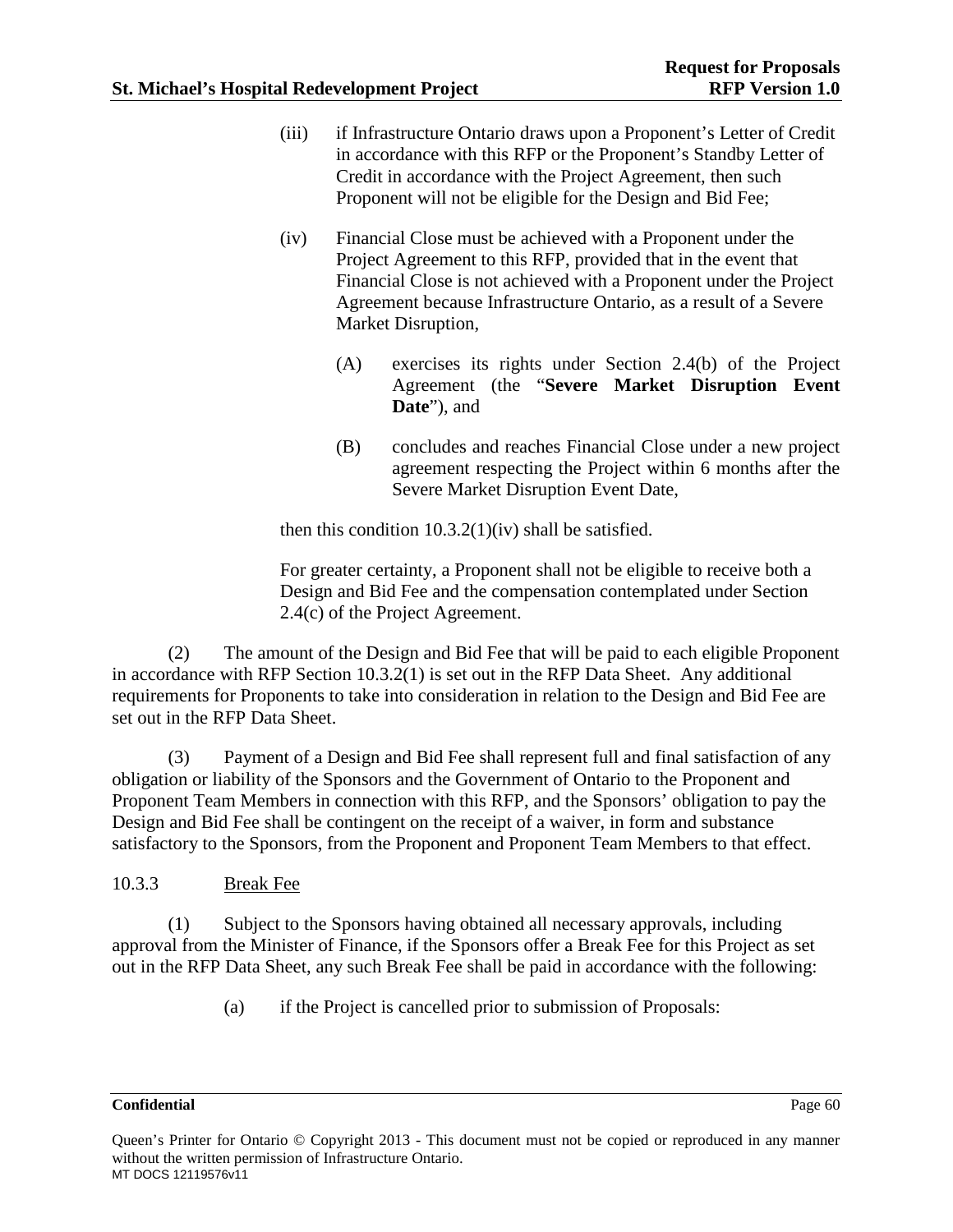- (i) only a Proponent who has demonstrated, to the Sponsors' satisfaction, active participation in the RFP Process will be eligible to receive a Break Fee; and
- (ii) the Sponsors may require a Proponent to substantiate its active participation in the RFP Process in order to receive a Break Fee; and
- (b) if the Project is cancelled after submission of Proposals or a Break Fee is payable for any other reason, a Break Fee will be paid to a Proponent that has submitted a full and proper Proposal.

The Sponsors shall determine whether a Proposal is full and proper based on factors that include whether the Proposal is compliant with this RFP (as determined in accordance with RFP Section [6.3.1\)](#page-51-0) and whether the Proposal received a Final Proposal Score of at least 50%.

<span id="page-65-1"></span>(2) The amount of the Break Fee payable to each eligible Proponent will depend on the point in the RFP Process that cancellation occurs, in accordance with the principles set out in the RFP Data Sheet. The base amount of the Break Fee (the "**Base Break Fee**") is set out in the RFP Data Sheet.

(3) Payment of a Break Fee shall represent full and final satisfaction of any obligation or liability of the Sponsors and the Government of Ontario to the Proponent and Proponent Team Members in connection with this RFP, and the Sponsors' obligation to pay the Break Fee shall be contingent on the receipt of a waiver, in form and substance satisfactory to the Sponsors, from the Proponent and Proponent Team Members to that effect.

(4) If the Project is cancelled or a Break Fee is payable for any other reason, a Proponent shall only be eligible to receive a Break Fee and the Proponent will not be eligible to receive a Design and Bid Fee as well. For greater certainty, a Proponent shall not be eligible to receive both a Break Fee and a Design and Bid Fee relating to the Proponent's participation in the RFP Process for this Project.

## <span id="page-65-0"></span>**10.4 Applicable Law, Attornment and Limit on Liability**

- (1) This RFP shall be governed and construed in accordance with Applicable Law.
- (2) The Proponent agrees that,
	- (a) any action or proceeding relating to this RFP Process shall be brought in any court of competent jurisdiction in the Province of Ontario and for that purpose the Proponent irrevocably and unconditionally attorns and submits to the jurisdiction of that Ontario court;

Queen's Printer for Ontario © Copyright 2013 - This document must not be copied or reproduced in any manner without the written permission of Infrastructure Ontario. MT DOCS 12119576v11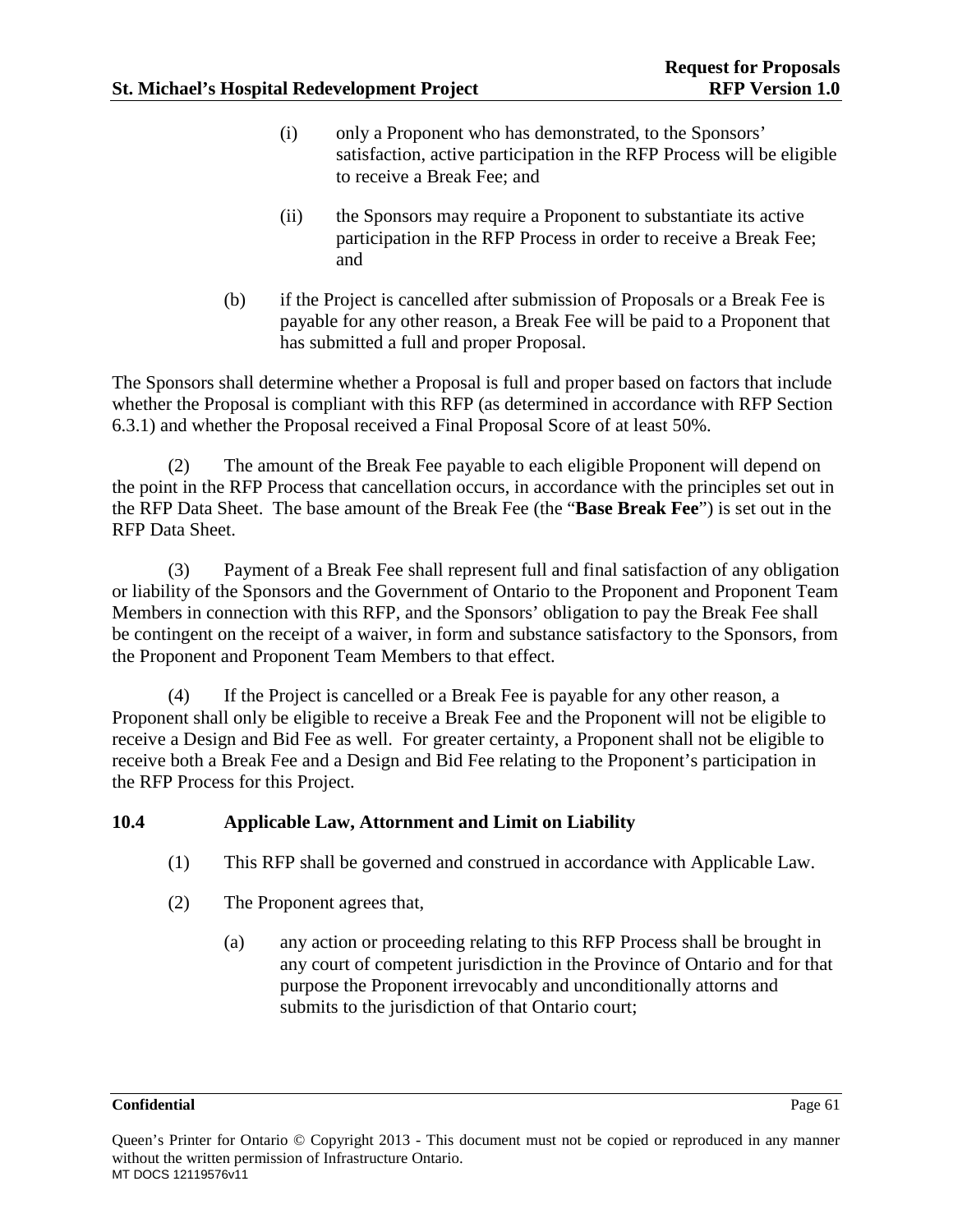- (b) it irrevocably waives any right to and shall not oppose any Ontario action or proceeding relating to this RFP Process on any jurisdictional basis, including forum non conveniens; and
- (c) it shall not oppose the enforcement against it, in any other jurisdiction, of any judgement or order duly obtained from an Ontario court as contemplated by this RFP Section [10.4.](#page-65-0)

(3) Except as provided in RFP Sections [10.3.2](#page-63-0) and [10.3.3,](#page-64-0) the Proponent agrees that if the Sponsors or the Sponsors' Advisors commit a material breach of their obligations under or in connection with this RFP (that is, a material breach of the bidding contract or Contract A), the Sponsors' liability to the Proponent and the aggregate amount of damages recoverable against the Sponsors for any matter relating to or arising from that material breach, whether based upon an action or claim in contract, warranty, equity, negligence, intended conduct or otherwise, including any action or claim arising from the acts or omissions, negligent or otherwise, of the Sponsors, shall be the lesser of,

- (a) the Proposal preparation costs that the Proponent seeking damages from the Sponsors can demonstrate; and
- (b) \$500,000 or the Break Fee, if applicable, or the Design and Bid Fee, if applicable, whichever is greater.

## **10.5 Licenses, Permits, etc.**

(1) If a Proponent is required by Applicable Law to hold or obtain a licence, permit, consent or authorization to carry on an activity contemplated in its Proposal or in the Project Agreement, neither acceptance of the Proposal nor execution of the Project Agreement by the Sponsors shall be considered to be approval by the Sponsors of carrying on such activity without the requisite licence, permit, consent or authorization.

## **10.6 Power of Legislative Assembly**

(1) Proponents are advised that no provision of the RFP Documents (including a provision stating the intention of the Sponsors) is intended to operate, nor shall any such provision have the effect of operating, in any way, so as to interfere with or otherwise fetter the discretion of the Legislative Assembly of Ontario in the exercise of its legislative powers.

# **SECTION 11 − NOTIFICATION AND DEBRIEFING**

(1) Any time after the Preferred Proponent has been identified, the Sponsors will formally notify all Proponents who were not successful in the RFP Process that they have not been selected. Notwithstanding such notification, the Proponents' Proposals shall be irrevocable until the expiration of the Proposal Validity Period (or extended Proposal Validity Period, if applicable) or Financial Close, in accordance with RFP Section [5.4.](#page-34-4)

**Confidential** Page 62

Queen's Printer for Ontario © Copyright 2013 - This document must not be copied or reproduced in any manner without the written permission of Infrastructure Ontario. MT DOCS 12119576v11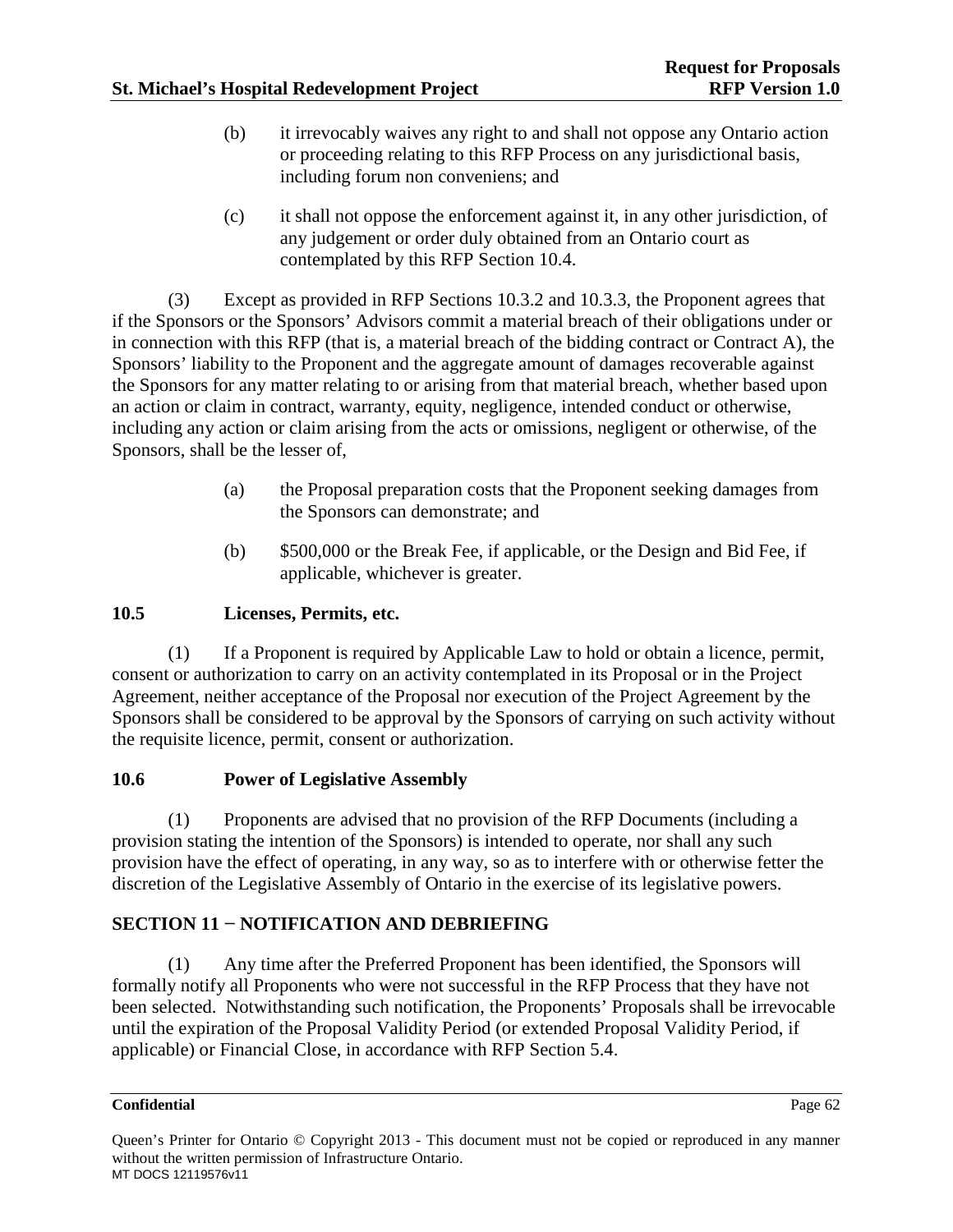(2) Any time after Financial Close, the Sponsors, and a member or members of the Evaluation Committee will meet with any unsuccessful Proponents, at the request of the unsuccessful Proponent, to provide a de-briefing.

# <span id="page-67-0"></span>**SECTION 12 − DEFINITIONS**

# **12.1 General**

(1) Unless otherwise defined in this RFP Section [12,](#page-67-0) capitalized terms and expressions used in this RFP have the meaning given to them in the Project Agreement. In this RFP, the singular shall include the plural and the plural shall include the singular, except where the context otherwise requires.

(2) Any reference in this RFP to a submission deadline means the noted time to the second, even where seconds are not explicitly noted. For greater certainty, a submission deadline is as of the zero count in seconds of the noted time.

(3) All references in this RFP to the Sponsors' or Infrastructure Ontario's "discretion" or "sole discretion" means in the sole and absolute discretion of the party exercising the discretion.

# **12.2 RFP Definitions**

Whenever used in the RFP:

- (1) "Acquiree" is defined in RFP Section [3.6\(9\);](#page-21-0)
- (2) "Acquirer" is defined in RFP Section [3.6\(9\);](#page-21-0)

(3) "Addendum" means a written addendum to the RFP Documents issued by the Sponsors as set out in RFP Section [3.7;](#page-22-0)

(4) "Advisor" means any person or firm retained to provide professional advice to any one of the Sponsors, a Proponent, a Proponent Team Member or a Financial Services Provider, as applicable;

(5) "Ad Hoc Meeting" is defined in Section 13.0 of Schedule 2 to this RFP;

(6) "Affiliate" means an "affiliate" as that term is used in the *Business Corporations Act* (Ontario) and any successor legislation thereto;

(7) "Background Information" means various types of information provided by the Sponsors and is defined in RFP Section [2.4\(1\)\(b\);](#page-10-0)

(8) "Base Break Fee" is defined in RFP Section [10.3.3\(2\);](#page-65-1)

(9) "Benchmark Rate(s)" is defined in Part B of Part 2 of Schedule 3 to this RFP;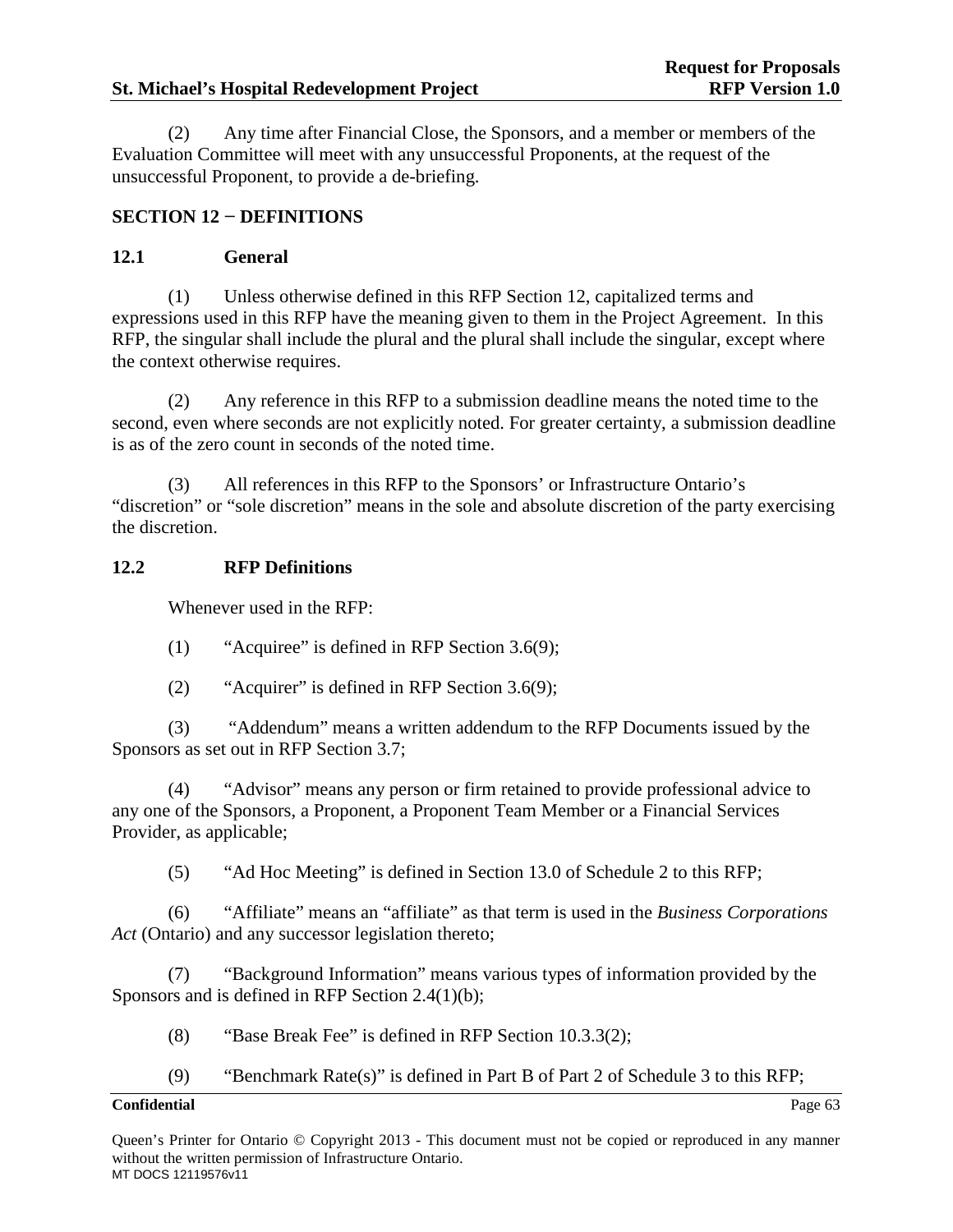(10) "Benchmarking Date" is defined in Part B of Part 2 of Schedule 3 to this RFP;

(11) "Bonding Submission" is defined in RFP Section [4.2.2\(2\);](#page-32-0)

(12) "Break Fee" means an amount to compensate a Proponent for some of the costs the Proponent had incurred in developing and submitting a Proposal in the event that the RFP Process is cancelled, as determined by the Sponsors in accordance with RFP Section [10.3.3;](#page-64-0)

(13) "Business Day" means any day other than a Saturday, a Sunday, a statutory holiday in the province of Ontario or any day on which banks are not open for business in the city of Toronto, Ontario;

(14) "Clearing Spread" means the financing premiums/spread in excess of the Benchmark Rate used to calculate the price at which the end investors purchase bonds, as accepted by Infrastructure Ontario;

(15) "Client" is defined in RFP Section [1.1;](#page-5-0)

(16) "Commercial Close" means the date the Project Agreement is signed by the Preferred Proponent and the Signing Parties;

(17) "Commercial Close Target Date" means the date set out as the Commercial Close Target Date in the Timetable;

- (18) "Commercially Confidential Meetings" is defined in RFP Section [3.4.2\(1\);](#page-15-1)
- (19) "Commercially Confidential RFIs" is defined in RFP Section  $3.2.2(1)(a)(ii)$ ;
- (20) "Confidential Information" is defined in RFP Section [3.8.3\(1\);](#page-23-0)
- (21) "Conflict of Interest" is defined in RFP Section [3.9.1;](#page-26-3)
- (22) "Contact Person" is defined in RFP Section [3.2.1;](#page-11-0)
- (23) "Contract A" is defined in RFP Section [1.1\(3\);](#page-5-1)
- (24) "Credit Spread Election Facilities" is defined in RFP Section  $5.5(1)(b)(i)$ ;

(25) "Credit Spread(s)" means the financing premiums/spreads in excess of the Benchmark Rate as calculated/illustrated in the Financial Model in accordance with Section 3.0, Table A of Section B of Part 2 of Schedule 3 to this RFP. For greater certainty, Credit Spread(s) do not include any hedge premiums, swap counterparty spreads or any other applicable fees;

- (26) "DBF" is defined in Schedule 1 to this RFP;
- (27) "Data Room" is defined in RFP Section [2.4;](#page-9-0)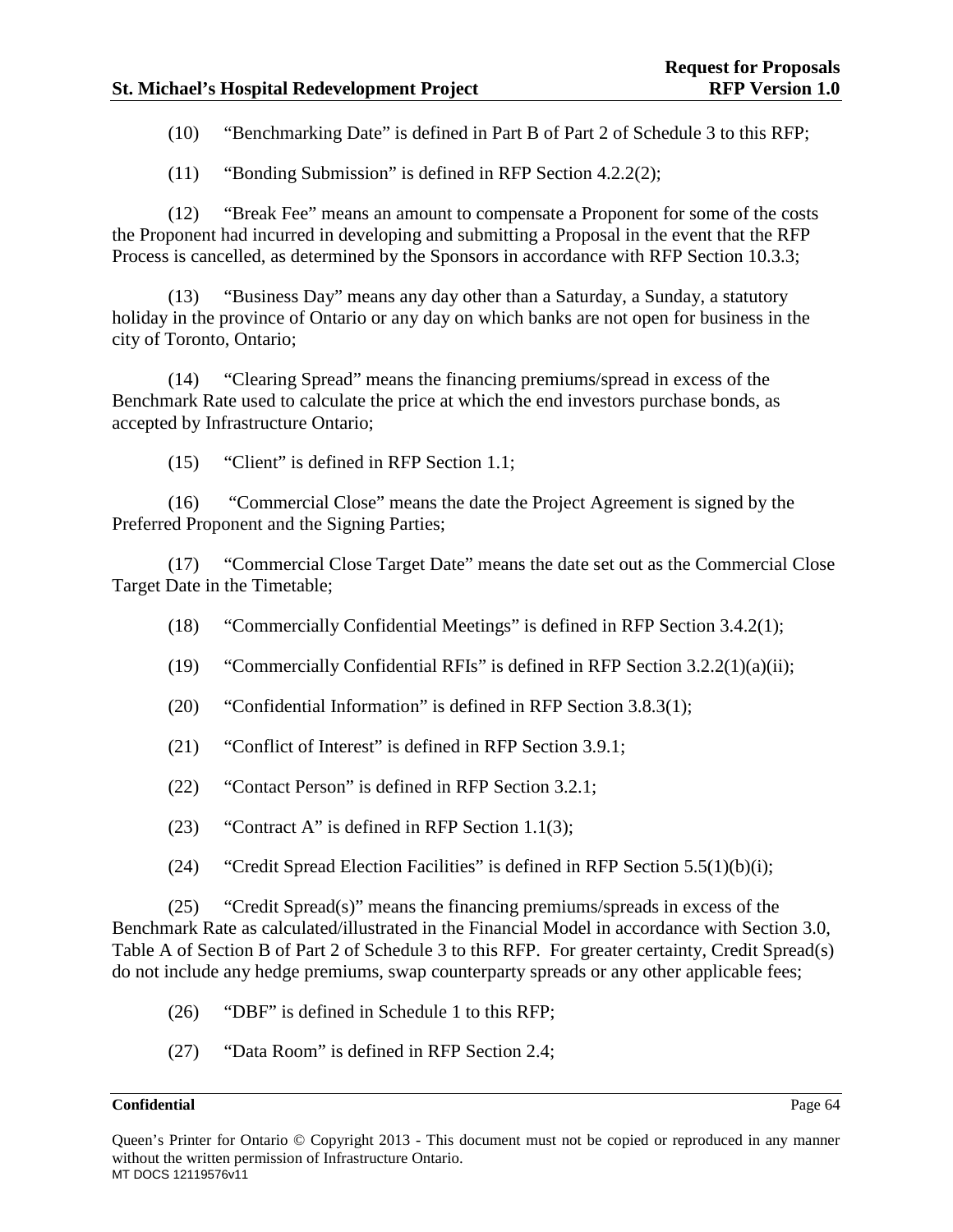## **St. Michael's Hospital Redevelopment Project RFP Version 1.0**

(28) "Design and Bid Fee" means an amount to compensate a Proponent for some of the costs the Proponent had incurred in developing and submitting a Proposal, as determined by the Sponsors in accordance with RFP Section [10.3.2;](#page-63-0)

(29) "Design Consultation Process" is defined in Section 1.0(a) of Schedule 2 to this RFP;

(30) "Design Consultation Session" is defined in Section 1.0(b) of Schedule 2 to this RFP;

(31) "Design Consultation Team" is defined in Section 1.0(a) of Schedule 2 to this RFP;

(32) "Design Presentation Meeting" is defined in Section 1.0(b) of Schedule 2 to this RFP;

(33) "Design Submission" means the component of the Proposal submitted in response to the requirements set out in Part C of Part 1 of Schedule 3 to this RFP;

(34) "Draft Lenders Commitment Letter" is defined in RFP Section 5.5(5);

(35) "Exempt Financial Institution" is defined in RFP Section [10.1\(2\);](#page-61-1)

(36) "Evaluation Categories" is defined in Section 2.1 of Part B of Part 4 of Schedule 3 to this RFP and "Evaluation Category" shall be construed accordingly;

(37) "Evaluation Committee" is defined in RFP Section [6.1;](#page-50-0)

(38) "Existing Facilities" are those facilities, if any, listed as Existing Facilities in the RFP Data Sheet;

(39) "Facility" has the meaning given in the Project Agreement;

(40) "Fairness Monitor" is defined in the RFP Data Sheet;

(41) "Final Credit Spread Election Facilities" is defined in RFP Section [5.5\(2\)\(e\);](#page-39-2)

(42) "Final Credit Spread Lock-in Date" is defined in RFP Section [5.5\(3\);](#page-39-0)

(43) "Final Proposal Score" is defined in RFP Section [6.3.6;](#page-53-0)

(44) "Financial Close" has the meaning given in the Project Agreement;

(45) "Financial Evaluation Categories" is defined in Section 2.1 of Part B of Part 4 of Schedule 3 to this RFP and "Financial Evaluation Category" shall be construed accordingly;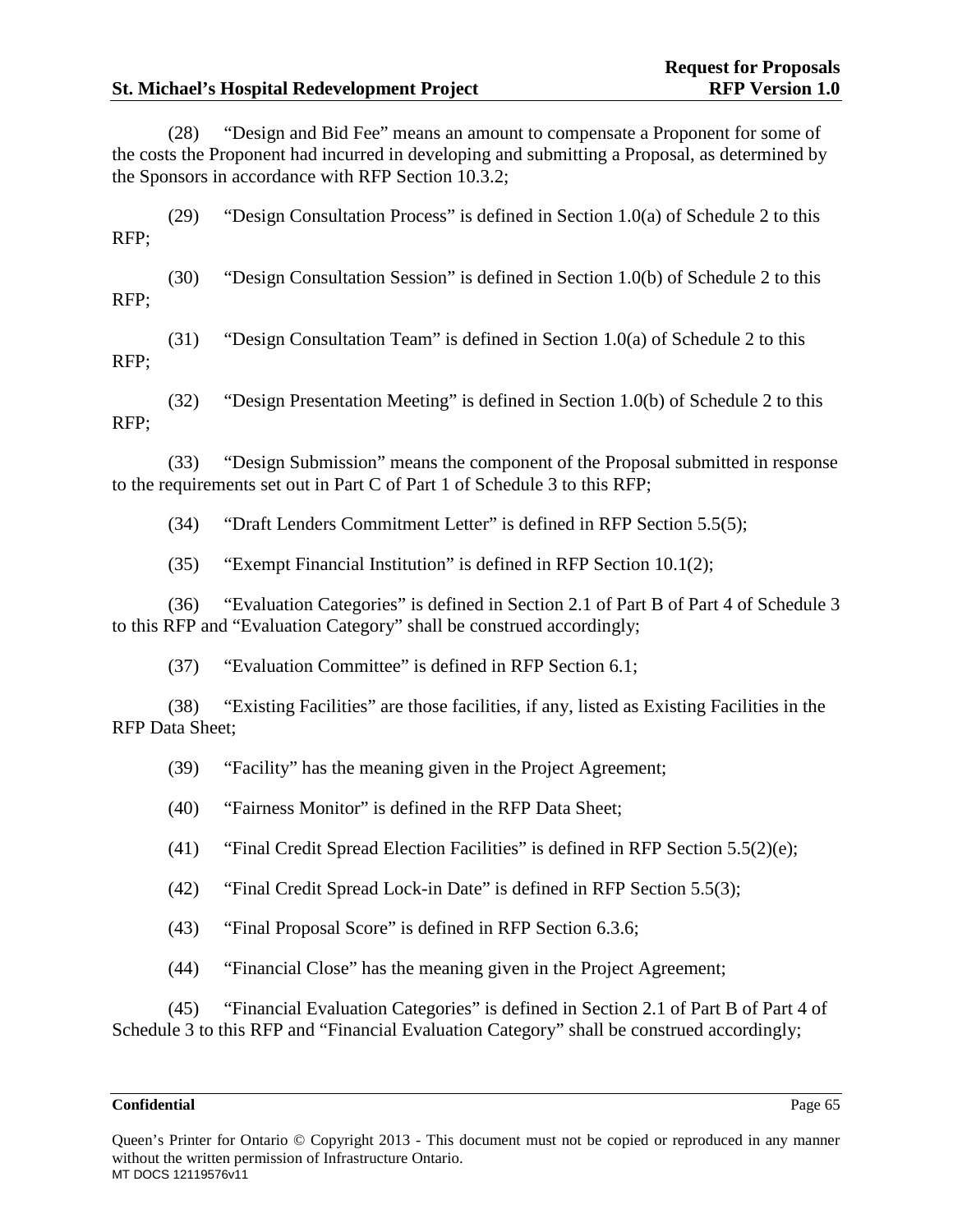(46) "Financial Model" means the computer model a Proponent has used and which is proposed to become the Financial Model under the Project Agreement in the format specified in Part 2 of Schedule 3 to this RFP;

(47) "Financial Services Provider" means any Lender and any other provider of financial services or products;

(48) "Financial Submission" means the component of the Proposal submitted in response to the requirements set out in Part 2 of Schedule 3 to this RFP;

(49) "Financial Submission Information" means the information contained in the Proponent's Financial Submission;

(50) "Financing Timetable" is defined in RFP Section [9.2\(2\);](#page-60-1)

(51) "FIPPA" is defined in RFP Section [3.8.1\(1\);](#page-22-1)

(52) "First Credit Spread Lock-in Date" is defined in RFP Section [5.5\(2\);](#page-35-0)

(53) "First Negotiations Proponent" is defined in RFP Section [8.1\(1\)\(b\);](#page-56-0)

(54) "General RFIs" is defined in RFP Section  $3.2.2(1)(a)(i)$ ;

(55) "Government of Ontario" means Her Majesty the Queen in Right of the Province of Ontario and any and all ministries, agencies, boards, commissions and/or corporations thereof;

(56) "Guaranteed Price Form" means the guaranteed price form submitted by a Proponent as part of its Proposal in the form attached as Schedule 6 – Guaranteed Price Form to this RFP;

(57) "Held Pricing Facilities" is defined in RFP Section  $5.5(1)(b)(ii)$ ;

(58) "Identified Proponent Parties" is defined in RFP Section [3.6\(1\);](#page-20-0)

(59) "includes" and "including" means "includes without limitation" and "including without limitation" respectively;

(60) "Indicative Credit Spread Benchmark(s)" is defined in Section 2.5 of Part 2 of Schedule 3 to this RFP;

(61) "Ineligible Person's Affiliate" is defined in RFP Section [3.9.2\(1\);](#page-27-0)

(62) "Ineligible Persons" is defined in RFP Section [3.9.2\(1\);](#page-27-0)

(63) "Infrastructure Ontario" is defined in RFP Section [1.1\(1\);](#page-5-2)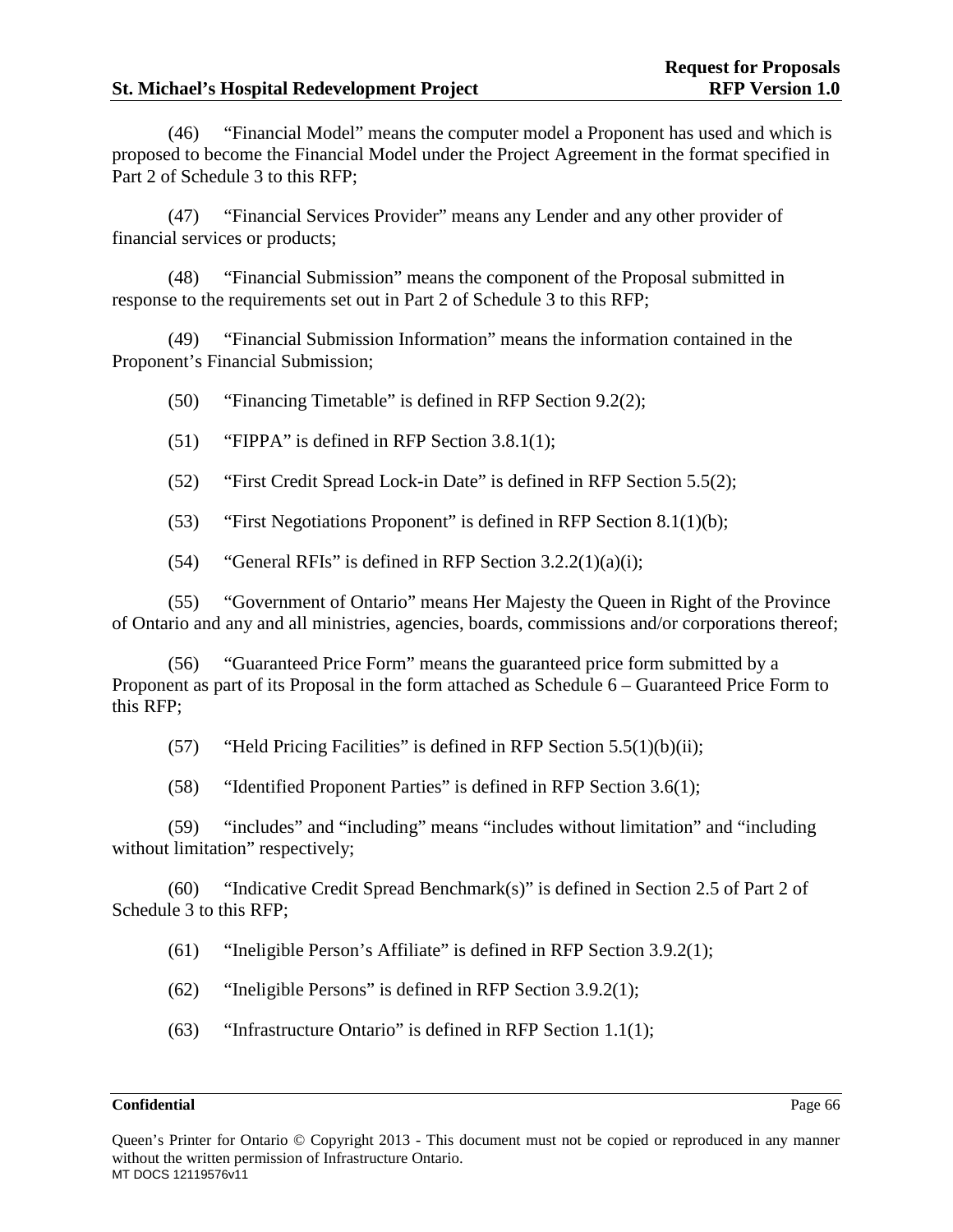(64) "Innovation Submission Meeting" is defined in Section 4.0 of Part A of Part 3 of Schedule 3 to this RFP;

(65) "Innovation Submissions" means an innovation submission submitted in response to the requirements set out in Parts B and E of Part 3 of Schedule 3 to the RFP and that includes all information required pursuant to Part E of Part 3 of Schedule 3 to this RFP;

(66) "IOCIP" is defined in RFP Section [3.11.3\(1\);](#page-30-0)

(67) "IOCIP Broker of Record" means Aon Reed Stenhouse Inc.;

(68) "IPFP Framework" is defined in RFP Section [1.1\(5\);](#page-5-3)

(69) "Key Individual" means those individuals identified in the Proponent's Prequalification Submission as key individuals;

(70) "Lenders" means the lenders providing the debt financing described in the Financial Submission;

- (71) "Lenders Commitment Letter" is defined in RFP Section 5.5(5);
- (72) "Letter of Credit" is defined in RFP Section [9.1\(2\);](#page-57-2)
- (73) "Ministry" is defined in the RFP Data Sheet;
- (74) "MOI" is defined in RFP Section [1.1\(5\);](#page-5-3)
- (75) "Negotiations Proponents" is defined in RFP Section [8.1\(1\)\(b\);](#page-56-0)
- (76) "NPV" means net present value;
- (77) "OILC" is defined in RFP Section [1.1\(1\);](#page-5-2)
- (78) "Participating Lender" is defined in RFP Section [5.7\(2\);](#page-50-1)
- (79) "Participating Proponent Team Member" is defined in RFP Section [5.7\(2\);](#page-50-1)

(80) "Preferred Innovation Submission" means an innovation submission submitted in response to Parts C and E of Part 3 of Schedule 3 to this RFP and that includes all information required pursuant to Part E of Part 3 of Schedule 3 to this RFP;

(81) "Preferred Proponent" is defined in RFP Section [1.1\(2\);](#page-5-4)

(82) "Preferred Proponent Design Workshops" is defined in Section 16.0(b) of Schedule 2 to this RFP;

(83) "Prequalification Stage" is defined in RFP Section [1.3\(1\)\(a\);](#page-7-0)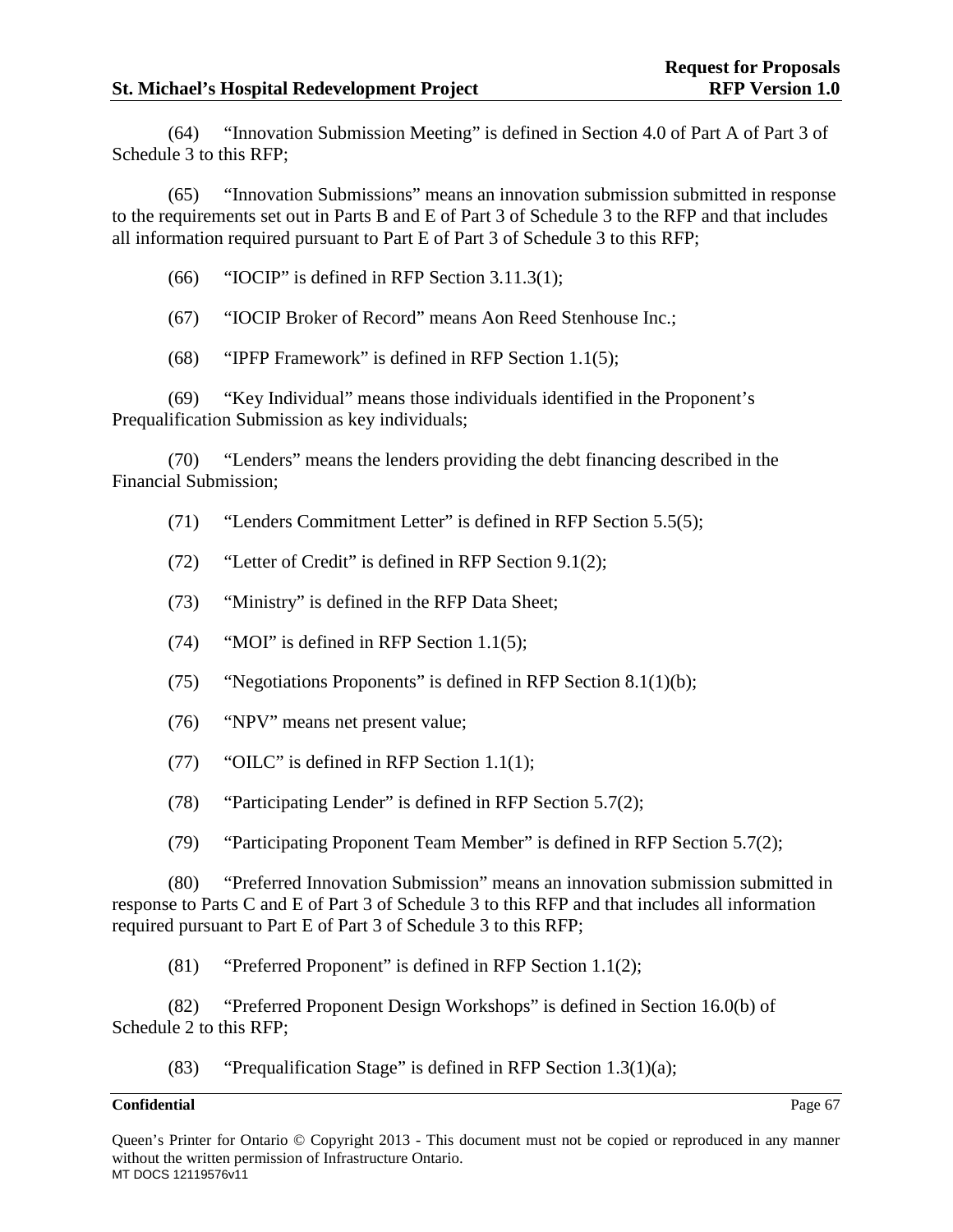(84) "Prequalification Submission" is defined in RFP Section [1.2\(1\);](#page-6-0)

(85) "Prequalified Parties" is defined in RFP Section  $1.2(1)$ ;

(86) "Project" is defined in RFP Section [1.1\(6\);](#page-6-1)

(87) "Project Agreement" are those documents listed as the "Project Agreement" in the RFP Data Sheet;

(88) "Project Co" is the Preferred Proponent that has executed the Project Agreement with the Client;

(89) "Proponent" is defined in RFP Section [1.1\(2\);](#page-5-0)

(90) "Proponent Representative" is defined in RFP Section [1.2\(2\);](#page-6-2)

(91) "Proponent Team Members" means all members of the Proponent team that were identified in the RFQ process and were prequalified as a Proponent team to submit a Proposal in this RFP Process;

(92) "Proponents Meeting" is defined in RFP Section [3.4.1\(1\);](#page-15-0)

- (93) "Proposal" is defined in RFP Section [1.1\(2\);](#page-5-0)
- (94) "Proposal Information" is defined in RFP Section [3.8.4\(5\);](#page-25-0)
- (95) "Proposal Information Licence" is defined in RFP Section [3.8.4\(4\);](#page-25-1)
- (96) "Proposal Security" is defined in Section [4.2.1\(1\);](#page-31-0)
- (97) "Proposal Validity Period" is defined in RFP Section [5.4\(1\);](#page-34-0)
- (98) "Rectification Notice" is defined in RFP Section  $5.5(6)(a)$ ;
- (99) "Rectification Notice Response" is defined in RFP Section  $5.5(6)(a)$ ;
- (100) "Reserve Prequalified Party" has the meaning provided in the RFQ;
- (101) "Revised Bonding Submission" is defined in RFP Section [4.2.2\(3\);](#page-32-0)
- (102) "RFI" is defined in RFP Section [3.2.2\(1\);](#page-11-0)
- (103) "RFP Data Sheet" means Schedule 1 to this RFP;
- (104) "RFP Documents" is defined in RFP Section [2.1;](#page-7-0)
- (105) "RFP Process" is defined in RFP Section [1.1\(3\);](#page-5-1)

**Confidential** Page 68